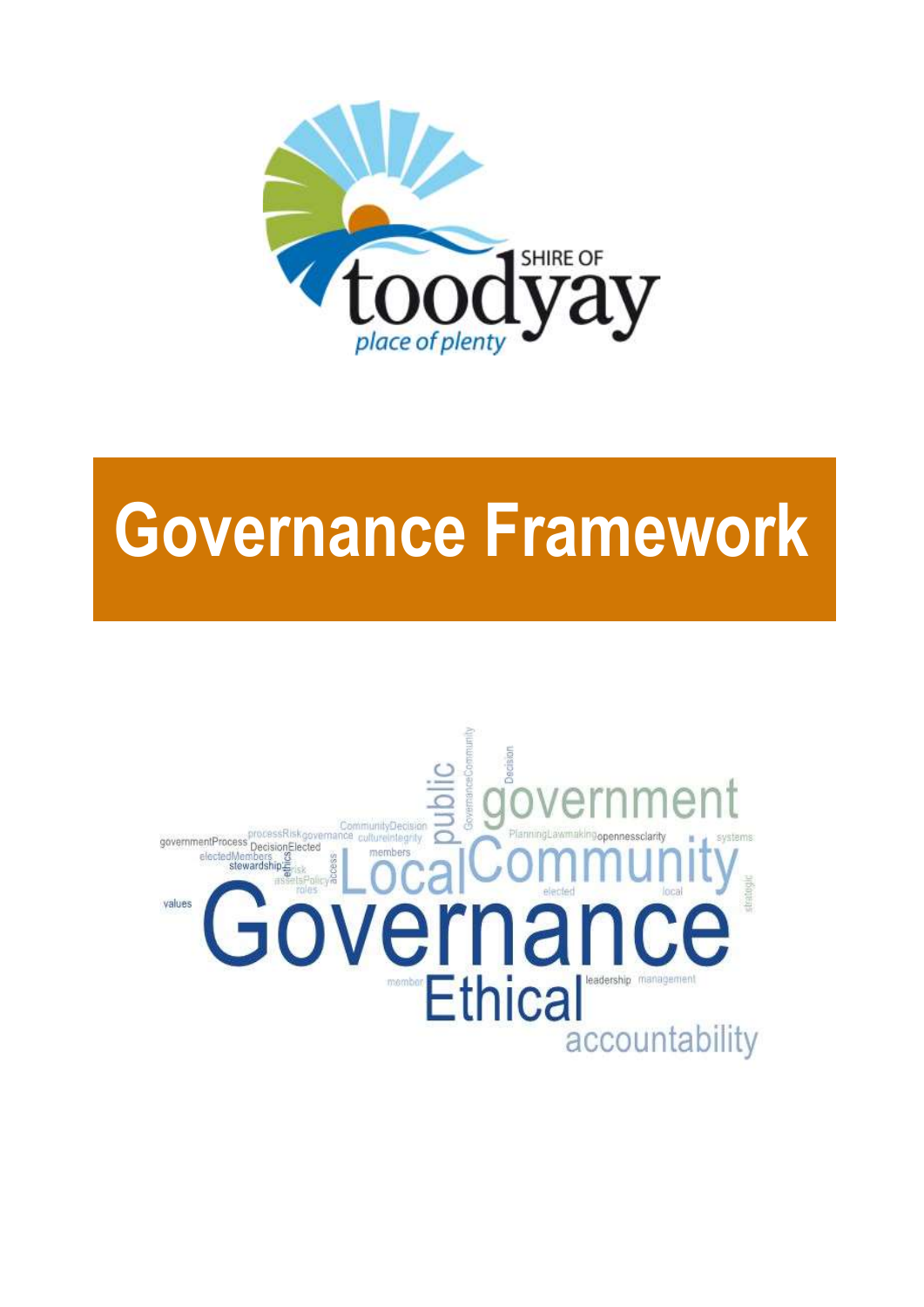#### **Version Control Information Version**

| <b>Version</b><br>No. | <b>Issue Date</b> | Nature of amendment        | Developed By | <b>Approved By</b> |
|-----------------------|-------------------|----------------------------|--------------|--------------------|
| V0                    | 07/07/2021        | Initial                    | CEO          | N/A                |
| V1                    | 08/08/2021        | Amended following workshop | CEO          |                    |

#### <span id="page-1-0"></span>**Document Control Information**

| <b>Document Theme</b>          | Governance                                |
|--------------------------------|-------------------------------------------|
| <b>Document Category</b>       | Executive                                 |
| <b>Document Title</b>          | Shire of Toodyay Governance Framework     |
| Document ID                    | Shire of Toodyay Governance Framework     |
| <b>Author (position title)</b> | <b>Chief Executive Officer</b>            |
| <b>Approved By</b>             | Council                                   |
| Date of Approval (OCM)         | 24 August 2021 (Resolution No. 164/08/21) |
| <b>Date of Last Review</b>     |                                           |
| Date of Next Review            | 2023                                      |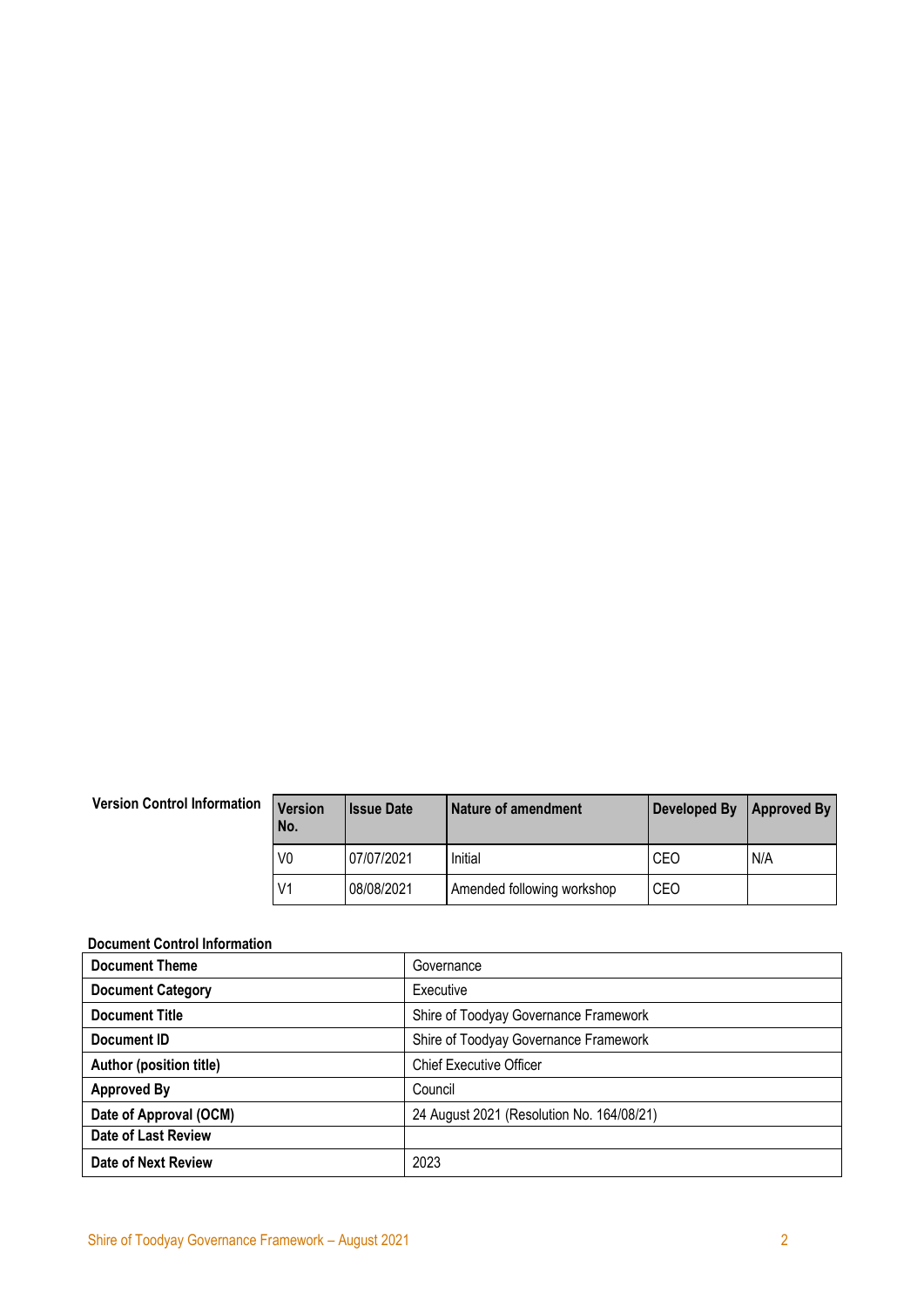# Contents

| 1. |       |      |
|----|-------|------|
| 2. |       |      |
| 3. |       |      |
|    | 3.1   |      |
|    | 3.2   |      |
|    | 4.    |      |
|    | 4.1   |      |
|    | 4.2   |      |
| 5. |       |      |
| 6. |       |      |
|    | 6.1   |      |
|    | 6.2   |      |
|    | 6.2.1 |      |
|    | 6.2.2 |      |
|    | 6.2.3 |      |
|    | 6.2.4 |      |
| 7. |       |      |
|    | 7.1   |      |
|    | 7.1.1 |      |
|    | 7.1.2 |      |
|    | 7.1.3 |      |
|    | 7.2   |      |
|    | 7.2.1 |      |
|    | 7.2.2 |      |
|    | 723   | . 20 |
|    | 7.2.4 |      |
|    | 7.2.5 |      |
| 8. |       |      |
|    | 8.1   |      |
|    | 8.2   |      |
|    | 8.2.1 |      |
|    | 8.2.2 |      |
|    | 8.2.3 |      |
|    | 8.2.4 |      |
|    | 8.2.5 |      |
|    | 8.2.6 |      |
|    | 8.2.7 |      |
|    | 8.2.8 |      |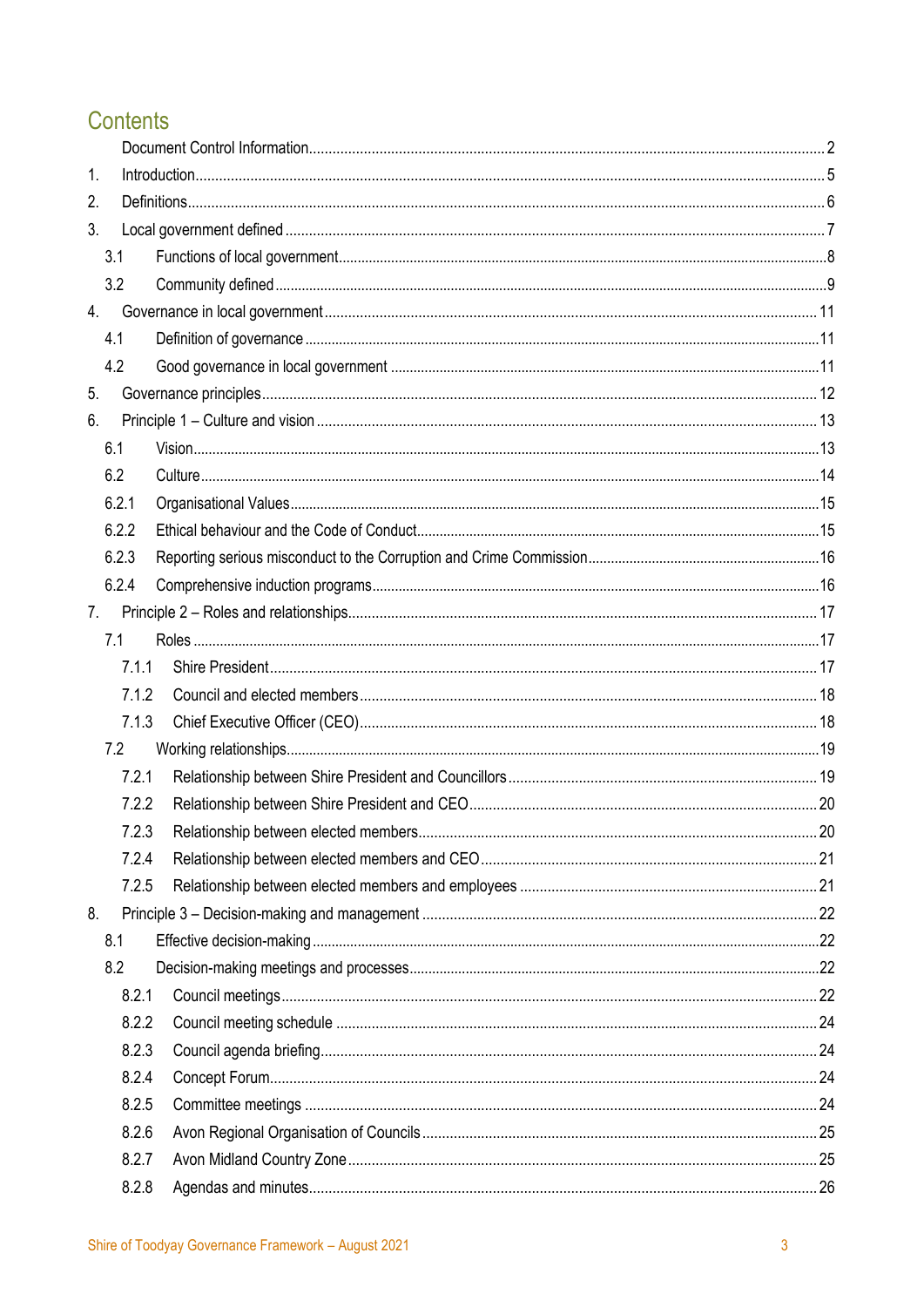<span id="page-3-0"></span>

|     | 8.2.9  |  |
|-----|--------|--|
| 8.3 |        |  |
|     | 8.3.1  |  |
| 8.4 |        |  |
|     | 8.4.1  |  |
|     | 8.4.2  |  |
|     | 8.4.3  |  |
|     | 8.4.4  |  |
|     | 8.4.5  |  |
| 8.5 |        |  |
|     | 8.5.1  |  |
|     | 8.5.2  |  |
|     | 8.5.3  |  |
|     | 8.5.4  |  |
| 9.  |        |  |
| 9.1 |        |  |
|     | 9.1.1  |  |
|     | 9.1.2  |  |
|     | 9.1.3  |  |
|     | 9.1.5  |  |
|     | 9.1.6  |  |
|     | 9.1.7  |  |
|     | 9.1.8  |  |
|     | 9.1.9  |  |
|     | 9.1.10 |  |
|     | 9.1.11 |  |
|     | 9.1.12 |  |
|     | 9.1.13 |  |
| 10. |        |  |
|     | 10.1   |  |
|     | 10.2   |  |
|     | 10.3   |  |
|     |        |  |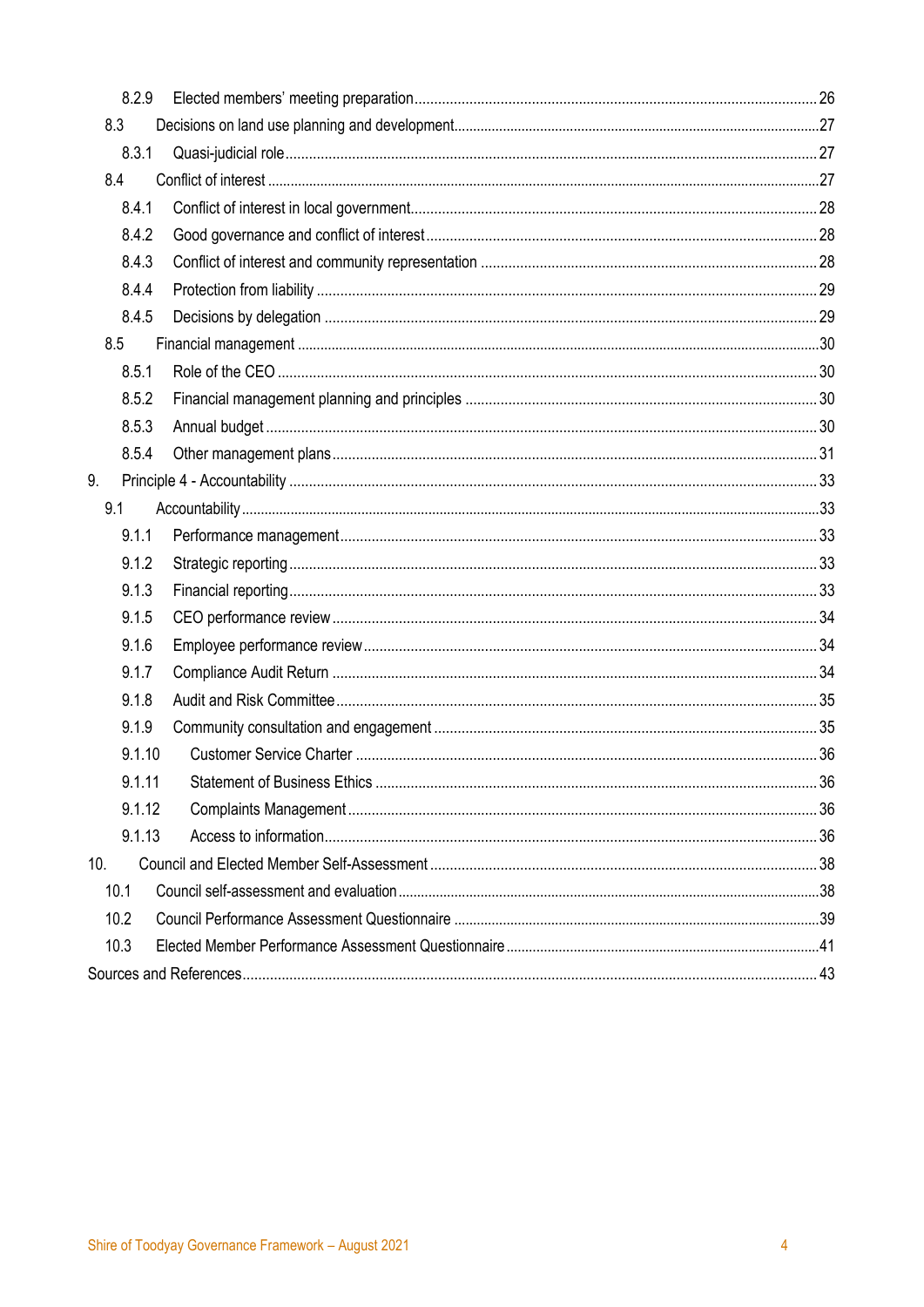# **1. Introduction**

# **While good governance doesn't guarantee success, poor governance guarantees failure.**

#### **John McKechnie QC, CCC Commissioner**

Good governance is about the processes for making and implementing decisions. It is not about making "correct" decisions, but about the best possible process for making those decisions.

Good decision-making processes have a positive effect on various aspects of local government including consultation policies and practices, meeting procedures, service quality processes, elected member and employee conduct, role clarification and good working relationships.

Good governance leads to good management, good performance, good stewardship of public money, good public engagement and ultimately good outcomes for residents and service users. Good governance enables Shire of Toodyay to pursue its vision effectively as well as underpinning that vision with mechanisms for control and the management of risk.

This Governance Framework examines the principles and practices of good governance at the Shire of Toodyay.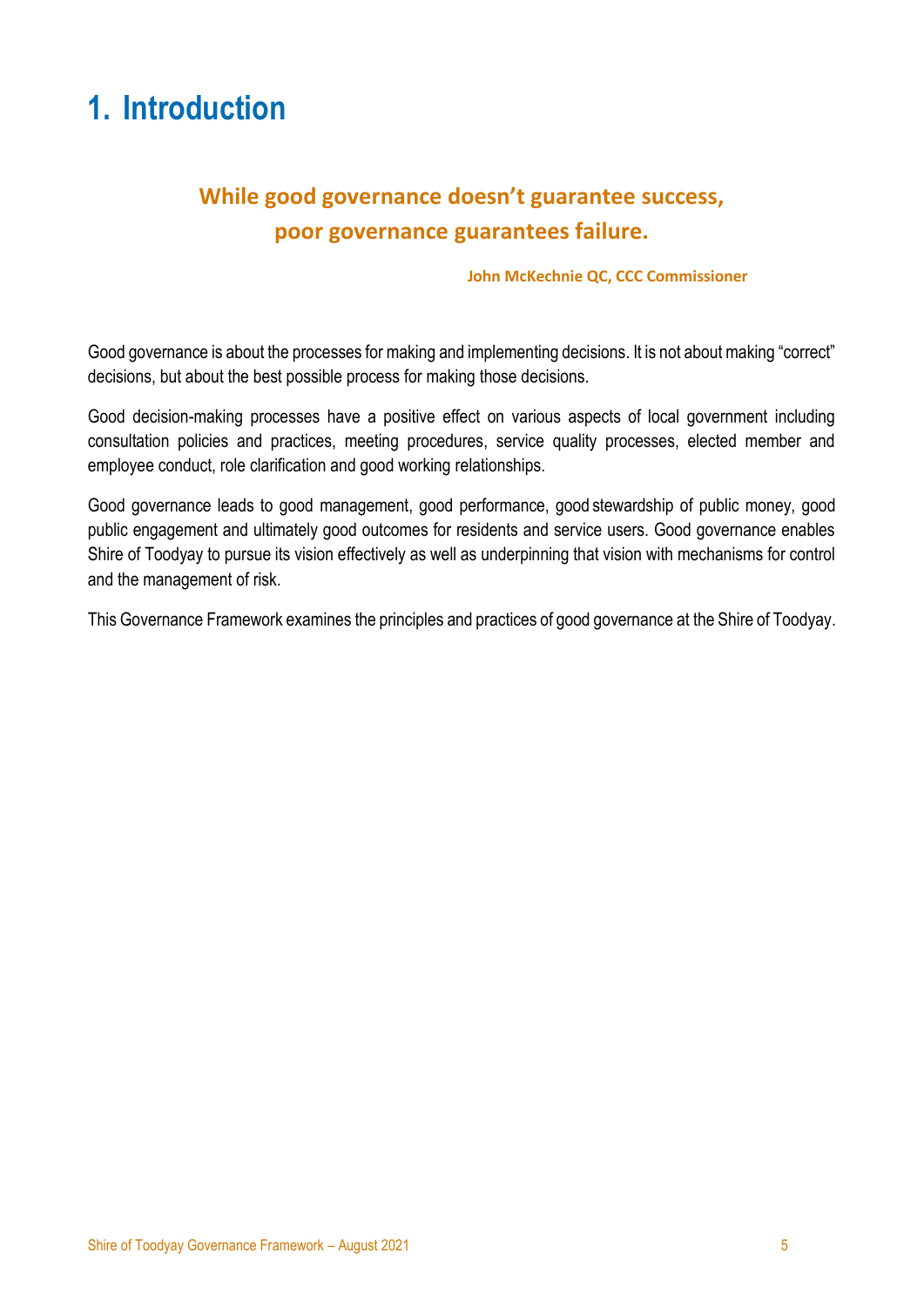# <span id="page-5-0"></span>**2. Definitions**

| <b>Term</b>                     | <b>Meaning</b>                                                                                                                                                             |
|---------------------------------|----------------------------------------------------------------------------------------------------------------------------------------------------------------------------|
| Act                             | The Local Government Act 1995.                                                                                                                                             |
| Audit                           | The inspection or examination of a Shire activity or facility to evaluate or improve<br>its appropriateness, efficiency or compliance.                                     |
| <b>CCC</b>                      | Western Australia's Corruption and Crime Commission                                                                                                                        |
| <b>CEO</b>                      | The Chief Executive Officer, who is the most senior employee in the organisation.<br>The CEO is appointed by and directly accountable to the Council.                      |
| Community                       | The entire population within the Shire of Toodyay district. It includes those who<br>work or invest in the district or visit the area for recreational or similar reasons. |
| Committee member                | A member of a committee appointed by the Council, but does not include an<br>elected member.                                                                               |
| Council                         | The elected members meeting as a Council under the Act.                                                                                                                    |
| Councillor                      | An individual elected member.                                                                                                                                              |
| Committee                       | A Committee of Council established by the Council under the Act and constituted<br>of elected members, employees and/or members of the public.                             |
| Council meeting                 | A meeting of Council conducted in accordance with the Act.                                                                                                                 |
| <b>CPA Australia</b>            | Certified Practising Accountants of Australia                                                                                                                              |
| <b>District</b>                 | The area of the State prescribed by legislation that a local government<br>is required to control.                                                                         |
| Elected member                  | The Shire President, Deputy Shire President and Councillors of the Shire.                                                                                                  |
| Local government                | A body corporate established under the Act.                                                                                                                                |
| Regulations                     | The Local Government (Administration) Regulations 1996.                                                                                                                    |
| Senior Management Group         | The CEO and Senior Officers. Can be abbreviated as SMG.                                                                                                                    |
| Senior Officer                  | A senior position in the organisation engaged by and directly responsible to the<br>CEO. Classified as a senior employee under the Act.                                    |
| Shire                           | The local government of the Shire of Toodyay. Includes the Council and<br>the administration.                                                                              |
| Shire employees                 | People employed by the CEO to undertake activities to achieve the<br>objectives of the Shire of Toodyay.                                                                   |
| <b>Shire President</b>          | Elected member elected by the Council from amongst elected members.                                                                                                        |
| <b>Strategic Community Plan</b> | The overarching plan that provides strategic direction for all activities and guides<br>the development and provision of the Shire's services and programs.                |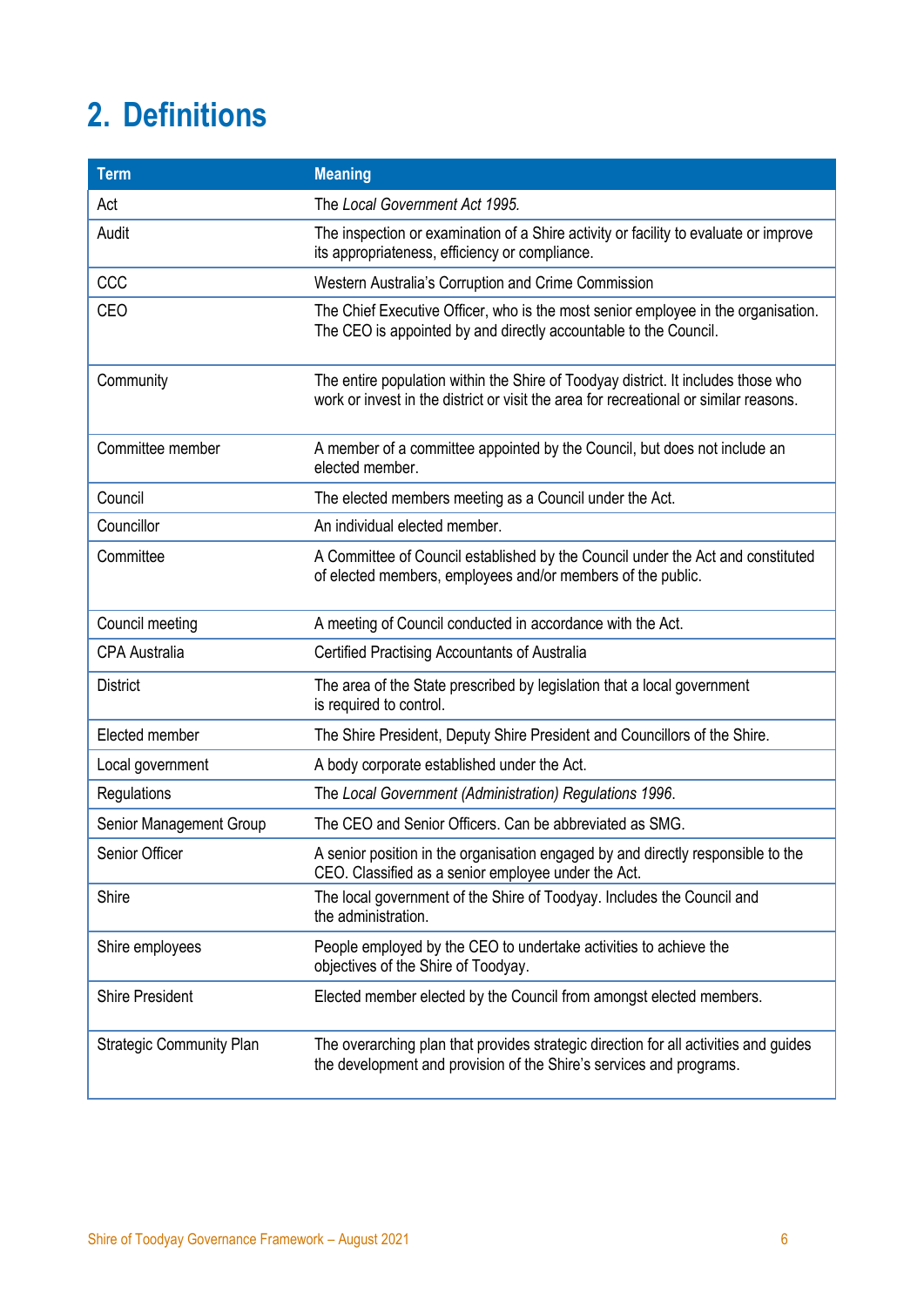# <span id="page-6-0"></span>**3. Local government defined**

Local government in Western Australia is established under the Act and is the third sphere of government in Australia. Localgovernment has legislative responsibility for many functions and activities that are relevant to a local community. As the level of government often seen as the 'closest' to the community, local government activities relate to matters that are fundamental to people's lives and impact strongly on their quality of life.

Under section 2.5 of the Act each local government throughout the state is established as a corporate body, with perpetual succession and a Common Seal. It has the legal capacity of a natural person which means that it can sue and be sued. However, the State government may dissolve, suspend or amalgamate local governments and may override Council decisions.

#### *2.5. Local governments created as bodies corporate*

- *(1) When an area of the State becomes a district, a local government is established for the district.*
- *(2) The local government is a body corporate with perpetual succession and a common seal.*
- *(3) The local government has the legal capacity of a natural person.*
- *(4) The corporate name of the local government is the combination of the district's designation and name.*

*Example: City of (name of district)*

*(5) If the district's name incorporates its designation, the designation is not repeated in the corporate name of the local government.*

*Example: district's name : Albany (Town)*

*corporate name : Town of Albany*

*(6) Proceedings may be taken by or against the local government in its corporate name.*

A local government consists of a Council – the Shire President and Councillors are the Shire's elected members and form the Council, and an organisation – consisting of the CEO and employees.

In accordance section 2.7 of the Act, Council's role is to govern the local government's affairs and be responsible for the performance of the local government's functions. Council must oversee the allocation of the local government's finances and resources and determine the local government's policies.

The following principles apply:

- Elected Members are able to exercise decision-making authority as a member of Council after they are elected and formally sworn in and when they meet as a Council.
- All lawful decisions are made at Council meetings or through delegations that are formally made by Council to the CEO (or a committee). The CEO can also sub-delegate his/her decision-making authority to other employees.

#### *2.7. Role of council*

- *(1) The council —*
	- *(a) governs the local government's affairs; and*
	- *(b) is responsible for the performance of the local government's functions.*
- *(2) Without limiting subsection (1), the council is to —*
	- *(a) oversee the allocation of the local government's finances and resources; and*
	- *(b) determine the local government's policies.*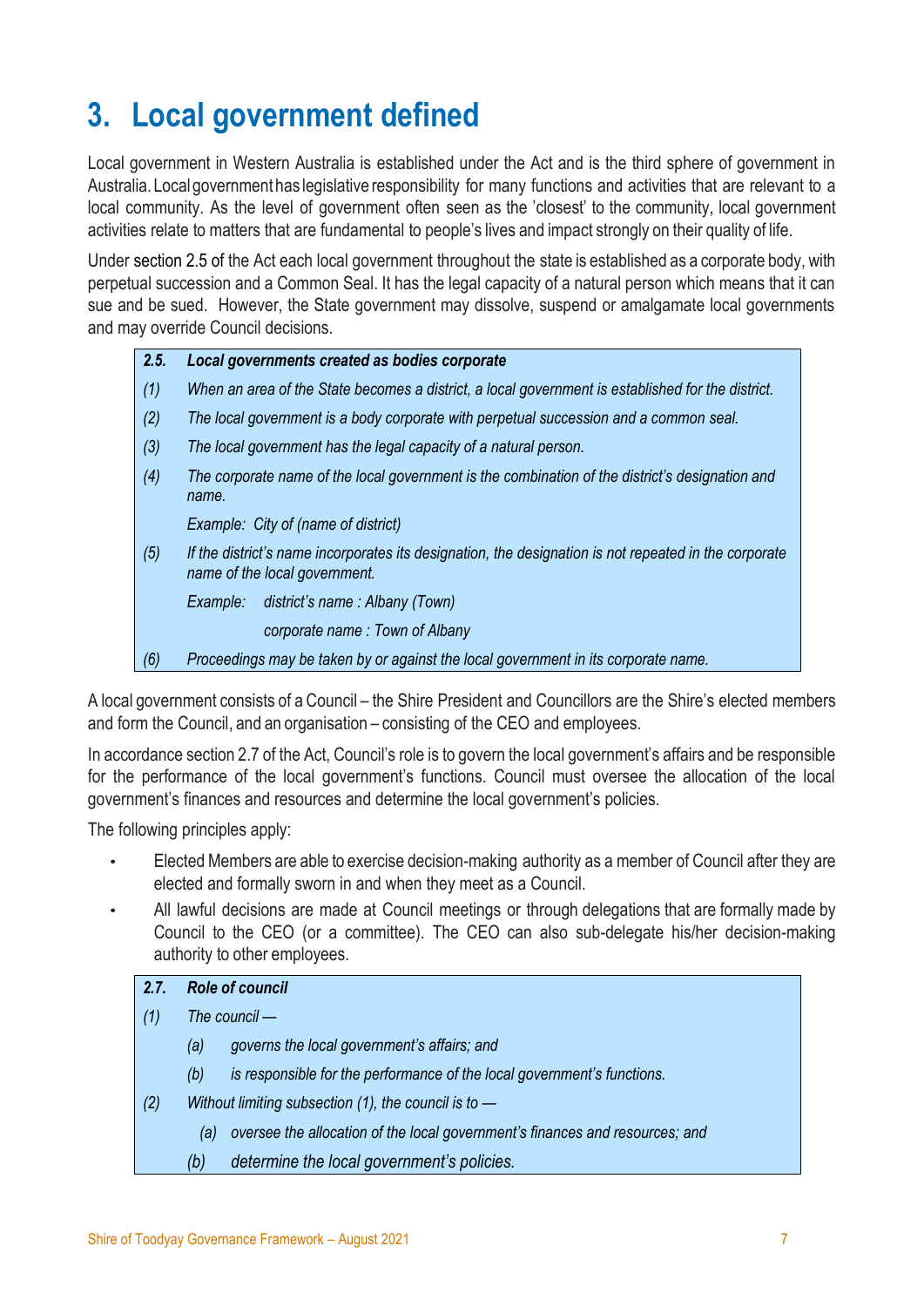The CEO is the only employee appointed by Council and is therefore ultimately accountable to Council. The role of the CEO is detailed in section 5.41 of the Act.

|     | 5.41. Functions of CEO                                                                                                                                                        |
|-----|-------------------------------------------------------------------------------------------------------------------------------------------------------------------------------|
|     | The CEO's functions are to $-$                                                                                                                                                |
| (a) | advise the council in relation to the functions of a local government under this Act and<br>other written laws; and                                                           |
| (b) | ensure that advice and information is available to the council so that informed<br>decisions can be made; and                                                                 |
| (c) | cause council decisions to be implemented; and                                                                                                                                |
| (d) | manage the day to day operations of the local government; and                                                                                                                 |
| (e) | liaise with the mayor or president on the local government's affairs and the performance of<br>the local government's functions; and                                          |
| (f) | speak on behalf of the local government if the mayor or president agrees; and                                                                                                 |
| (g) | be responsible for the employment, management supervision, direction and dismissal of<br>other employees (subject to section 5.37(2) in relation to senior<br>employees); and |
| (h) | ensure that records and documents of the local government are properly kept for the<br>purposes of this Act and any other written law; and                                    |
| (i) | perform any other function specified or delegated by the local government or<br>imposed under this Act or any other written law as a function to be performed by the CEO.     |

The Shire's managers are designated as senior employees for the purposes of section 5.37 of the Act. All Shire employees are accountable to the CEO.

#### *5.37. Senior employees*

- *(1) A local government may designate employees or persons belonging to a class of employee to be senior employees.*
- *(2) The CEO is to inform the council of each proposal to employ or dismiss a senior employee, other than a senior employee referred to in section 5.39(1a), and the council may accept or reject the CEO's recommendation but if the council rejects a recommendation, it is to inform the CEO of the reasons for its doing so.*
- *(3) Unless subsection (4A) applies, if the position of a senior employee of a local government becomes vacant, it is to be advertised by the local government in the manner prescribed, and the advertisement is to contain such information with respect to the position as is prescribed.*
- *(4A) Subsection (3) does not require a position to be advertised if it is proposed that the position be filled by a person in a prescribed class.*
- *(4) For the avoidance of doubt, subsection (3) does not impose a requirement to advertise a position where a contract referred to in section 5.39 is renewed.*

#### <span id="page-7-0"></span>**3.1 Functions of local government**

In order to understand good governance in the context of local government, it is necessary to understand the functions of local government, including the following:

#### **Strategic Planning**

Planning for the development and wellbeing of the community is a critical role for a local government. The Act requires local governments to develop and adopt a "plan for the future", consisting of two key documents - Strategic Community Plan and Corporate Business Plan – which are informed by resourcing and delivery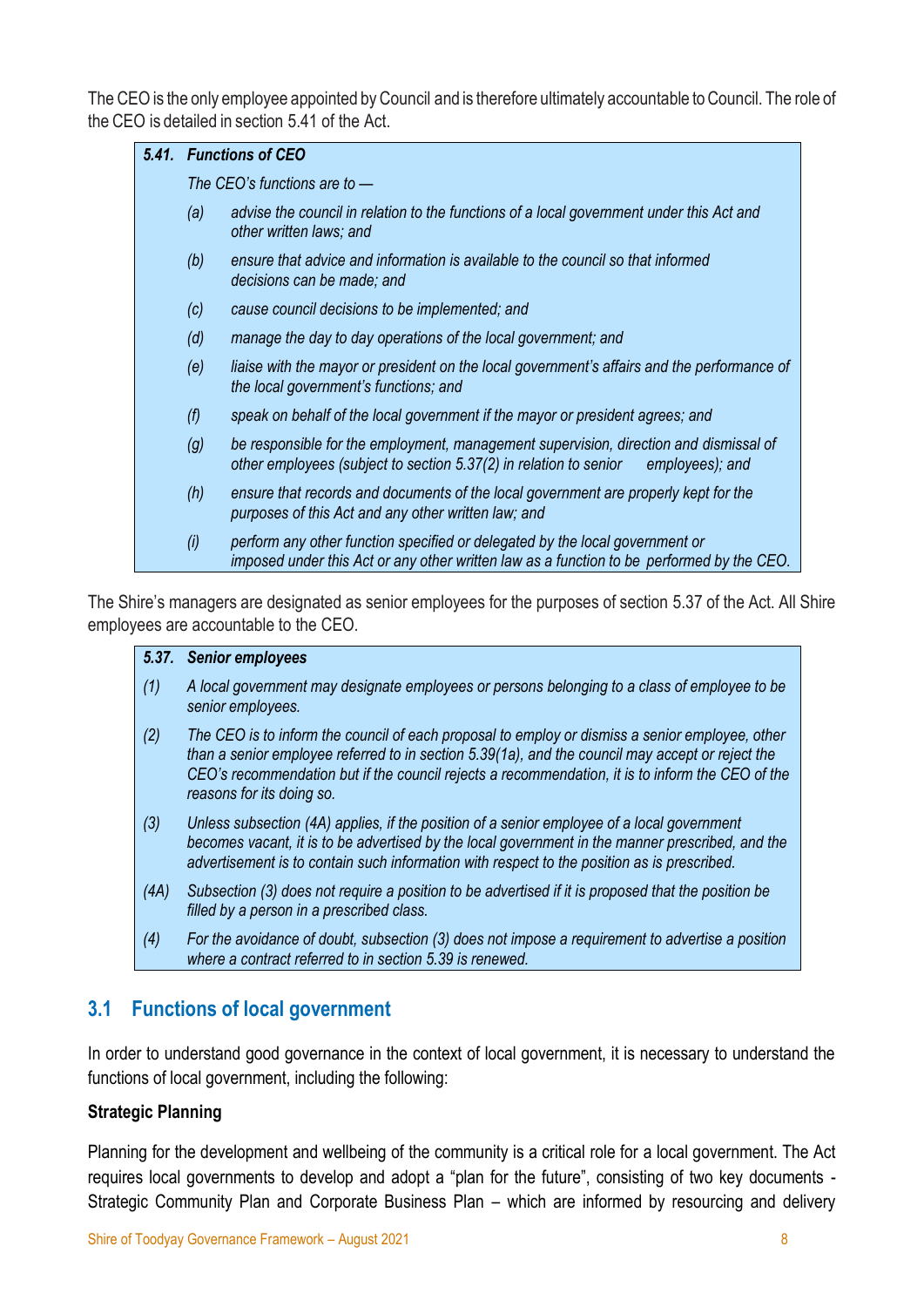strategies such as the Long-Term Financial Plan, the Workforce Plan and Asset Management Plan. These plans drive the development of the local government's annual budget and provide the direction for the ongoing management of Shire activities.

#### **Lawmaking and enforcement**

Local government makes decisions in areas over which it has legislative authority but cannot duplicate or contradict state or federal law. Laws made by local governments are called local laws and cover such issues as the activities permitted on public land, animal management and use of local government infrastructure. Local laws are enforced by Shire employees.

Local government is also responsible for administering and enforcing state legislation under which it has authority, such as the *Local Government Act 1995*, *Building Act 2011*, *Planning and Development Act 2005*, *Dog Act 1976*, *Cemeteries Act 1986, Bush Fires Act 1954*, *Cat Act 2011*, *Caravan Parks and Camping Grounds Act 1995* etc. and associated regulations.

Decisions made by local government must be based on relevant considerations and facts, be procedurally fair and follow the principles of natural justice.

#### **Stewardship of public assets**

Effective stewardship of public assets is a key element in ensuring that local government optimises the use of its financial, physical and intellectual resources for the benefit of its residents and ratepayers.

#### **Policy development**

An important role of Council is to make policy decisions on behalf of the community, in accordance with its role of providing strategic direction. An essential element of policy making is identifying community needs, setting objectives to meet those needs, establishing priorities between competing needs and allocating appropriate resources. A policy is a decision of Council and sets out agreed views and direction concerning a particular area of responsibility.

#### **Representation**

Elected members represent the interests of and are accountable to all electors, ratepayers and residents of the Shire.

#### **Advocacy**

Local governments have a role advocating on behalf of their community to state and federal levels of government, statutory authorities and private interests whose activities may have an impact on the community.

#### **Service delivery**

Local governments must ensure that services are delivered in the most efficient and effective manner. The Act provides a degree of autonomy to local governments to determine policies, in consultation with their community, about the nature and level of services provided. A local government should ensure the equitable delivery of quality services for which it has responsibility.

# <span id="page-8-0"></span>**3.2 Community defined**

When discussed in connection with good governance the term "community" is often used as if it is a homogenous entity and assumes that there is a single community interest, community demand or community need.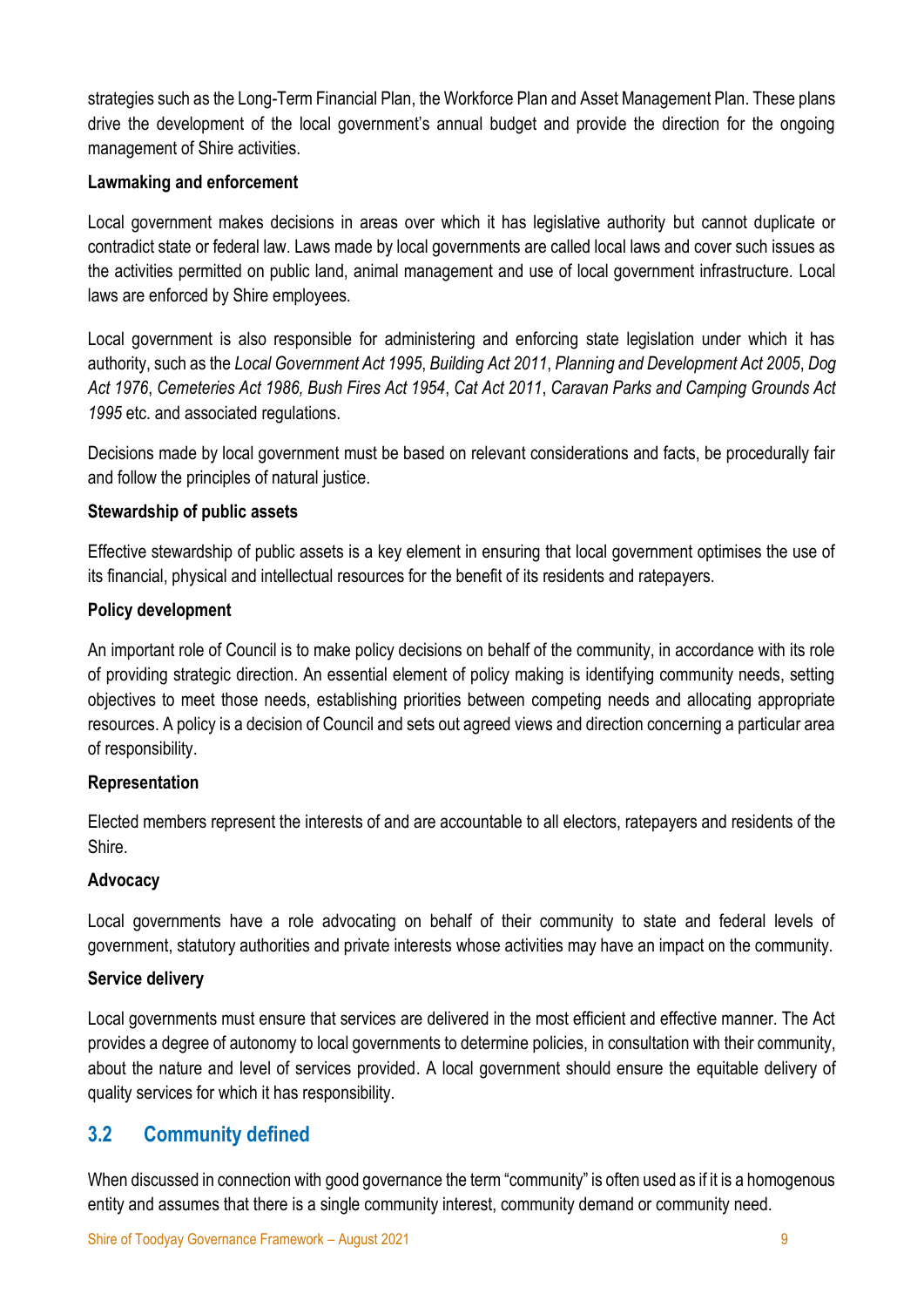The population of the Shire of Toodyay consists of a diverse range of communities, for example, the resident community, the business community, the visitor community, the seniors community etc.

Often these various communities do not share the same aspirations, goals and interests. One of the challenges for local government is how to govern so that different and often competing interests are recognised, addressed and managed.

When "community" is referred to in this Framework, it means all groups, individuals and interests represented within the Shire of Toodyay.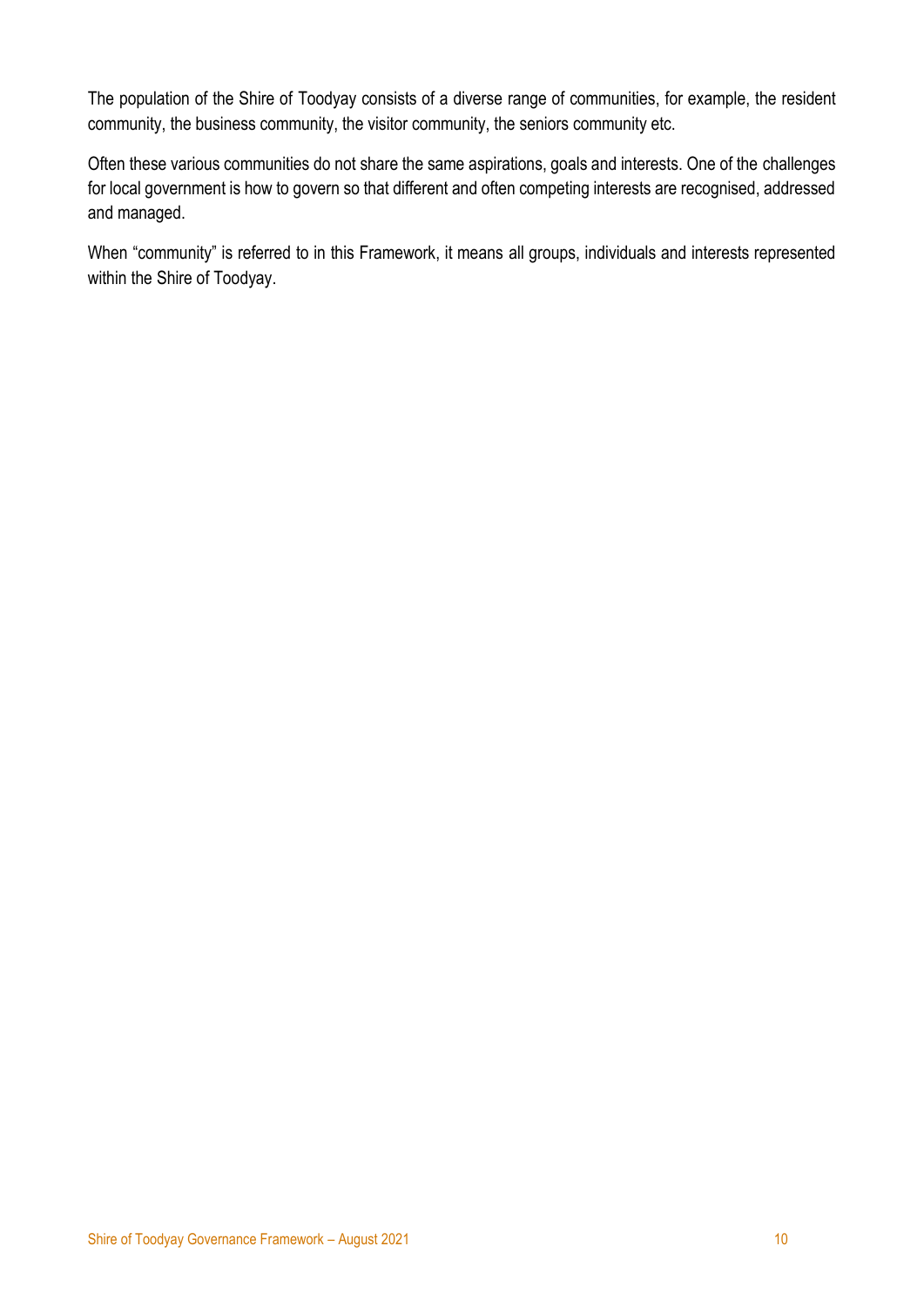# <span id="page-10-0"></span>**4. Governance in local government**

# <span id="page-10-1"></span>**4.1 Definition of governance**

Whilst the definitions of governance can vary between the public and private sector, CPA Australia in its publication *"Excellence in Governance for Local Government"* defines governance as follows:

"*Governance is the process by which decisions are made and implemented; the process by which organisations go about achieving their goals and producing their outputs and the process by which organisations are directed, controlled and held to account. It encompasses authority, accountability, stewardship, leadership, ethics, values and culture within the organisation.*

*Excellence in governance occurs when it is underpinned by accountability, integrity and openness. It involves a focus on clarity of roles and responsibilities, robust systems which support both internal and external accountability and public access to decision-making and information" (CPA 2005).*

### <span id="page-10-2"></span>**4.2 Good governance in local government**

Shire of Toodyay plays a key role in leading its community as well as ensuring the delivery of high quality services to its community. Good governance is important for several reasons: it not only gives the local community confidence in its Council, but it also improves the faith that elected members and employees have in their own local government and its decision-making processes.

#### **Characteristics of Good Governance**

Accountable – Local government has an obligation to report, explain and be answerable for the consequences of decisions it makes on behalf of the community it represents.

Transparent – The community should be able to follow and understand the decision-making process and the reasons for the decision.

Follows the rule of the law – Decisions are consistent with legislation and are within the powers of Council.

Responsive – Local government should always try to serve the needs of the entire community while balancing competing interests in a timely, appropriate and responsive manner.

Equitable and inclusive – Community members should be satisfied that their interests have been considered with opportunities provided for all to participate.

Effective and efficient – Includes developing the capacity and capability of elected members to be effective and ensuring employees have the capacity and capability and are provided the opportunity to deliver effectively.

Participatory – Anyone affected by or interested in a decision should have the opportunity to participate in the process for making that decision.

#### **Benefits of Good Governance:**

- Promotes community trust and confidence;
- Leads to better decisions for the benefit of the community;
- Encourages elected members and Shire officers to be confident;
- Helps the Shire to meet its legislative responsibilities;
- Supports ethical decision making.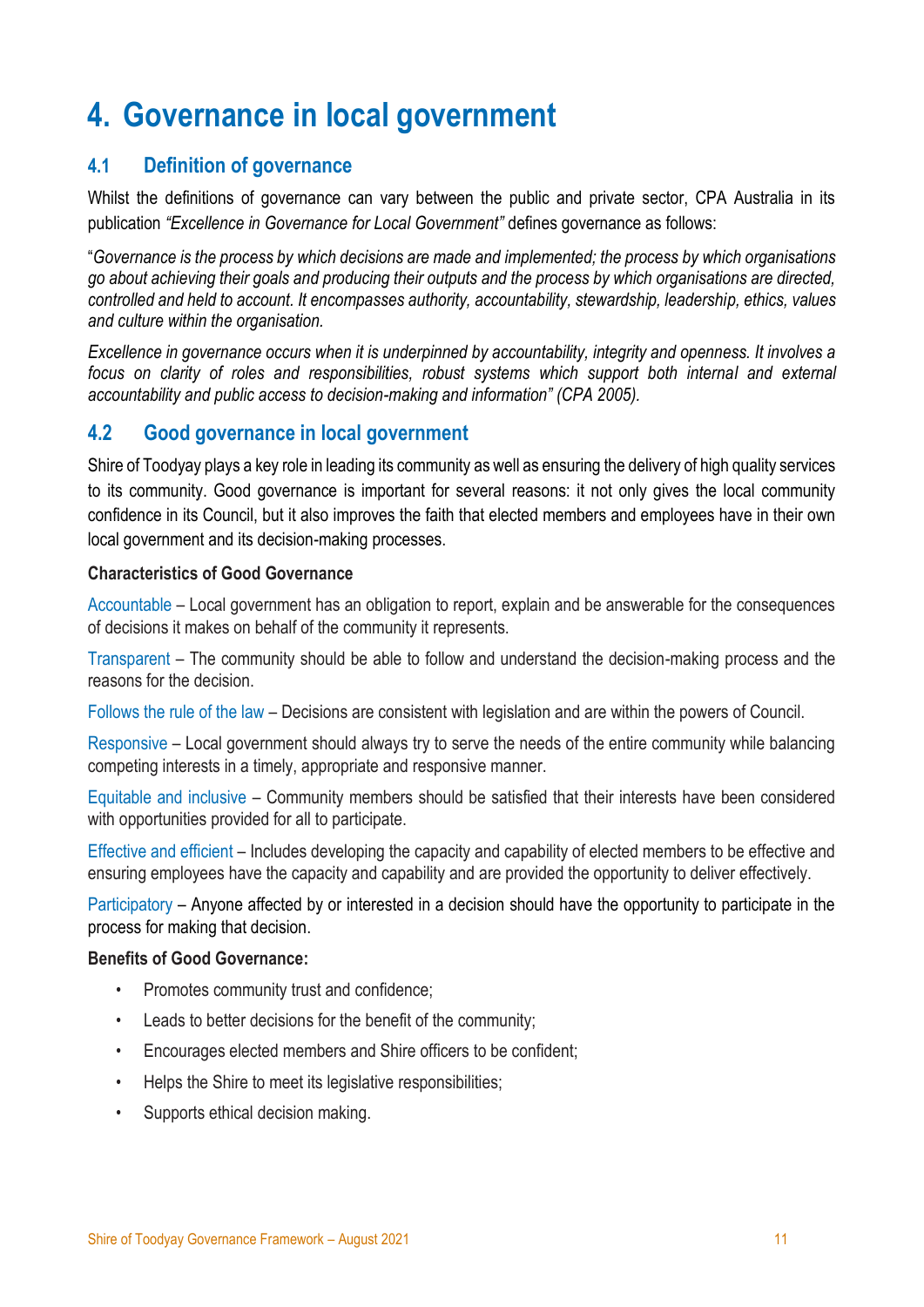# <span id="page-11-0"></span>**5. Governance principles**

Forthe purposes of theShire of Toodyay's*Governance Framework*, the principles contained in the *'Excellence in Governance in Local Government'* developed by CPA Australia have been adopted. The principles provide the foundation for good governance and a means for assessing the extent to which good governance is applied at the Shire.

#### Principle 1 - Culture and vision

There is a clear *vision* and a *Strategic Community Plan* that is produced through a comprehensive and inclusive process, which is owned by all sectors of the community.

There is a positive *culture* and value system in place that promotes trust, openness and honesty, in which constructive and respectful questioning is encouraged and accountability is clear.

#### Principle 2 - Roles and relationships

There is clarity about the roles of local government and there exists a sophisticated approach to defining and implementing these.

There are effective working relationships that are promoted and supported within and between the Shire President, Councillors, CEO and employees.

#### Principle 3 - Decision-making and management

There are effective *decision-making processes* in place that reflect the transparency and accountability which underpin excellence ingovernance.

There should be robust and transparent *financial management* established and maintained to meet Shire's accountability to its stakeholders,particularly in terms of stewardship of community assets, both now and into the future.

An effective approach to the identification, assessment, monitoring and *management of risks* should be established and maintained.

Effective *delegations* should be implemented and maintained to enable Council to focus on strategic issues.

#### Principle 4 - Accountability

Local government must account for its activities and have systems and processes that support this *accountability***.**

There should be an active *performance management* system in place that enables elected members and the administration to be openly accountable for their performance.

Local governments should establish internal structures that provide for *independent review* of processes and decision-making to assist the Council to meet its accountability to stakeholders.

*Consultation* should be undertaken that is appropriate to the scope and potential impact of the matter. It should respect the position and opinion of all stakeholders. The outcomes of the consultation should be taken into account when the decision is made and feedback should be provided to those who participated.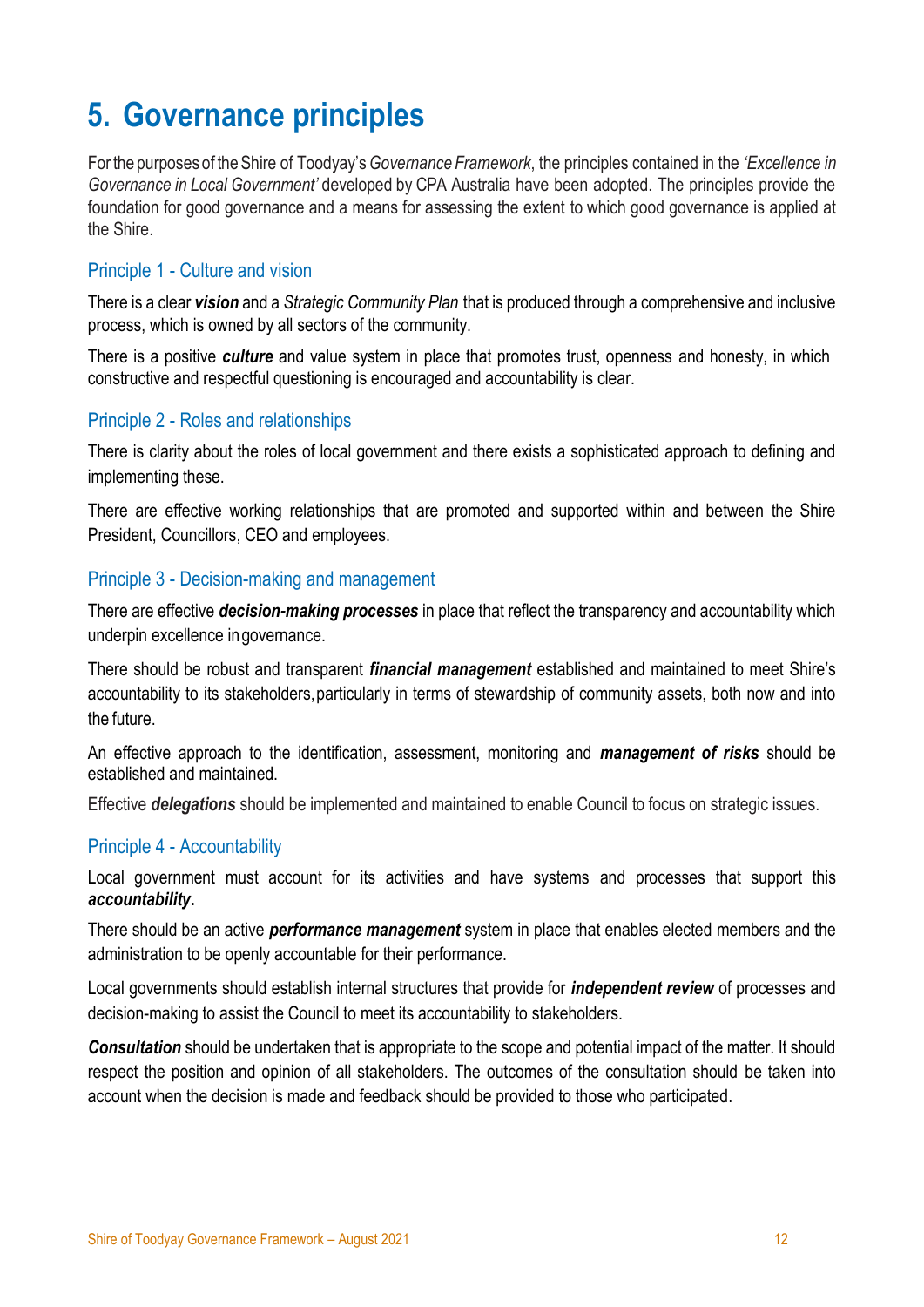# <span id="page-12-0"></span>**6. Principle 1 – Culture and vision**

# <span id="page-12-1"></span>**6.1 Vision**

In accordance with section5.56 of the Act and regulations 19C – 19D of the *Local Government (Administration) Regulations 1996*, the Shire is required to implement an Integrated Planning and Reporting Framework. This involves the development of three key documents and other informing strategies that reflect the priorities and vision of the community.

#### *5.56. Planning for the future*

- *(1) A local government is to plan for the future of the district.*
- *(2) A local government is to ensure that plans made under subsection (1) are in accordance with any regulations made about planning for the future of the district.*

The *[Strategic Community Plan](https://www.toodyay.wa.gov.au/documents/8/sot-strategic-community-plan-toodyay-2028-final-version) (SCP)* outlines the strategic directions and priorities for action over a ten year period. Developed with the input of the community, Elected Members and Shire officers, the Plan articulates the community's vision and values.

#### *19C. Strategic community plans, requirements for (Act s. 5.56)*

- *(1) A local government is to ensure that a strategic community plan is made for its district in accordance with this regulation in respect of each financial year after the financial year ending 30 June 2013.*
- *(2) A strategic community plan for a district is to cover the period specified in the plan, which is to be at least 10 financial years.*
- *(3) A strategic community plan for a district is to set out the vision, aspirations and objectives of the community in the district.*
- *(4) A local government is to review the current strategic community plan for its district at least once every 4 years.*
- *(5) In making or reviewing a strategic community plan, a local government is to have regard to —*
	- *(a) the capacity of its current resources and the anticipated capacity of its future resources; and*
	- *(b) strategic performance indicators and the ways of measuring its strategic performance by the application of those indicators; and*
	- *(c) demographic trends.*
- *(6) Subject to subregulation (9), a local government may modify its strategic community plan, including extending the period the plan is made in respect of.*
- *(7) A council is to consider a strategic community plan, or modifications of such a plan, submitted to it and is to determine\* whether or not to adopt the plan or the modifications.*

*\*Absolute majority required.*

- *(8) If a strategic community plan is, or modifications of a strategic community plan are, adopted by the council, the plan or modified plan applies to the district for the period specified in the plan.*
- *(9) A local government is to ensure that the electors and ratepayers of its district are consulted during the development of a strategic community plan and when preparing modifications of a strategic community plan.*
- *(10) A strategic community plan for a district is to contain a description of the involvement of the electors and ratepayers of the district in the development of the plan or the preparation of modifications of the plan.*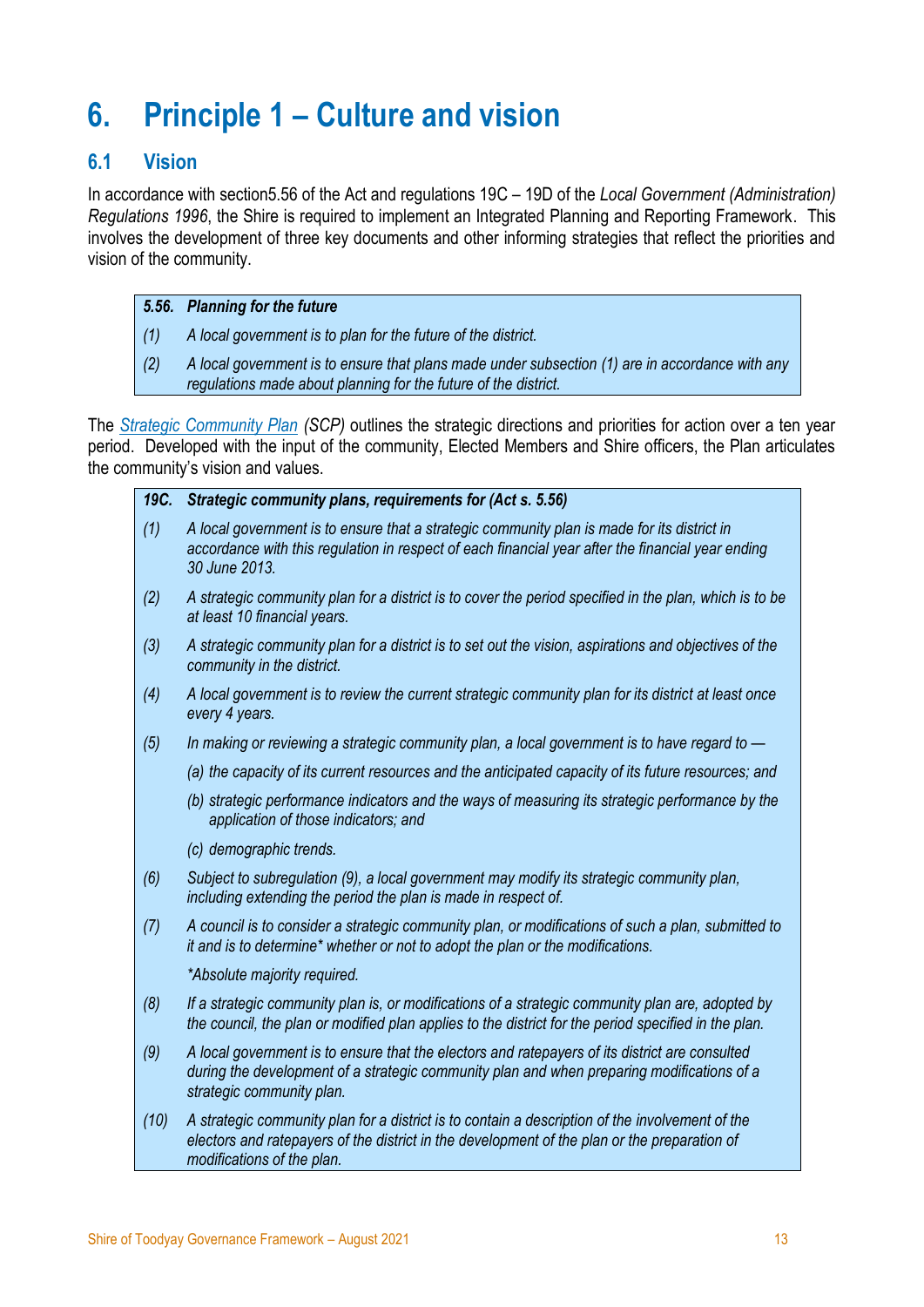The *[Long Term Financial Plan](https://www.toodyay.wa.gov.au/documents/7/shire-of-toodyay-long-term-financial-plan-2018-19-to-2027-28)* outlines how the priorities outlined in the SCP will be financed over the ten year period. The Shire's *[Corporate Business Plan](https://www.toodyay.wa.gov.au/documents/20/corporate-business-plan-march-2019)* is a business planning tool that translates Council's priorities into operations within the resources available and informs the annual budget process.

#### *19DA. Corporate business plans, requirements for (Act s. 5.56)*

- *(1) A local government is to ensure that a corporate business plan is made for its district in accordance with this regulation in respect of each financial year after the financial year ending 30 June 2013.*
- *(2) A corporate business plan for a district is to cover the period specified in the plan, which is to be at least 4 financial years.*
- *(3) A corporate business plan for a district is to —*
	- *(a) set out, consistently with any relevant priorities set out in the strategic community plan for the district, a local government's priorities for dealing with the objectives and aspirations of the community in the district; and*
	- *(b) govern a local government's internal business planning by expressing a local government's priorities by reference to operations that are within the capacity of the local government's resources; and*
	- *(c) develop and integrate matters relating to resources, including asset management, workforce planning and long-term financial planning.*
- *(4) A local government is to review the current corporate business plan for its district every year.*
- *(5) A local government may modify a corporate business plan, including extending the period the plan is made in respect of and modifying the plan if required because of modification of the local government's strategic community plan.*
- *(6) A council is to consider a corporate business plan, or modifications of such a plan, submitted to it and is to determine\* whether or not to adopt the plan or the modifications.*

*\*Absolute majority required.*

*(7) If a corporate business plan is, or modifications of a corporate business plan are, adopted by the council, the plan or modified plan applies to the district for the period specified in the plan.*

The Shire of Toodyay CSP contains the following:

- Vision: We are a vibrant rural community that respects our environment, celebrates our past and embraces a sustainable future.
- Purpose: Local Government and community working together to obtain the best possible social, economic and environmental outcomes for the people of Toodyay.

Community Values**:** We value highly:

- Our sense of community support and spirit;
- Our natural environment and healthy ecosystems;
- Our rural lifestyle:
- Our historic town; and
- Our local economy built on agriculture and emerging tourism, arts and cultural opportunities.

#### <span id="page-13-0"></span>**6.2 Culture**

A positive culture promotes openness and honesty, makes accountability and responsibility clear and encourages debate on important issues. It assists the organisation to retain high calibre employees who want to work and participate in the activities of the Shire.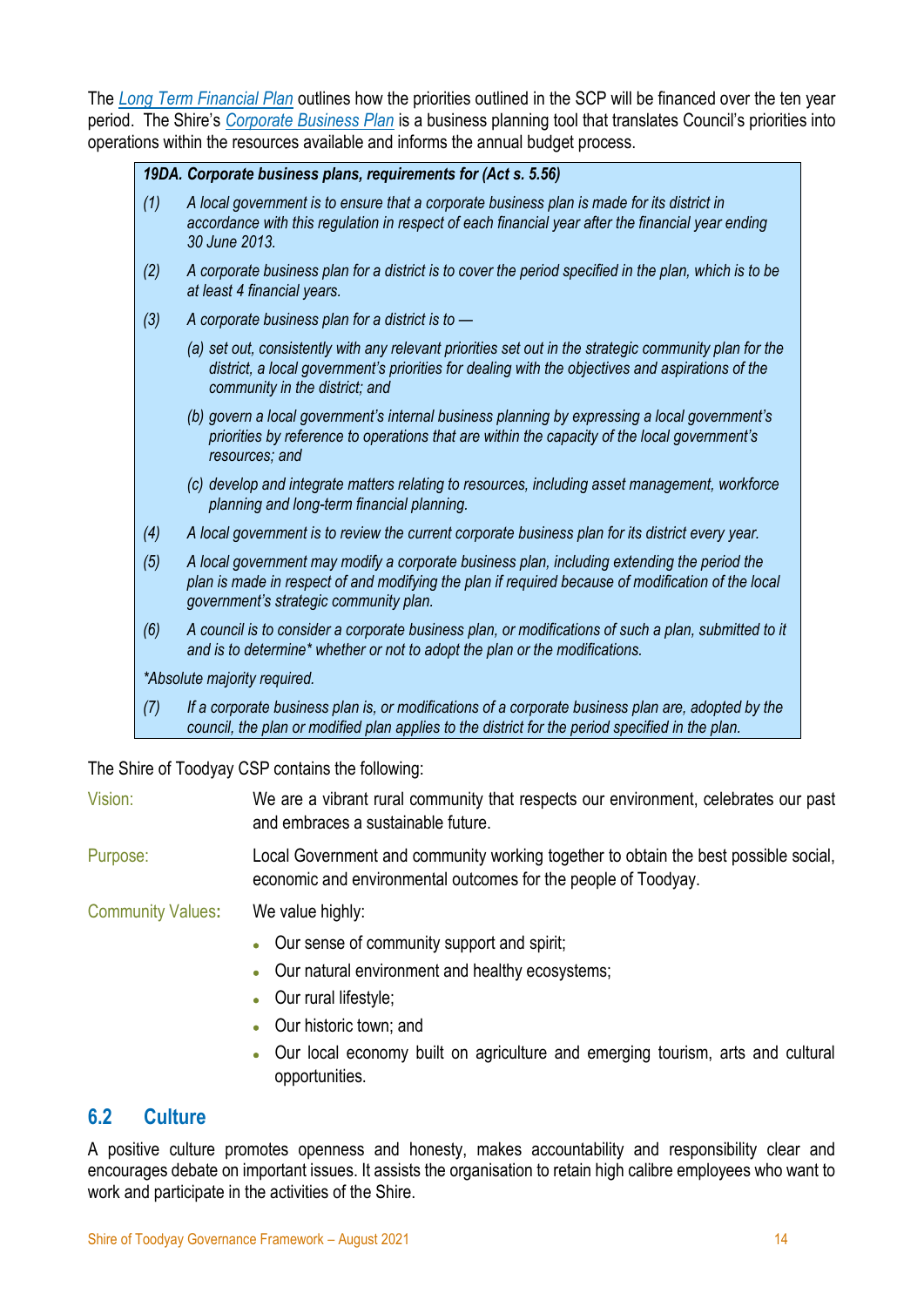# <span id="page-14-0"></span>6.2.1 Organisational Values

The following values are characteristic of a positive culture:

| Honesty                  | We are honest in our dealings with everyone.                                                                                                        |
|--------------------------|-----------------------------------------------------------------------------------------------------------------------------------------------------|
| Integrity:               | We behave honestly to the highest ethical standard.                                                                                                 |
| Respect:                 | We are always respectful of others and recognise the value of diversity in skills,<br>backgrounds and perspectives.                                 |
| Continuous Improvement:  | We display a continuous willingness to learn, share, reflect and improve the<br>way things are done.                                                |
| <b>Customer Focused:</b> | We are committed to being professional and providing excellent customer<br>service.                                                                 |
| Innovation:              | We are willing to seek ideas, share knowledge and try new ways of doing<br>things, acknowledging that risks may be taken and mistakes learned from. |

# <span id="page-14-1"></span>6.2.2 Ethical behaviour and the Code of Conduct

For people to have faith in those who govern and participate in the governance process, they must have trust that governments are acting for the common good. They must believe that governance is characterised by honesty and integrity and that those in government will behave accordingly.

In June 2020, a review of the *Local Government Act 1995* resulted in the introduction of priority reforms under the *Local Government Amendment Act 2019.* On 2 February 2021, as part of these reforms, the *Model Code of Conduct Regulations 2021* were gazetted prescribing a Model Code of Conduct for Council Members, Committee members and candidates, with effect from 3 February 2021.

The purpose of the Model Code is to guide the decisions, actions and behaviours of members, both in council and on council committees, and of candidates running for election as a council member.

The *Shire of Toodyay Code of Conduct for Council Members, Committee Members and Candidates* outlines the principles, values and behaviours that the community is entitled to expect of all elected members, committee members and candidates for election. These are to:

- act with reasonable care and diligence
- act with honesty and integrity
- act lawfully
- identify and appropriately manage any conflict of interest
- avoid damage to the reputation of the Shire
- be open and accountable to the public
- base decisions on relevant and factually correct information
- treat others with respect and fairness
- not be impaired by mind affecting substances.

This should be read in conjunction with the *[Shire of Toodyay Standing Orders Local Law \(2008\).](https://www.toodyay.wa.gov.au/documents/27/shire-of-toodyay-standing-orders-local-law-2008)*

Council has adopted policy *G.4 [Complaints of alleged breach of the Code of Conduct for Council Members,](https://www.toodyay.wa.gov.au/documents/297/g4-complaints-of-alleged-breach-of-the-code-of-conduct-for-council-members-committee-members-and-candidates)  [Committee Members and Candidates](https://www.toodyay.wa.gov.au/documents/297/g4-complaints-of-alleged-breach-of-the-code-of-conduct-for-council-members-committee-members-and-candidates)* which outlines the Shire's approach to the management of such complaints.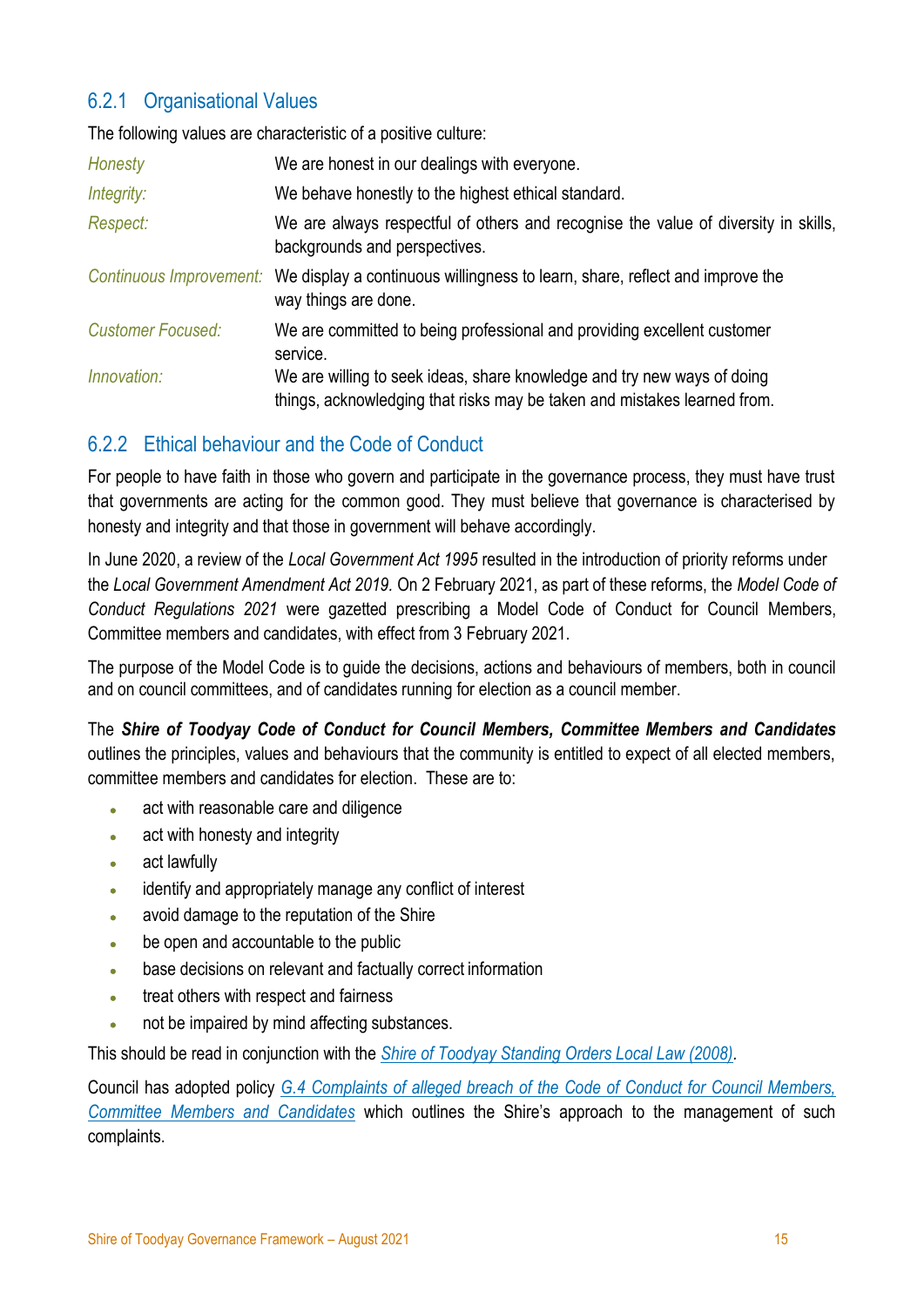# <span id="page-15-0"></span>6.2.3 Reporting serious misconduct to the Corruption and Crime Commission

Both elected members and the CEO have a mandatory duty under section 28 of the *Corruption Crime and Misconduct Act 2003* to report to the CCC any reasonable suspicion of serious misconduct on the part of elected members or employees. Serious misconduct is the type of conduct which involves the misuse of an elected member's or employee's position to obtain a financial advantage; bribery and corruption where money or gifts are provided to coerce an elected member or employee to make a decision in a certain way; stealing from the Shire, lying, fraudulent behaviour and other criminal type behaviours.

| 28. | Certain officers obliged to notify serious misconduct                                                                                                          |
|-----|----------------------------------------------------------------------------------------------------------------------------------------------------------------|
| (1) | This section applies to the following persons —                                                                                                                |
|     | (a) the Parliamentary Commissioner;                                                                                                                            |
|     | (b) the Inspector of Custodial Services;                                                                                                                       |
|     | (c) the principal officer of a notifying authority;                                                                                                            |
|     | (d) an officer who constitutes a notifying authority.                                                                                                          |
| (2) | Subject to subsections (4), (5) and (6), a person to whom this section applies must notify the<br>Commission in writing of any matter -                        |
|     | (a) which that person suspects on reasonable grounds concerns or may concern serious<br>misconduct: and                                                        |
|     | (b) which, in the case of a person referred to in subsection $(1)(c)$ or $(d)$ , is of relevance or concern<br>to that person in his or her official capacity. |
| (3) | The Commission must be notified under subsection (2) as soon as is reasonably practicable after<br>the person becomes aware of the matter.                     |

# <span id="page-15-1"></span>6.2.4 Comprehensive induction programs

The Shire's positive culture is passed on to new elected members and employees through effective induction programs.

New elected members come from a variety of backgrounds and may not have experience in governance, local government, organisational behaviour or other fields that are relevant to their roles as elected members. Induction should help elected members to operate in the unique environment of local government to produce good outcomes for their communities.

The Shire's induction programs for elected members and employees focus on:

- the differing and complementary roles and functions of elected members and employees
- communication and working relationships between elected members and employees
- decision-making processes
- responsibility, accountability and delegations
- Code of Conduct, including organisational values and culture
- access to information and confidentiality.

The Shire of Toodyay also invests in and actively encourages training for both elected members and employees to assist in the development of skills required to fulfil their roles.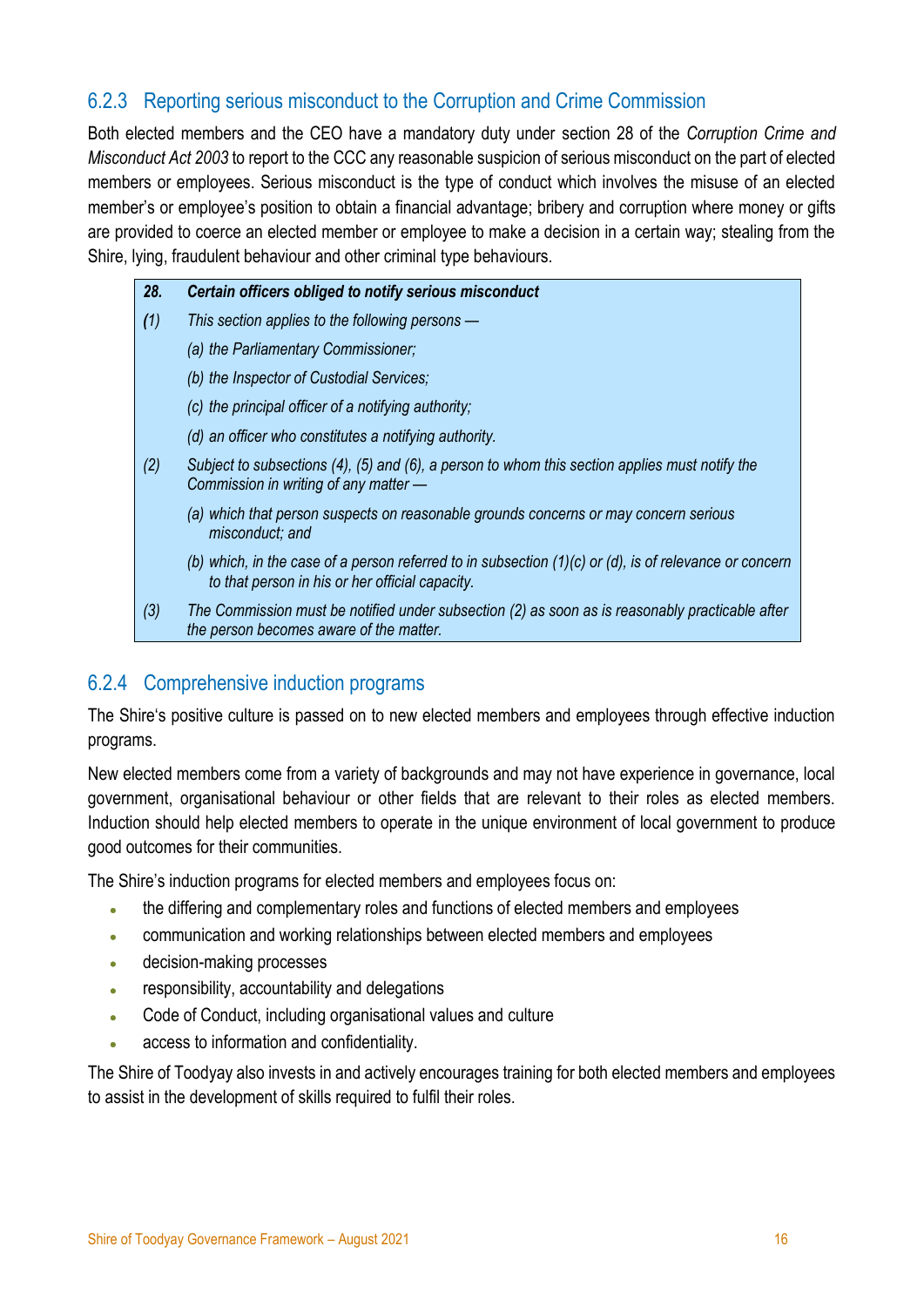# <span id="page-16-0"></span>**7. Principle 2 – Roles and relationships**

# <span id="page-16-1"></span>**7.1 Roles**

An understanding and acceptance of the different roles of Council, the Shire President, Councillors, the CEO and employees, together with strong cooperation between all parties, underpins good governance at the Shire of Toodyay. While elected members are responsible for strategy and policy, the administration (CEO and employees) is responsible for advice, implementation and operations. This separation of roles is essential for local governments to govern effectively.

While each element of local government has its own role, each may also have a legitimate interest in the role of the others. For instance, while the management structure is the responsibility of the CEO, elected members will have an interest in the management structure and whether it achieves the Council's goals. While the CEO takes the ultimate decision, an astute CEO will always consult the Council before establishing or making significant changes to the management structure.

Similarly, while policy and strategy are elected members' roles, the CEO and employees should be consulted and offer advice when policy or strategy is being developed.

# <span id="page-16-2"></span>7.1.1 Shire President

At the Shire of Toodyay, Council elects the Shire President by secret ballot immediately after local government elections held every two years.

Section 2.8 of the Act outlines the responsibilities of the Shire President which recognises the role of Shire President to represent the Shire at civic and ceremonial functions and to preside at Council meetings.

| 2.8. | Role of mayor or president                                                                                                              |
|------|-----------------------------------------------------------------------------------------------------------------------------------------|
| (1)  | The mayor or president $-$                                                                                                              |
|      | (a) presides at meetings in accordance with this Act; and                                                                               |
|      | (b) provides leadership and guidance to the community in the district; and                                                              |
|      | (c) carries out civic and ceremonial duties on behalf of the local government; and                                                      |
|      | (d) speaks on behalf of the local government; and                                                                                       |
|      | (e) performs such other functions as are given to the mayor or president by this Act or any other<br>written law; and                   |
|      | liaises with the CEO on the local government's affairs and the performance of its functions.                                            |
| (2)  | Section 2.10 applies to a councillor who is also the mayor or president and extends to a mayor or<br>president who is not a councillor. |

A very specific role for the Shire President is to represent and advocate the decisions of Council and speak on behalf of the Shire. The position of Shire President is pre-eminent and when speaking on behalf of the Shire, the Shire President should set aside personal views and articulate the views and decisions of Council.

The Shire places great importance on the role of the Shire President as the Presiding Member of Council to facilitate good decision-making. It is therefore important that the Shire President has a good knowledge of the *Shire of Toodyay's Standing Orders Local Law 2008*.

The Shire President's leadership role is very important when it comes to good governance. While the Shire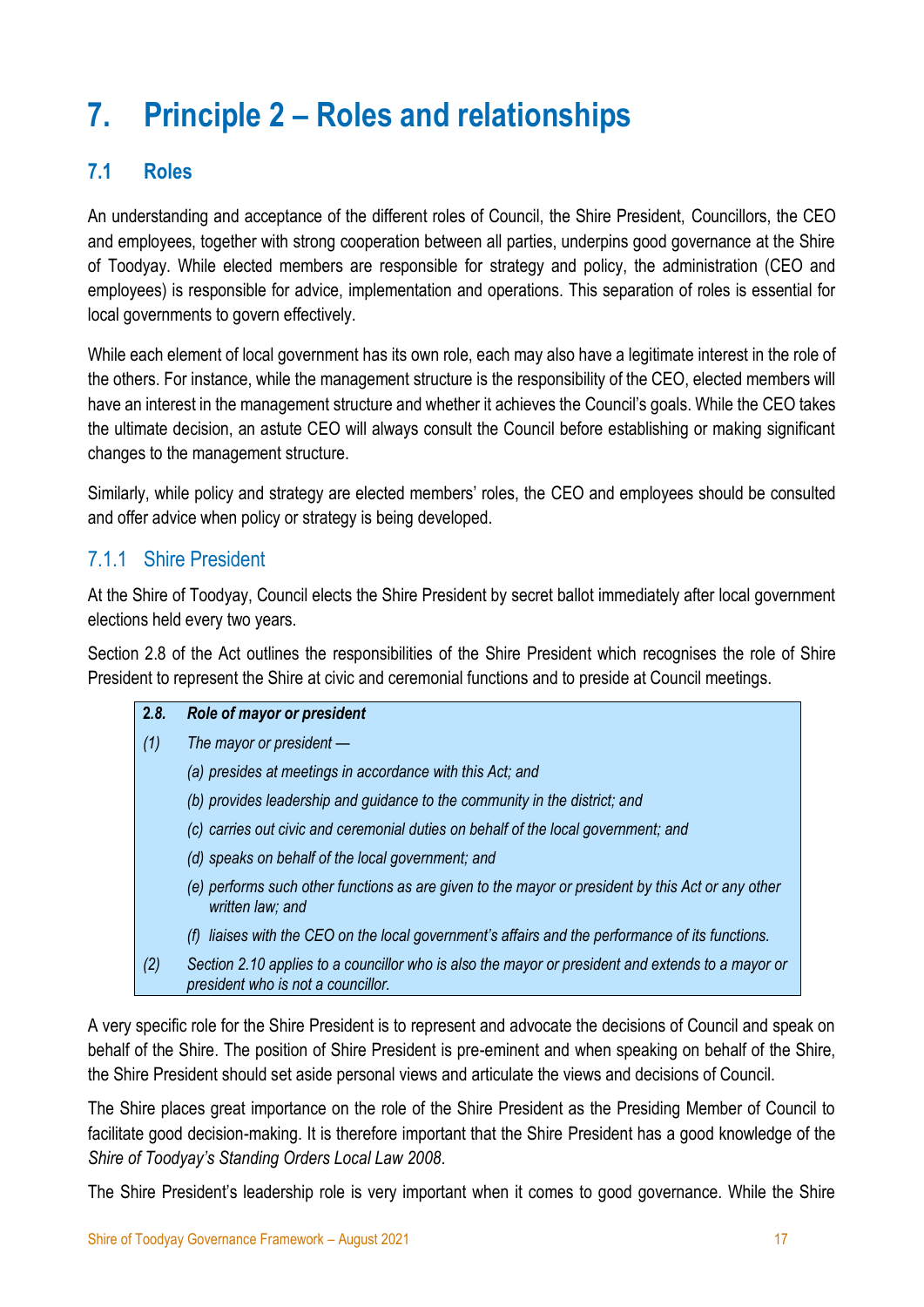President has no statutory authority over other elected members in such areas as behaviour or adherence to Council policy, the Shire President is to ensure that all elected members are part of the decision-making process and are well and equally informed. The Shire President must reinforce the need for elected members to represent the interests of the whole community, not just the constituents in specific areas or interest groups.

The Shire President should also facilitate good relationships between elected members and the administration and help to create an environment where good communication thrives.

Section 5.34 of the Act states that the Deputy Shire President may perform the functions of the Shire President if that office is vacant or the Shire President is not available or unwilling to perform the functions of Shire **President** 

# *5.34. When deputy mayors and deputy presidents can act If — (a) the office of mayor or president is vacant; or (b) the mayor or president is not available or is unable or unwilling to perform the functions of the mayor or president, then the deputy mayor may perform the functions of mayor and the deputy president may perform the functions of president, as the case requires.*

# <span id="page-17-0"></span>7.1.2 Council and elected members

As outlined in Part 3 above, Section 2.7 stipulates the role of the Council.

While these powers include responsibility for defining the policy and setting the overall strategic direction of the Shire, Council is not responsible for the day-to-day running of the business of the Shire. Such operational matters are the responsibility of the CEO.

The role of elected members is defined the Act as follows:

# *2.10. Role of councillors*

*A councillor —*

- *(a) represents the interests of electors, ratepayers and residents of the district; and*
- *(b) provides leadership and guidance to the community in the district; and*
- *(c) facilitates communication between the community and the council; and*
- *(d) participates in the local government's decision-making processes at council and committee meetings; and*
- *(e) performs such other functions as are given to a councillor by this Act or any other written law.*

Elected members are elected for a four-year term at elections held every two years. There is no limit on the number of times they can be re-elected.

Elected members sitting formally as Council make and are accountable for all decisions taken at Council level. Decisions are made through formal Council meetings. Individual elected members do not have any powers to make decisions.

# <span id="page-17-1"></span>7.1.3 Chief Executive Officer (CEO)

The CEO has a statutory responsibility to manage the organisation through the implementation of the goals and strategies that have been endorsed by Council. The CEO plays a critical role in achieving excellence in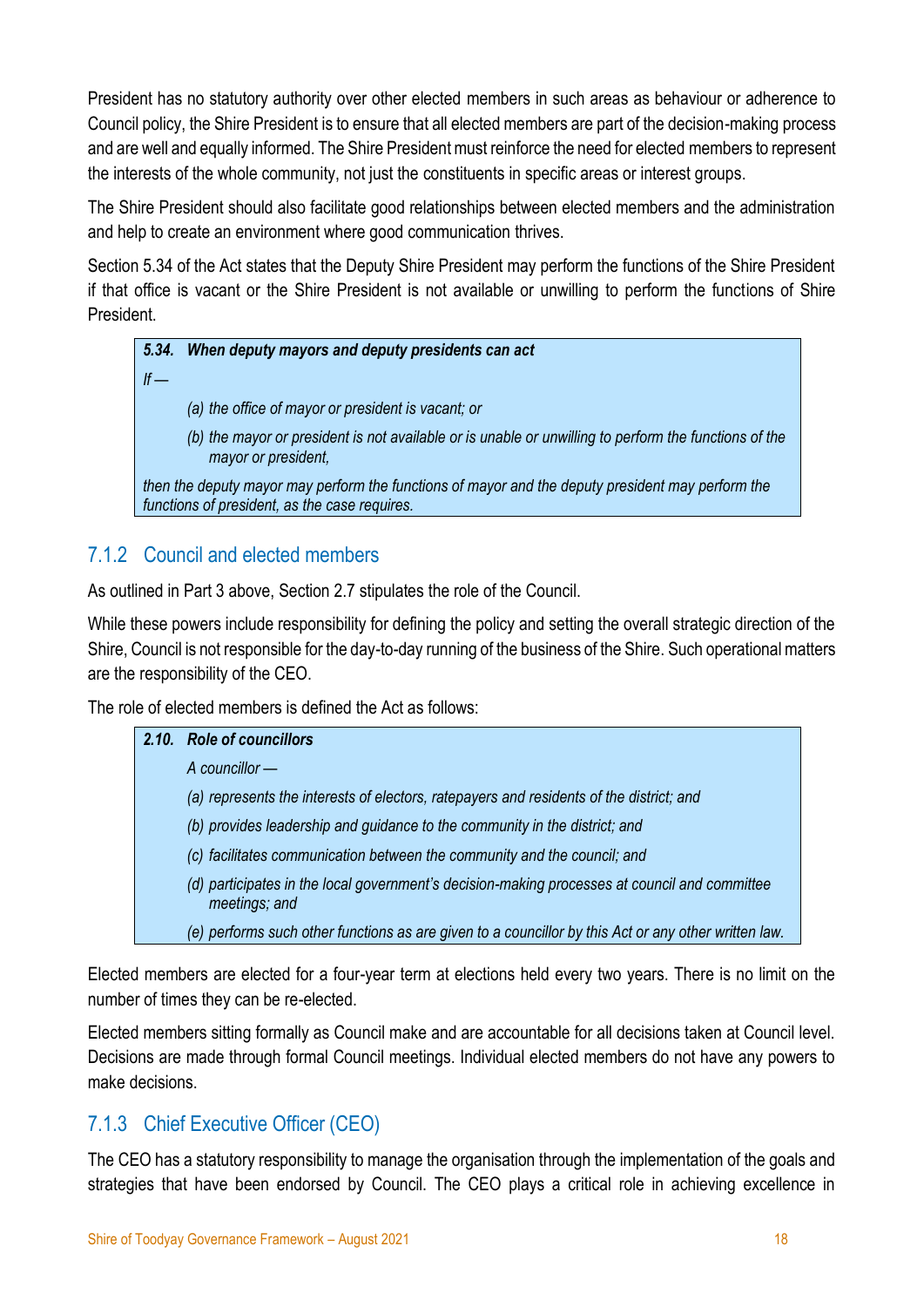governance through the development of a culture that sees Council as the peak decision-making body, supported and advised by the administration. The CEO's promotion and personal adoption of the Shire's culture and vision set the standards which permeate the whole organisation.

A key accountability of the CEO is financial management: ensuring that the Shire is soundly managed from a financial perspective and regularly reporting the results and performance to Council.

The functions of the CEO are outlined in section 5.41 of the Act:

# *5.41. Functions of CEO The CEO's functions are to — (a) advise the council in relation to the functions of a local government under this Act and other written laws; and (b) ensure that advice and information is available to the council so that informed decisions can be made; and (c) cause council decisions to be implemented; and*

- *(d) manage the day to day operations of the local government; and*
- *(e) liaise with the mayor or president on the local government's affairs and the performance of the local government's functions; and*
- *(f) speak on behalf of the local government if the mayor or president agrees; and*
- *(g) be responsible for the employment, management supervision, direction and dismissal of other employees (subject to section 5.37(2) in relation to senior employees); and*
- *(h) ensure that records and documents of the local government are properly kept for the purposes of this Act and any other written law; and*
- *(i) perform any other function specified or delegated by the local government or imposed under this Act or any other written law as a function to be performed by the CEO.*

# <span id="page-18-0"></span>**7.2 Working relationships**

Effective working relationships are an important part of good governance and decision-making and should be promoted and supported within and between Shire President, Councillors, CEO and employees. At times, the very nature of local government business leads to conflict. How this conflict is addressed has implications for good governance and should be underpinned by principles of respect, courtesy and goodwill.

# <span id="page-18-1"></span>7.2.1 Relationship between Shire President and Councillors

The important aspects of this relationship are summarised as follows:

- the relationship needs to be based on mutual respect;
- the Shire President should facilitate an inclusive approach to decision-making and involvement in Council activities, ensuring that each elected member has access to the same information prior to making their decision;
- the Shire President should assist Councillors to have their issues considered by Council;
- the Shire President should take some responsibility for elected member training and development and should work with the CEO to ensure that elected members receive appropriate training opportunities; and
- the Shire President is responsible for facilitating resolution of any conflict between elected members.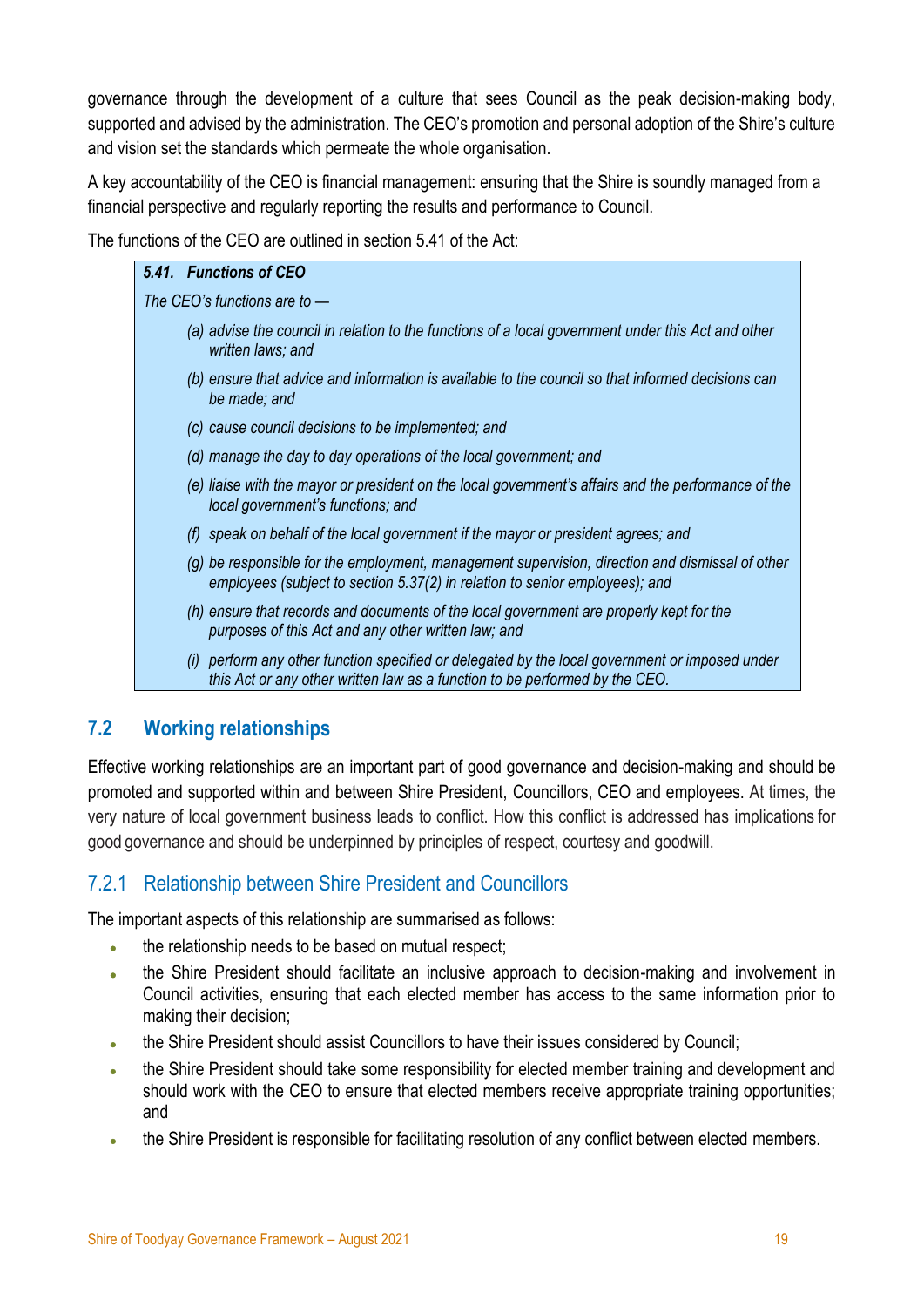# <span id="page-19-0"></span>7.2.2 Relationship between Shire President and CEO

The Shire President as leader of the Council, and the CEO as leader of the administration, are required to work closely together, often dealing with pressing and potentially controversial issues, when they may not have known each other before they were drawn together to lead the Shire.

The Act requires each to liaise with the other on the Council's activities and its performance. However, the relationship between both roles is much more complicated than this, involving an inevitable intersection of roles.

The essential principles for an effective Shire President / CEO relationship are:

- a) Communication
	- Both parties brief and inform the other about information each is privy to and which would assist the other in their job. Agreement about what information is important and what should be passed on to each other is well understood and constantly negotiated.
	- Regular meetings and electronic communications, as well as meetings called to progress unexpected and important matters, will enhance planning and communication.
	- The "no surprises" principle ensures that neither the Shire President nor the CEO is caught off guard in any circumstance.
- b) Role clarity
	- The Shire President and CEO understand and respect one another's role.
	- The Shire President and CEO work within the bounds of their authority. The Shire President has status and leadership capacity at Council and in the district. The CEO has statutory authority under the Act and leadership of the Shire workforce.
- c) Effective relationship
	- The relationship is symbiotic. The Shire President and the CEO put conscientious effort into making the relationship successful for the good of the Shire.
	- The relationship between the Shire President and the CEO aims to facilitate involvement and inclusion amongst elected members and administration rather than concentrating power in the relationship.

At Shire of Toodyay, the Shire President and CEO communicate on a regular basis, at least weekly but more frequently depending on emerging issues, either in person, by phone or email.

# <span id="page-19-1"></span>7.2.3 Relationship between elected members

Elected members need each other to achieve their individual and collective goals. Effective relationships between elected members help to promote a successful Council, a pleasant working environment and a Council with public credibility.

Features of an effective relationship are:

- While they may have different views, elected members treat each other with respect and courtesy.
- Disagreements are expressed in ways that are not personal attacks and do not cause detriment to individual elected members or Council as a whole.
- Elected members are not to undermine each other, either within the Shire or in public.
- Elected members have effective working relationships in order to succeed individually and collectively.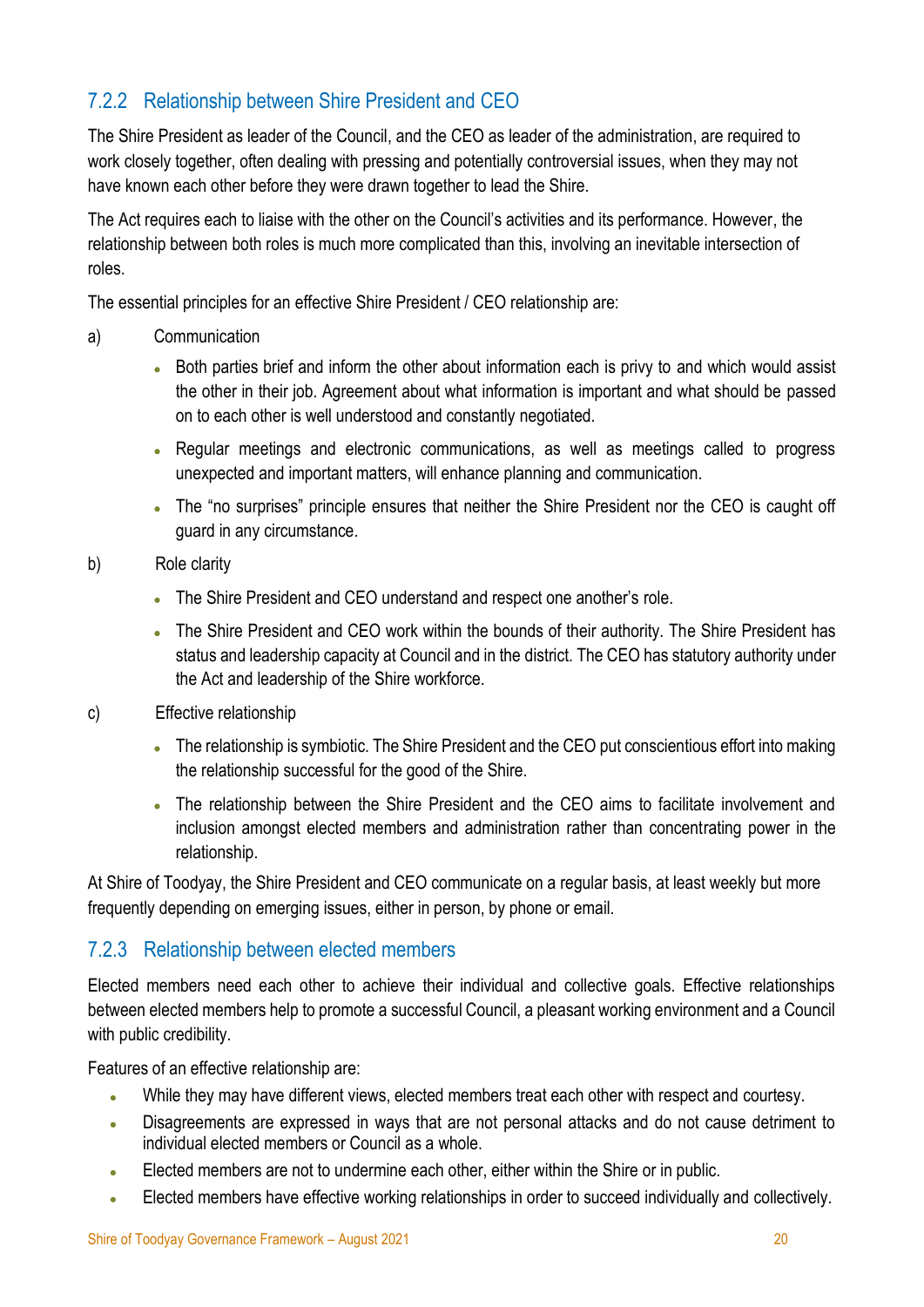# <span id="page-20-0"></span>7.2.4 Relationship between elected members and CEO

The relationship between elected members and CEO is critical to good governance.

Elected members need support to manage pressures in such a way that their constituents feel their issues or concerns are being heard but appreciate that their demands cannot always be met. Advice and support on consultation and engagement, good systems that refer complaints and queries to the relevant area for resolution, and responsive services and processes all assist in furthering good governance.

Elected members must have a clear understanding that the role of the CEO is to implement Council's goals, policies, strategies and services and to advise and support Council.

The CEO is accountable to elected members when they sit as Council. Elected members, sitting as Council, are responsible for the performance management of the CEO.

Features of an effective relationship are as follows:

- goodwill and trust
- a good understanding of each other's role
- good communication
- agreed processes and protocols
- an appreciation of legislative requirements
- clear delegations.

### <span id="page-20-1"></span>7.2.5 Relationship between elected members and employees

The fundamental role difference between Council and the administration underpins this relationship. Elected members should focus on strategy, policy and outcomes, while the administration's role is to focus on advice, implementation and operations.

In light of these role differences, the features of an effective relationship are highlighted below:

- the role of elected members is one of strategic leadership, not management or administration;
- the CEO is responsible for implementing the decisions and policies of Council;
- employees are responsible to the CEO and the CEO is responsible to Council;
- elected members do not direct or instruct employees;
- elected members do not undertake a task that contributes to the administration of the Shire, unless the activities are undertaken in relation to a meeting or the express authority of Council or the CEO has been obtained prior to undertaking the task;
- elected members undertake their day-to-day communications with the Shire directly through the CEO or relevant Senior Officer, unless the CEO has established a protocol for communications on particular matters to occur directly with specified employees;
- when entering a Shire business location, elected members seek approval from the CEO or relevant Senior Officer before engaging in discussion with employees; and
- an employee undertakes direct communication with an elected member only when the employee is acting within the functions and responsibilities of their position or is acting under the direction of the CEO or Senior Officer.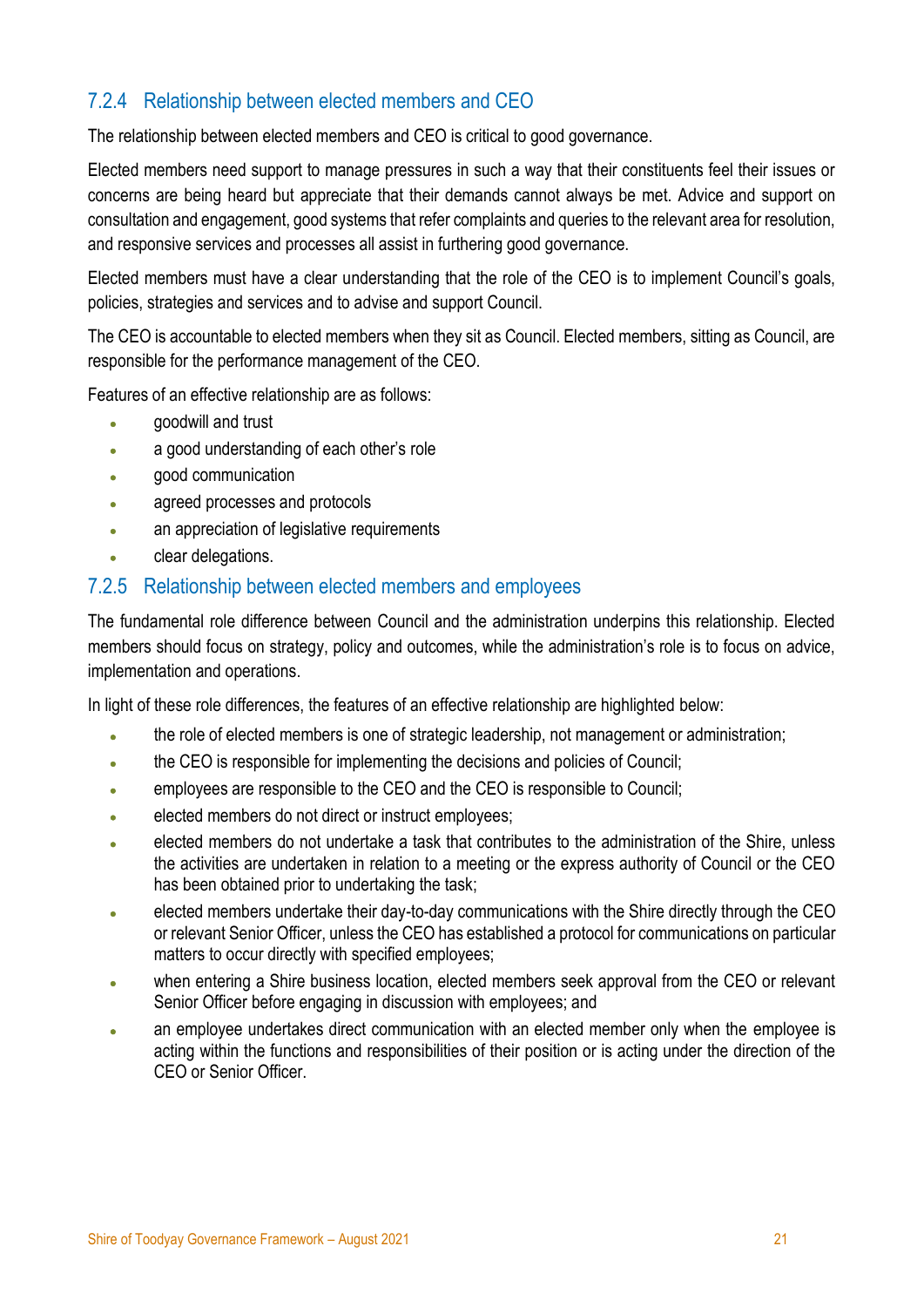# <span id="page-21-0"></span>**8. Principle 3 – Decision-making and management**

# <span id="page-21-1"></span>**8.1 Effective decision-making**

Decision-making is the most important activity undertaken by the Shire, both by Council and by employees. Effective decision-making processes increase the likelihood that the decisions themselves will be in the best interests of the entire community. Good processes will also mean that decisions will be owned and that individual elected members, even though they may be on the losing side of an issue, should not be able to find fault with the way in which the decision was made.

Good decision-making requires that:

- decisions must be those which the local government can lawfully make;
- decisions must be consistent with and in accordance with legislation;
- relevant Council policy/policies should be considered during the decision-making process;
- elected members should have all the relevant information before them in order to make a considered and informed decision;
- elected members should be impartial, objective, free from bias and act in the public interest of Shire residents;
- decisions should be made on a reasonable basis.

Decisions made at meetings are recorded in the form of resolutions which are binding on the Council until they are formally amended or repealed. Resolutions, once recorded, take effect immediately.

# <span id="page-21-2"></span>**8.2 Decision-making meetings and processes**

# <span id="page-21-3"></span>8.2.1 Council meetings

The Council meeting is the formal debating and decision-making forum of Council. Elected members, CEO and Managers attend all Council meetings. Under section 5.23(1) of the Act, Council meetings are required to be open to the public.

#### *5.23. Meetings generally open to public*

*(1) Subject to subsection (2), the following are to be open to members of the public — (a) all council meetings; and* 

*(b) all meetings of any committee to which a local government power or duty has been delegated.*

However, when any of the matters listed in section 5.23(2) of the Act are to be considered, Council may resolve to close the meeting and proceed behind closed doors. In order to promote the transparency and accountability required for good governance, the closure of meetings should be applied prudently and as infrequently as possible.

| If a meeting is being held by a council or by a committee referred to in subsection $(1)(b)$ , the<br>council or committee may close to members of the public the meeting, or part of the meeting, if<br>the meeting or the part of the meeting deals with any of the following $-$ |
|-------------------------------------------------------------------------------------------------------------------------------------------------------------------------------------------------------------------------------------------------------------------------------------|
| (a) a matter affecting an employee or employees; and                                                                                                                                                                                                                                |
| (b) the personal affairs of any person; and                                                                                                                                                                                                                                         |
| (c) a contract entered into, or which may be entered into, by the local government and which<br>relates to a matter to be discussed at the meeting; and                                                                                                                             |
|                                                                                                                                                                                                                                                                                     |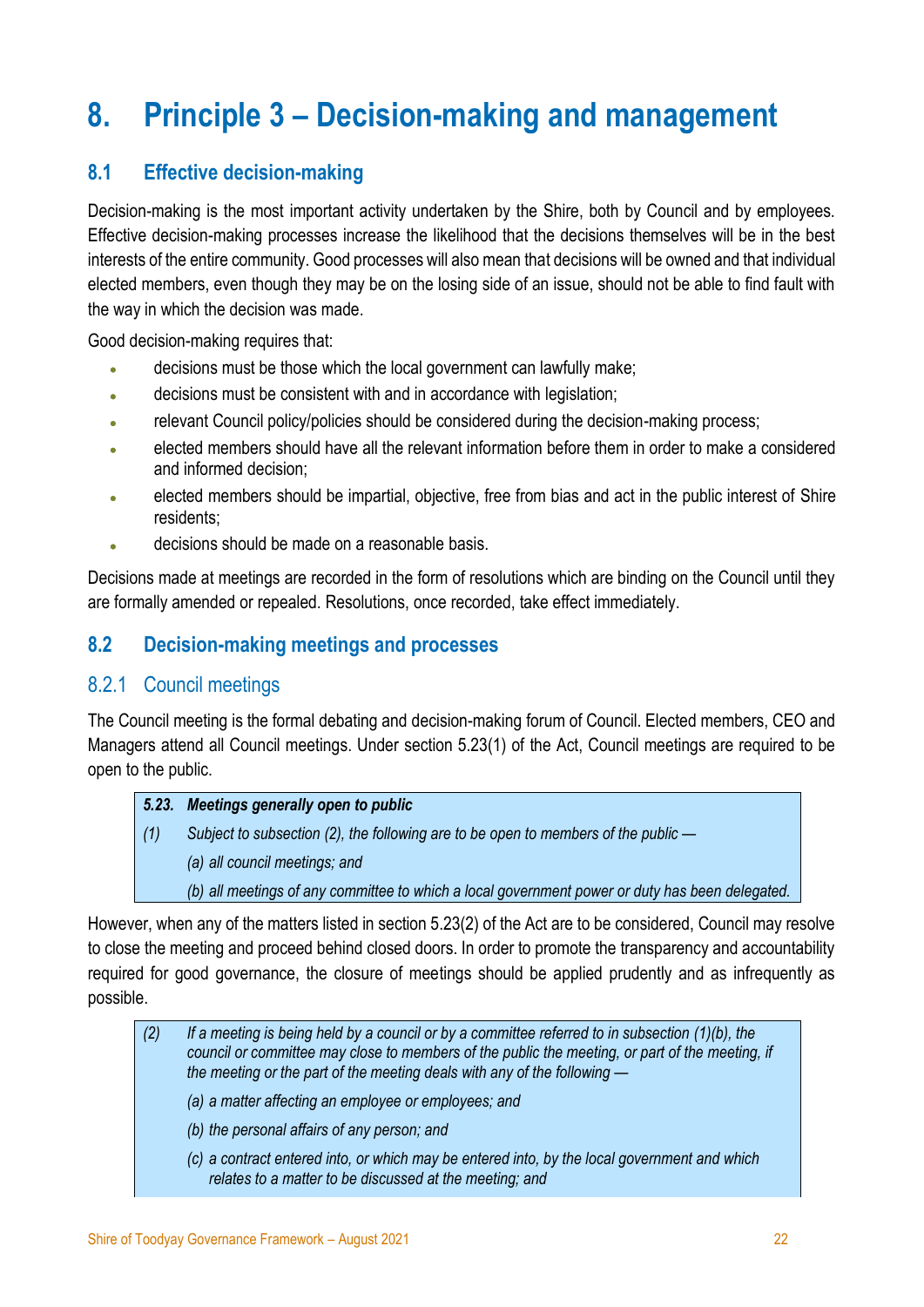|     |       | (d) legal advice obtained, or which may be obtained, by the local government and which relates<br>to a matter to be discussed at the meeting; and                                 |
|-----|-------|-----------------------------------------------------------------------------------------------------------------------------------------------------------------------------------|
|     |       | (e) a matter that if disclosed, would reveal —                                                                                                                                    |
|     | (i)   | a trade secret; or                                                                                                                                                                |
|     | (ii)  | information that has a commercial value to a person; or                                                                                                                           |
|     | (iii) | information about the business, professional, commercial or financial affairs of a<br>person,                                                                                     |
|     |       | where the trade secret or information is held by, or is about, a person other than the local<br>government; and                                                                   |
|     | (f)   | a matter that if disclosed, could be reasonably expected to -                                                                                                                     |
|     | (i)   | impair the effectiveness of any lawful method or procedure for preventing, detecting,<br>investigating or dealing with any contravention or possible contravention of the law; or |
|     | (ii)  | endanger the security of the local government's property; or                                                                                                                      |
|     | (iii) | prejudice the maintenance or enforcement of a lawful measure for protecting public<br>safety;                                                                                     |
|     | and   |                                                                                                                                                                                   |
|     |       | (g) information which is the subject of a direction given under section 23(1a) of the Parliamentary<br>Commissioner Act 1971; and                                                 |
|     |       | (h) such other matters as may be prescribed.                                                                                                                                      |
| (3) |       | A decision to close a meeting or part of a meeting and the reason for the decision are to be<br>recorded in the minutes of the meeting.                                           |

Examples of matters that may require the meeting to be closed to the public:

- CEO annual performance reviews, contract renewals, remuneration reviews, (s.5.23(2)(a)) a matter affecting an employee or employees);
- Reports discussing legal advice obtained or to be obtained in relation to the subject of the report (s.5.23(2)(d)) legal advice obtained, or which may be obtained, by the local government and which relates to a matter to be discussed at the meeting);
- Nomination of elected members eligible for WALGA Honours (s.5.23(2)(b)) the personal affairs of any person);
- Planning reports that could affect the value of neighbouring properties (s.5.23(2)(e)(ii)) a matter that if disclosed would reveal information that has a commercial value to a person).

Good decision-making at a Council meeting is enhanced when the meeting is well run. This requires a clear and informative agenda, good chairing and facilitation and adherence to meeting procedures and to statutory requirements. It is the fundamental statutory obligation and duty of an elected member to vote on every item of business discussed at a Council meeting.

At Council meetings and where Council has granted a Committee delegated authority, Council can make a decision or pass a resolution.

Council has adopted the *Standing Orders Local Law (2008)* which provides a set of enforceable meeting procedures and rules to –

- ensure better decision-making processes during Council and committee meetings;
- assist in the orderly conduct of meetings dealing with Council business;
- provide a better understanding of the process of conducting meetings; and
- allow a more effective and efficient use of time at meetings.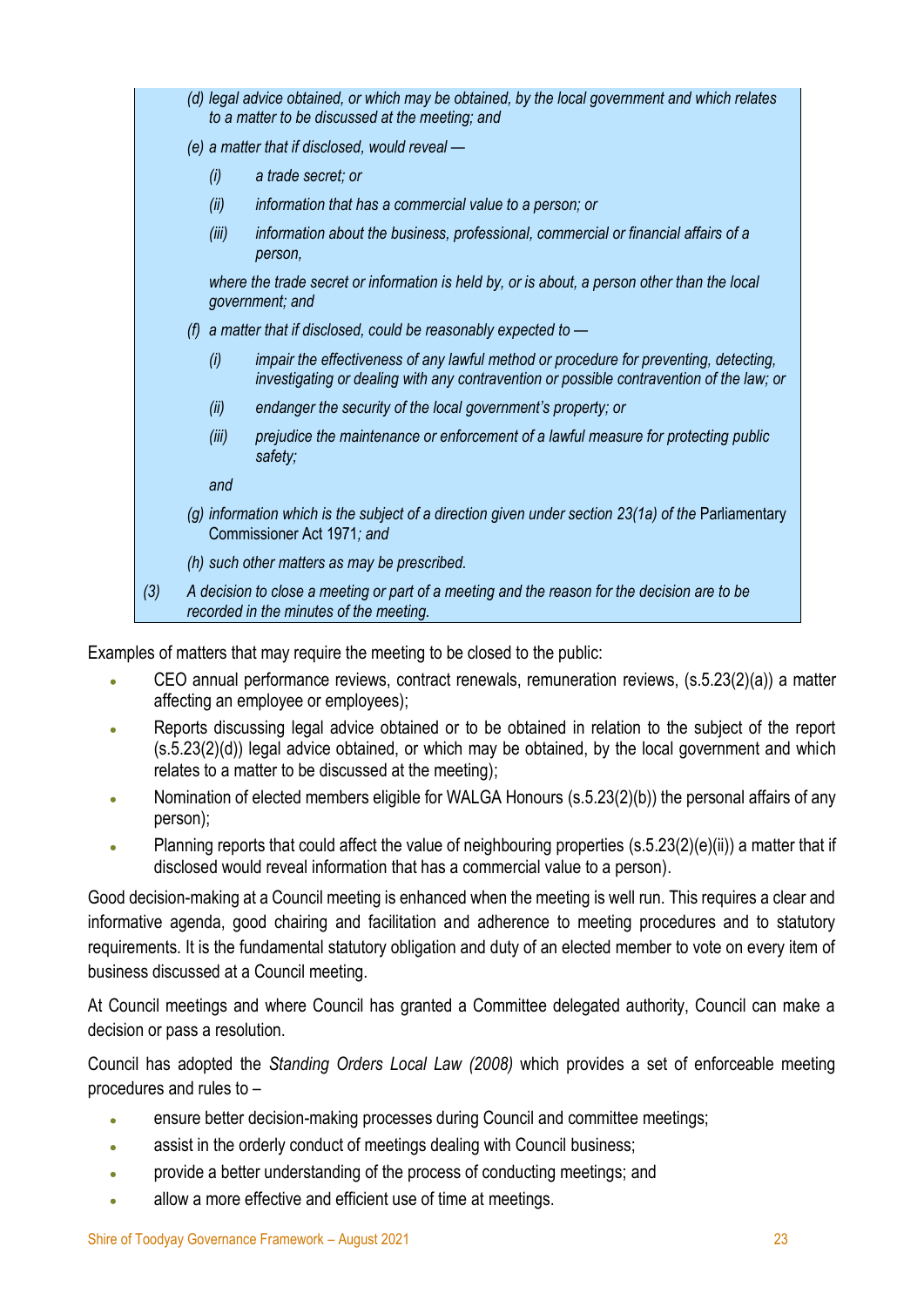Shire of Toodyay Council meetings and agenda briefings are livestreamed via Facebook and recorded. The recordings can be accessed from the Shire website a few days after each Council meeting. Archived recordings are available upon request.

# <span id="page-23-0"></span>8.2.2 Council meeting schedule

Council operates the following monthly meeting cycle:

- fourth Tuesday of the month: ordinary council meeting;
- third Tuesday of the month: council agenda briefing followed by a concept forum;
- first Monday of the month: council workshop

In December, the ordinary council meeting is held on the third Tuesday with the agenda briefing and concept forum held on the second Tuesday. No workshop is held in January and workshops are held on the second Monday where the first falls on a public holiday.

# <span id="page-23-1"></span>8.2.3 Council agenda briefing

For proper decision making, Councillors must have the opportunity to fully understand any issue that is being presented for decision. While officers' reports should contain all of the relevant information, the complexity of some issues means that Councillors need to be given the opportunity to ask questions to seek further clarity regarding an agenda item. Managed appropriately, agenda forums are an effective means of achieving this.

It is noted that no debate can be entered into and decisions cannot be made at an agenda forum.

It is advisable that wherever possible, elected member questions are provided in advance of the Council Meeting. This gives officers an opportunity to research and provide accurate and comprehensive information to assist in Council's effective decision-making process.

# <span id="page-23-2"></span>8.2.4 Concept Forum

Council forums provide an opportunity for two-way communication between elected members and the CEO on strategic or complex issues. Forums are open to all elected members, the CEO, Managers and other employees designated by the CEO as required. No decisions are made at Forums, which are relatively informal and are not open to the public.

At Council Forums elected members and staff can propose, discuss, and formulate philosophies, ideas, strategies and concepts for the development of the Shire.

Forums often involve projects that are in the early planning stage and are some time away from being presented to Council for decision. Matters listed on the agenda of the Council meeting are not to be discussed during the Council Forum.

In discussing such issues, employees are looking for guidance from elected members to assist in researching the matter and drafting the report. Elected members and employees are also looking to present ideas and concepts for future consideration.

# <span id="page-23-3"></span>8.2.5 Committee meetings

To assist with its decision-making responsibilities, Council may establish committees in accordance with section 5.8 of the Act. When Council establishes a committee, it must determine in clear terms of reference the purpose, reporting and other accountability requirements that will apply in relation to that committee. Committees report to Council and are subject to the requirements of the Act.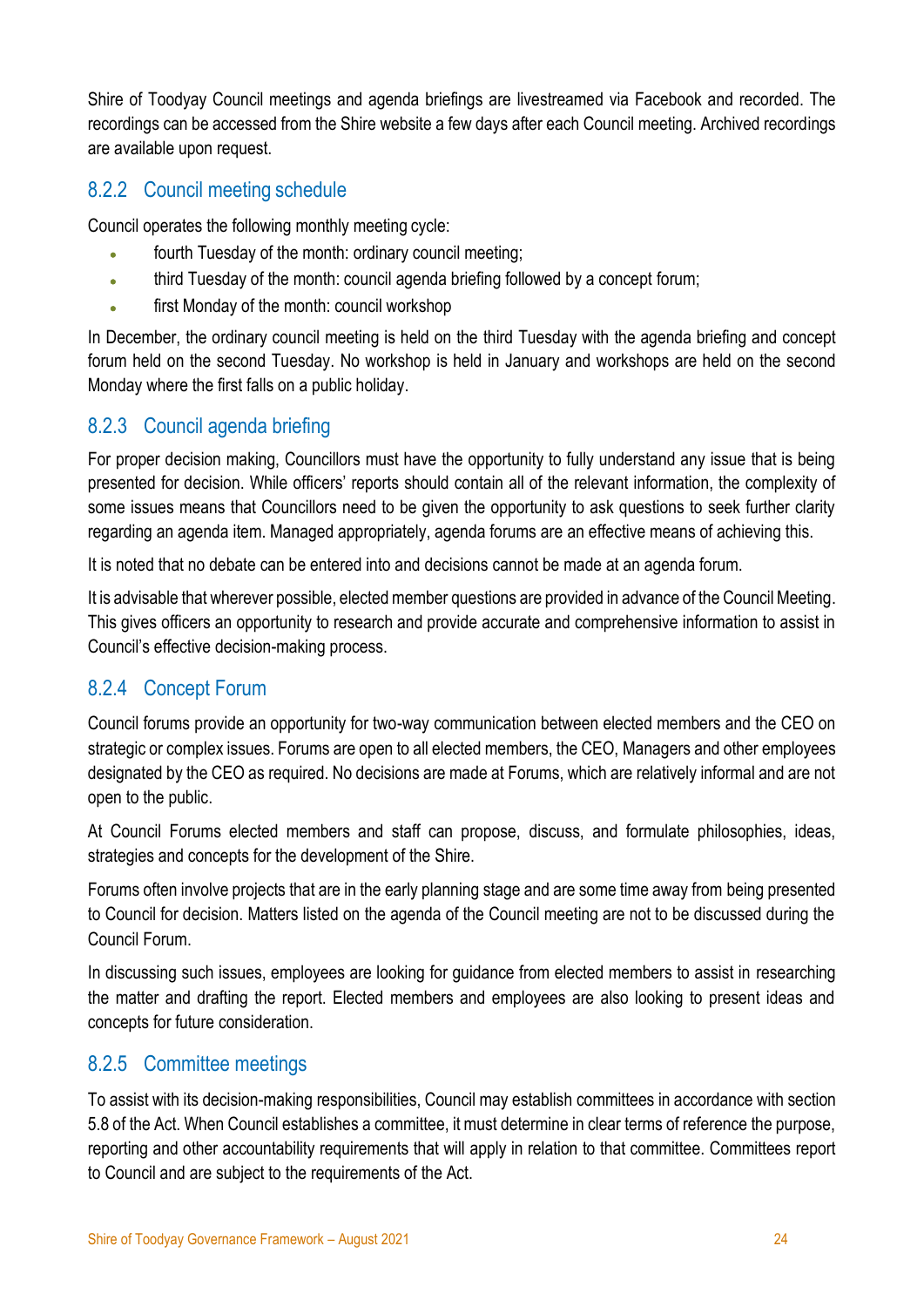#### *5.8. Establishment of committees*

*A local government may establish\* committees of 3 or more persons to assist the council and to exercise the powers and discharge the duties of the local government that can be delegated to committees.*

\* Absolute majority required.

Current committees of Council are listed below:

- Audit and Risk Committee (a requirement under section 7.1A of the *Local Government Act 1995*)
- Bush Fire Advisory Committee (as described under section 67 of the *Bush Fires Act 1954*)
- Local Emergency Management Committee (a requirement under section 38 of the *Emergency Management Act 2005*)
- Environmental Advisory Committee
- Museums Advisory Committee

Committees meet as and when required and make recommendations to Council. However, where a committee has delegated authority for some of its functions, it is able to make a decision in its own right: Council has not delegated authority to any Committee at the present time.

# <span id="page-24-0"></span>8.2.6 Avon Regional Organisation of Councils

The Shire President and CEO participate in the Avon Regional Organisation of Councils (AROC) which exists under a Memorandum of Understanding to facilitate member local governments to:

- *work together cooperatively to address regional problems, issues or challenges and advance the interests of the region;*
- *develop and implement resource sharing strategies or regional service delivery models;*
- *deliver training and development programs for elected members and/or staff; and*
- *undertake joint tendering or purchasing arrangements.*

Meetings are held every two months with minutes presented to Council. Current member local governments of AROC are the Shires of Goomalling, Northam, Toodyay, Victoria Plains and York.

# <span id="page-24-1"></span>8.2.7 Avon Midland Country Zone

The WA Local Government Association (WALGA) is the peak industry body for Local Government in Western Australia, advocating on behalf of WA's 139 Local Governments. WALGA is not a government department or agency.

The WALGA governance structure comprises of the State Council and Zones. Zones are groups of geographically aligned Member Councils who are responsible for direct elections of State Councillors, providing input into policy formulation and providing advice on various matters.

The Avon-Midland Country Zone of WALGA represents the Shires of Chittering, Dalwallinu, Dandaragan, Gingin, Goomalling, Moora, Northam Toodyay, Victoria Plains, Wongan-Ballidu and York.

The Shire President and the CEO attend Zone meetings which are held quarterly.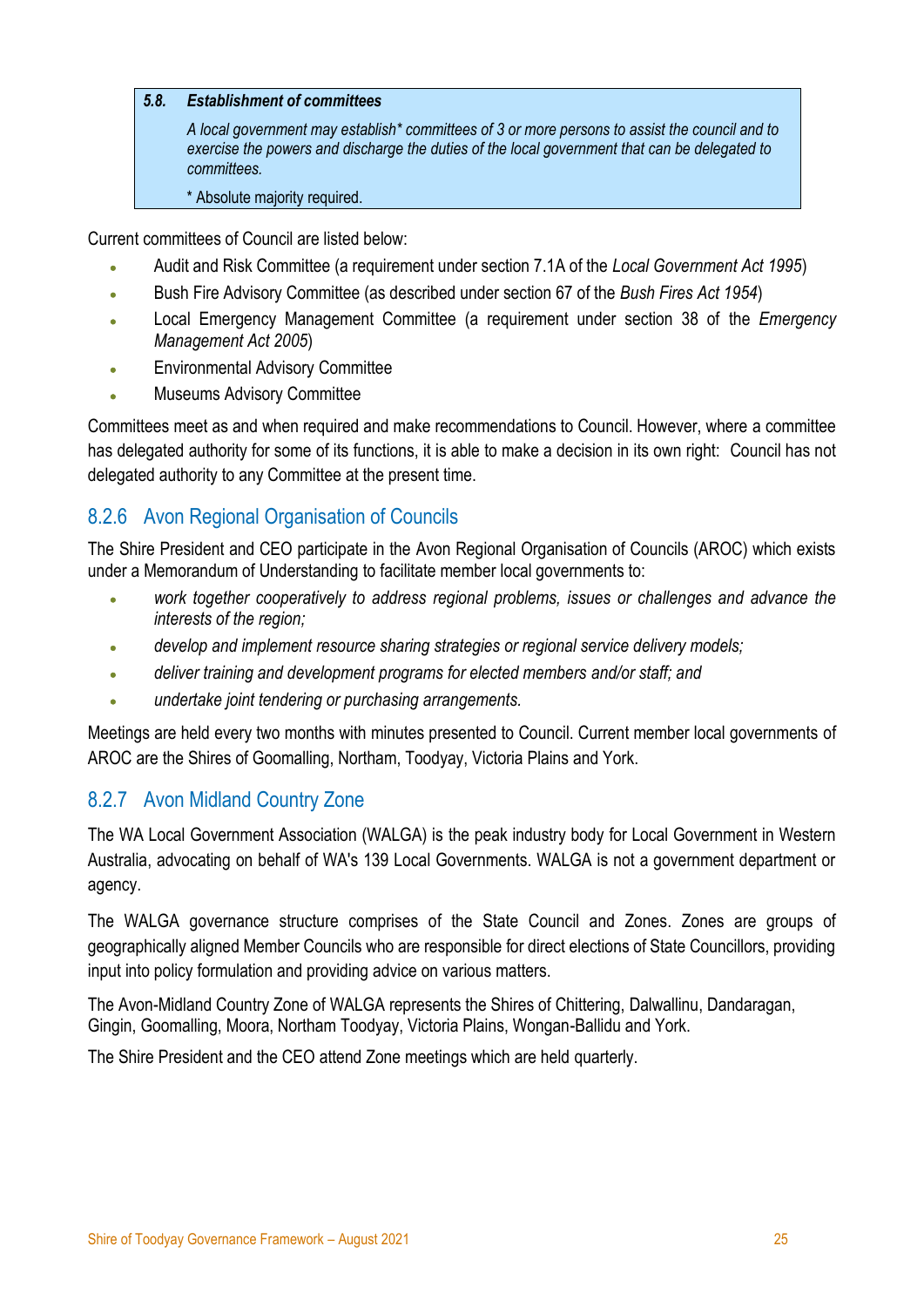# <span id="page-25-0"></span>8.2.8 Agendas and minutes

The most important records produced by a local government are the agendas that drive council meetings and the minutes that record the decision-making process and the actual decisions.

Matters to be considered at meetings of Council or committees are presented in a formal agenda prepared by the CEO. Agendas comprise of reports prepared by officers. Reports are structured to include information on the background, financial, strategic, legislative, policy, risk and workforce implications of the proposal under consideration. All reports include the professional advice of the officer who has authored the report and contain recommendations as to the most appropriate course of action to take, based on the information presented.

Managers are responsible for authorising the reports from their department. Once finalised, all reports are reviewed by the CEO, Managers and relevant staff during the Agenda Settlement Meeting two weeks prior to the Council meeting. Agenda Settlement Meetings are convened to provide an opportunity for the authors of reports to answer questions from the CEO and Managers, provide technical or specialist information and incorporate suggestions from those in attendance to improve the accuracy, clarity or accessibility of the report prior to distribution of the agenda to elected members and the public. As a result of the Agenda Settlement Meeting the CEO should be satisfied and confident that all aspects of the matter which is the subject of a report have been suitably covered in such a way that the report can be included in the agenda and released to elected members and the public.

The agenda is posted on the Shire's website two weekends before the Council meeting. A link to the agenda is emailed to elected members, CEO, Managers and other relevant employees. The agenda is also placed on the Council Hub for elected members to access.

The minutes of a meeting comprise all reports considered at the meeting and also include attendance, all motions, movers and seconders, the results of the motions and the decisions that have been made.

Unconfirmed Council minutes must be made available for public inspection no later than ten working days after the meeting (five working days for committee meeting minutes). At the next meeting of Council or a committee these minutes will be confirmed as a correct and accurate record of the proceedings. Minutes may be amended to correct any identified inaccuracy prior to being confirmed.

# <span id="page-25-1"></span>8.2.9 Elected members' meeting preparation

Preparation before attending a meeting is critical: all reports should be read thoroughly, and the main points well understood. If anything is not clear, the elected member may seek further clarification and raise any concerns with the CEO or the responsible Manager, preferably well in advance of a meeting. Asking questions of a complex or technical nature at a Council meeting is to be avoided, as employees present may not be able to respond adequately off the cuff, there is a risk of a factually incorrect answer being given or the question may have to be taken on notice.

Reports affecting Shire planning, finance or legal matters can be quite complex and clarification of points prior to the meeting is essential. The CEO or relevant Manager should be emailed at the earliest opportunity to enable a written reply to be provided in advance of the meeting. This reply will be provided to all elected members, not just to the enquiring elected member.

The decision to adopt, amend or reject a recommendation rests with Council. Where a Council decision is different to the recommendation, reasons for that decision must be stated and recorded in the minutes.

A decision to defer a matter should be seen as a last resort and occur only where it is clear that additional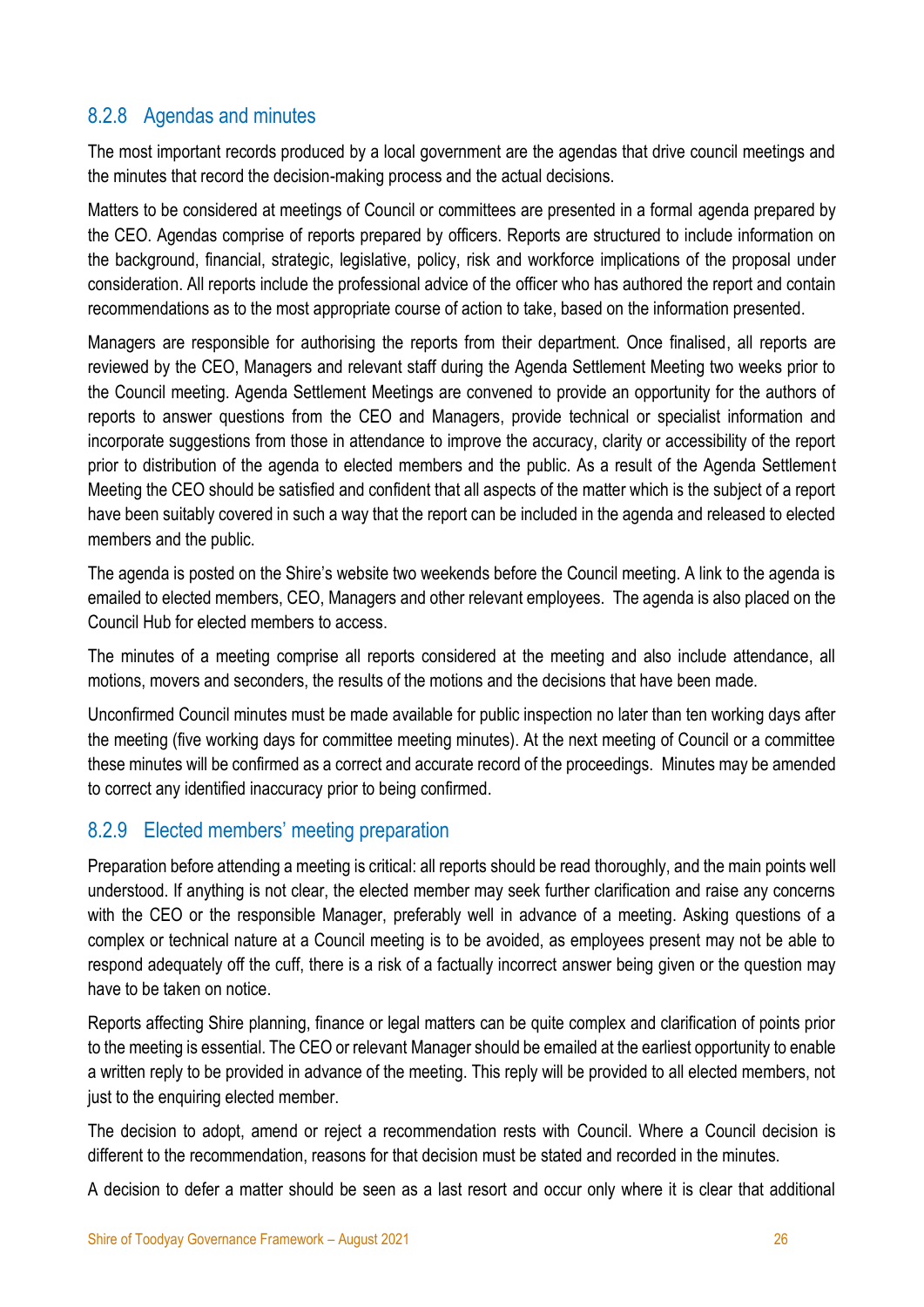information is required or where circumstances have come to light after the agenda was distributed. A failure to consult with the community or key stakeholders may also give cause to defer a matter.

# <span id="page-26-0"></span>**8.3 Decisions on land use planning and development**

# <span id="page-26-1"></span>8.3.1 Quasi-judicial role

Quasi-judicial functions are those which involve the making of a decision by Council in the exercise of a discretionary power. Elected members (and employees when acting under delegated authority) perform quasijudicial functions when deciding to approve or refuse applications for planning or development approval and for other approvals, licences, consents and permits. They must therefore act in a judicial manner ("judge-like").

To act in a quasi-judicial manner, elected members must apply the principles of natural justice and without bias or conflict of interest make decisions in a judicial manner based on:

- The law and the relevant Shire policies as they exist, specifically the Shire's Local Planning Scheme and Planning Policies; and
- The facts and merits of the case.

Applicants submitting documents for approval may attempt to persuade individual elected members in favour of their proposals; however elected members must remain objective and deal impartially with applicants or affected persons.

Determining applications must be based on sound legislative rationale and not on specific public perception. The role of an elected member in the decision-making process is to determine the application on the information and recommendation provided by the Shire's employees. The role of the employee is to assess the application and provide an impartial, professional opinion and recommendation to elected members. To avoid prejudicing the eventual decision, elected members must not make up their minds about a development application until they have read the employee's report, clearly understood the relevant facts and law, and heard all the meeting debate.

Elected members must not lose sight of the fact that when making decisions on development applications they have to apply the rules and discretions as they exist, not as they might want them to be.

Elected members must be aware of the Shire's adopted procedures for dealing with a development application to ensure a clear distinction between the role of the employee assessing the application and the role of Council determining the application. There should be no opportunity for the two roles to be confused and no opportunity for those determining applications to unduly influence those carrying out the assessment and vice versa.

An elected member acting when biased and without disclosing an interest affecting impartiality may breach the Rules of Conduct Regulations. Non-compliance with quasi-judicial principles could result in Council decisions being invalidated.

# <span id="page-26-2"></span>**8.4 Conflict of interest**

Conflict of interest is about being transparent. Understanding what this means in the context of local government is essential to good governance.

The Act defines the specific circumstances that lead to a conflict of interest and describes what elected members and employees must do if they believe there is a conflict. This includes direct and indirect interests, disclosure requirements, exemptions, provision of advice and registers of interest.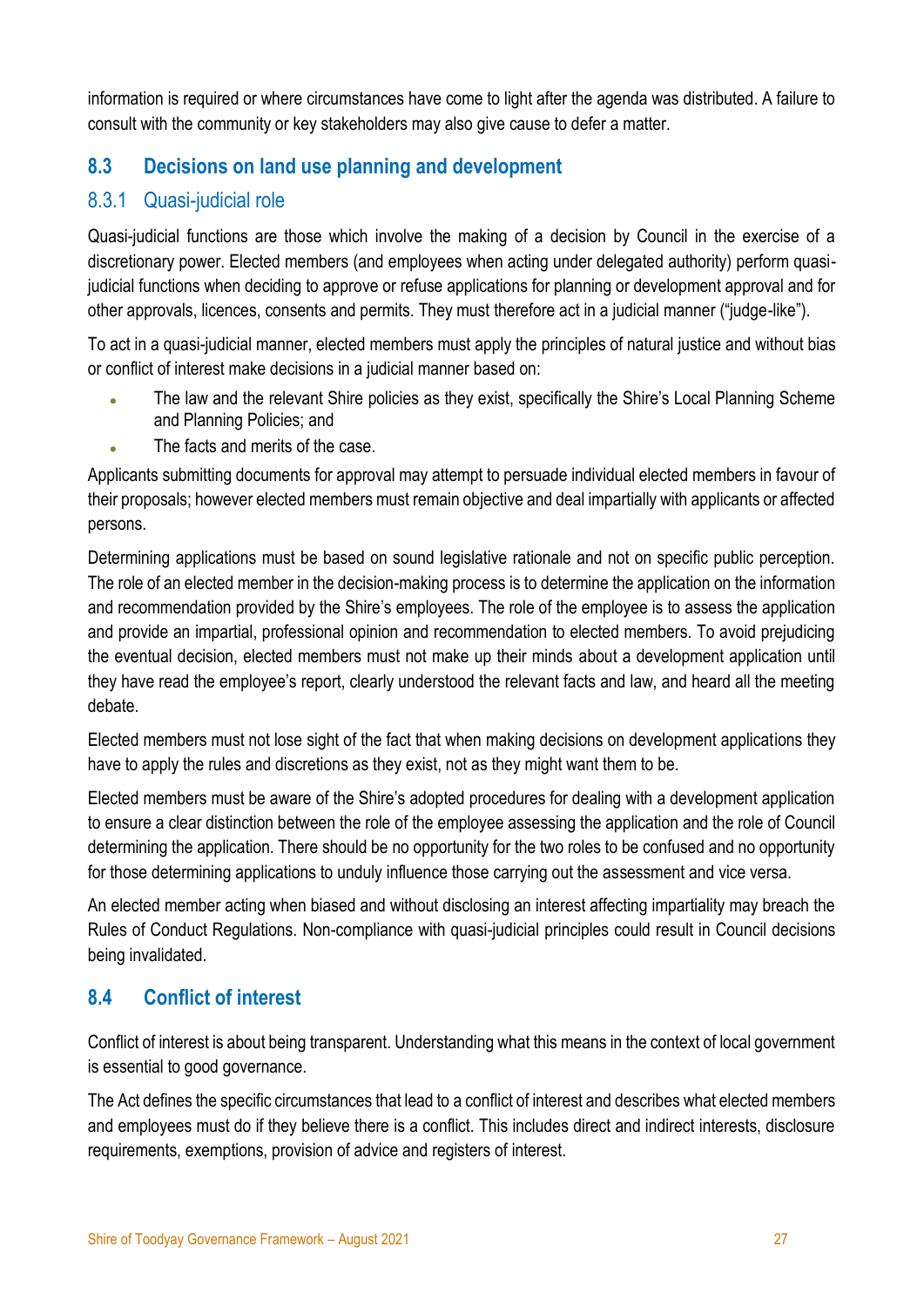# <span id="page-27-0"></span>8.4.1 Conflict of interest in local government

Elected members and employees should always be aware of the potential for conflict of interest. They have been entrusted to govern on behalf of the community and as such they must ensure that they do not gain personal benefit from their position with the Shire.

If they have personal interests in any of the decisions that they are part of, they must declare their interests and withdraw, if necessary, from the decision-making process. It is very important for elected members and employees to understand and adhere to the legislative requirements (sections 5.59 to 5.73 of the Act).

# <span id="page-27-1"></span>8.4.2 Good governance and conflict of interest

The following points are important for good governance.

#### **Individuals must make their own decisions**

Elected members and employees must individually take responsibility for assessing whether they have conflicts of interest in any matter relating to their formal roles. If the answer is yes, then they must act appropriately. This includes making a proper disclosure and not participating in the relevant decision-making process.

#### **Seeking advice is appropriate**

Elected members and employees should seek assistance or advice from the CEO, Shire President or fellow elected members when they think they may have a conflict of interest. In some circumstances elected members may need to obtain their own independent legal advice.

#### **Individuals are accountable**

Elected members or employees must ultimately assess whether they have a conflict of interest. Each elected member or employee is accountable for that assessment and the obligation to make the relevant declaration. This is regardless of any assistance or advice they may have received.

#### **Conflict of interest is not a political weapon**

Elected members should not use conflict of interest as a weapon against each other. No elected member can determine that another elected member has a conflict of interest. That is for the individual alone to decide. Using conflict of interest inappropriately compromises its importance as a principle of good conduct and natural justice.

# <span id="page-27-2"></span>8.4.3 Conflict of interest and community representation

Sometimes elected members will be in a position where they are required to declare a conflict of interest even though their community expects them to participate in a decision. For example, an elected member may have a conflict of interest in a local planning decision which the community feels strongly about.

Because conflict of interest can impact on governance and perceptions of governance, it is important that –

- elected members ensure they thoroughly analyse the situation (and seek appropriate advice) to determine what is required by the legislation;
- elected members clearly explain the situation to their community; and
- Council and administration provide support to elected members, when required, to explain conflict of interest requirements to the community.

Elected members should not, however, hide behind conflict of interest as a way of avoiding a vote on difficult issues in which they don't have a conflict.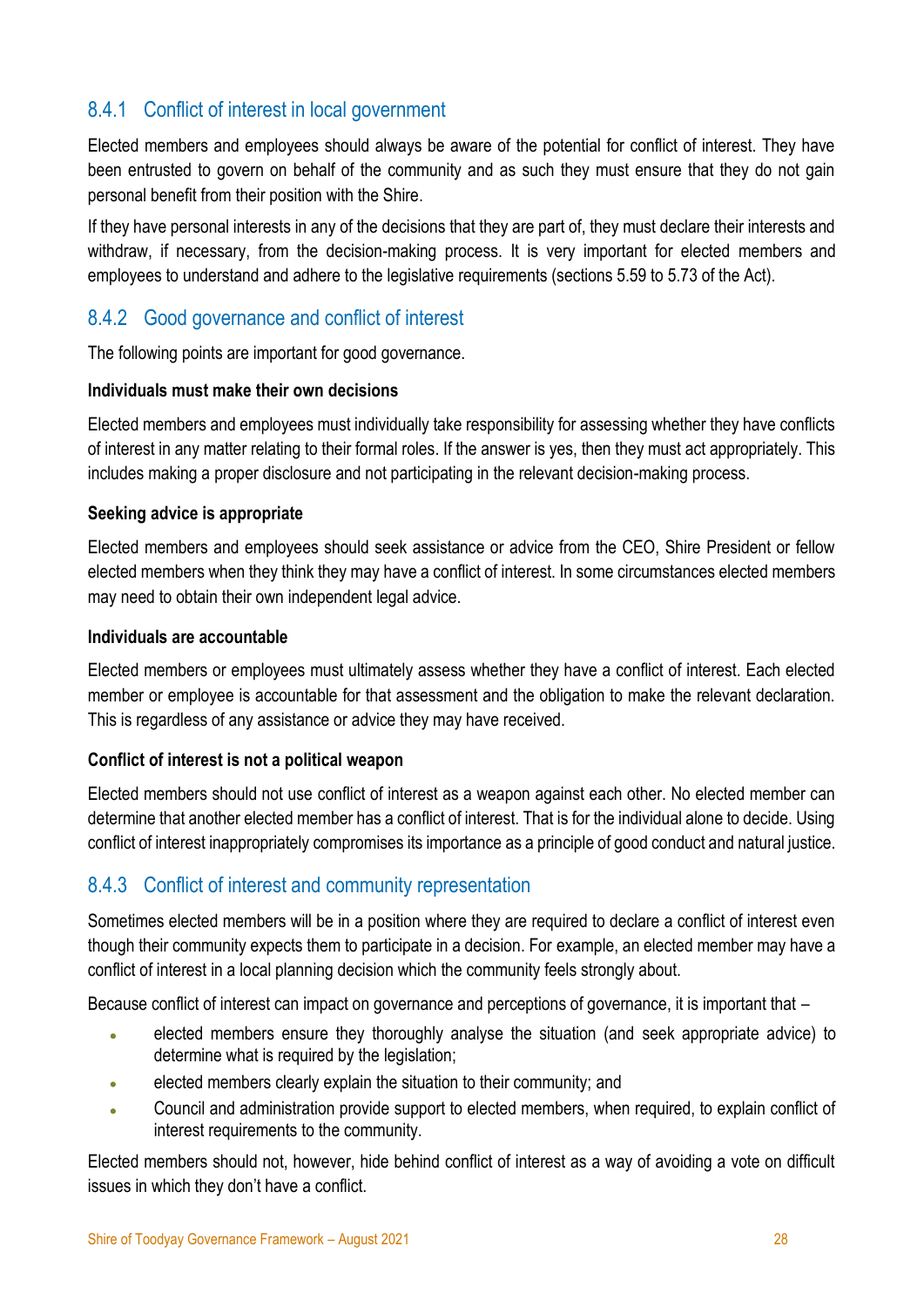# <span id="page-28-0"></span>8.4.4 Protection from liability

Elected members, unlike state and federal members of parliament do not have parliamentary privilege. An elected member can be subject to civil action by a person who considers that the elected member has defamed them or has acted in a way that improperly harms them, whether this occurs in the council chamber or not.

Section 9.56 of the Act protects elected members, committee members and employees for any actions that they have, in good faith, done in the performance or purported performance of a function under the Act or under any other written law. This however does not relieve the Shire of liability for the actions of elected members, committee members and employees.

Elected members should be careful, especially in the heat of a Council debate, not to make defamatory statements which could give rise to a civil action.

If an elected member is subject to civil action, they will have to deal with the matter as an individual, even if the Shire is paying the legal costs. In some cases, the Shire's insurers may refuse to provide indemnity for the elected member's actions or statement if it is considered not to have occurred in the course of performing a council duty or to be done in good faith.

For further guidance, please refer to Shire's policy *A.4 – [Legal Representation Costs Indemnification](https://www.toodyay.wa.gov.au/documents/117/a4-legal-representation-costs-indemnification)***.**

### <span id="page-28-1"></span>8.4.5 Decisions by delegation

Delegations form part of the Shire's decision-making approach. Delegations entrust certain types of decisions to the CEO, employees or committees. Delegates exercise the delegated decision-making function in their own right; in other words, they have discretionary decision-making powers.

The use of delegated authority means that a large volume of routine work can be effectively managed and acted on promptly, which in turn facilitates efficient service delivery to the community. Delegated authority allows Council to concentrate on policy development, representation, strategic planning and community leadership.

The Shire's [Delegations Register](https://www.toodyay.wa.gov.au/Profiles/toodyay/Assets/ClientData/Documents/Council_Registers/Delegation_Register__Adopted_June_2021_.pdf) contains all current delegations from Council to the CEO and committees and from the CEO to employees. It sets out unequivocally which statutory power and function are delegated, which part of the legislation allows such delegation and what the conditions and policy compliance requirements are.

Section 5.43 of the Act outlines those powers or duties that may *not* be delegated to the CEO. The Shire's Delegations Register is reviewed by Council on an annual basis.

#### *5.43. Limits on delegations to CEO 28*

*A local government cannot delegate to a CEO any of the following powers or duties —*

- *(a) any power or duty that requires a decision of an absolute majority of the council;*
- *(b) accepting a tender which exceeds an amount determined by the local government for the purpose of this paragraph;*
- *(c) appointing an auditor;*
- *(d) acquiring or disposing of any property valued at an amount exceeding an amount determined by the local government for the purpose of this paragraph;*
- *(e) any of the local government's powers under section 5.98, 5.98A, 5.99, 5.99A or 5.100;*
- *(f) borrowing money on behalf of the local government;*
- *(g) hearing or determining an objection of a kind referred to in section 9.5;*
- *(ha)the power under section 9.49A(4) to authorise a person to sign documents on behalf of the local government;*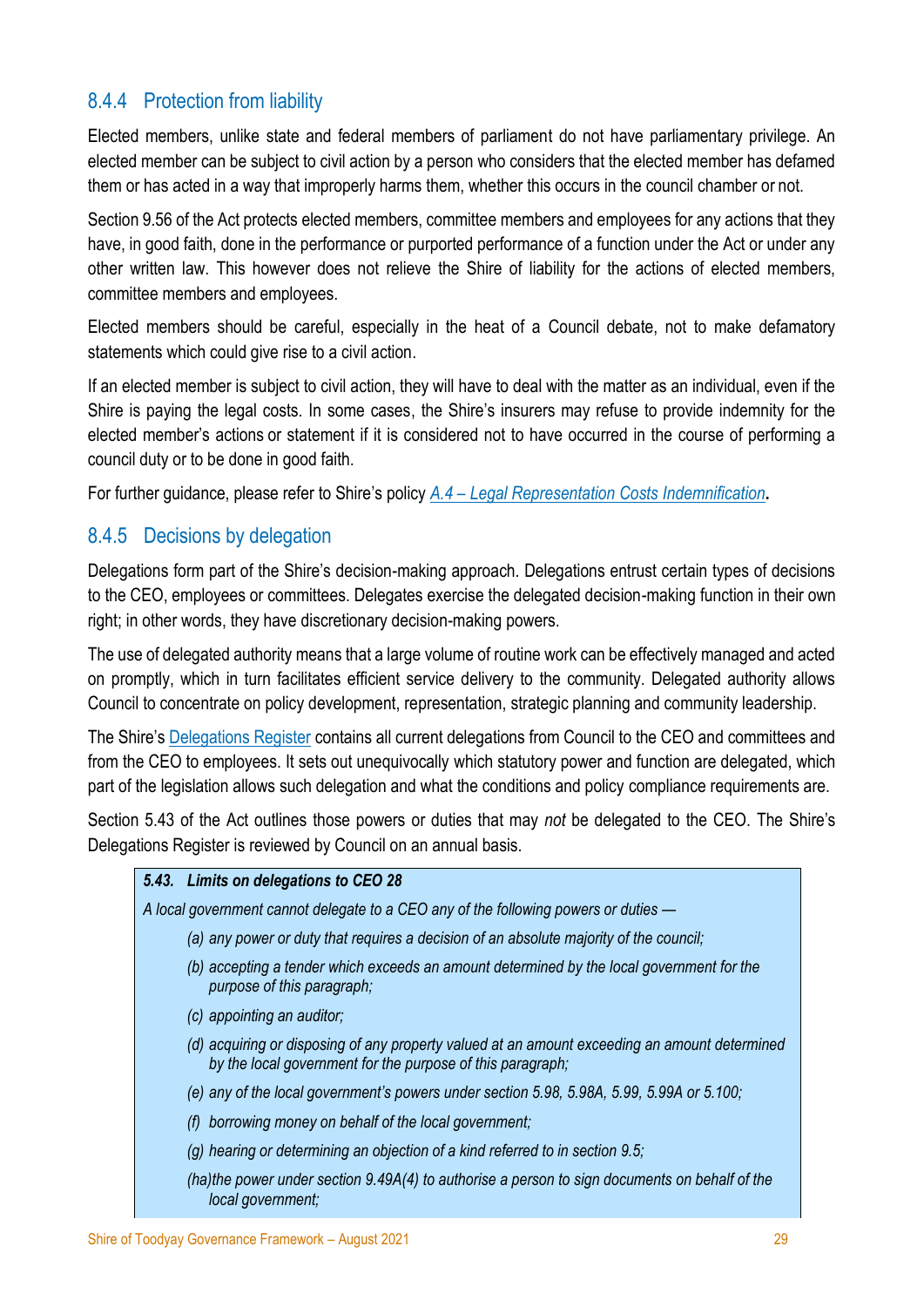*(h) any power or duty that requires the approval of the Minister or the Governor;*

*(i) such other powers or duties as may be prescribed.*

# <span id="page-29-0"></span>**8.5 Financial management**

# <span id="page-29-1"></span>8.5.1 Role of the CEO

The CEO is accountable to Council for the financial performance of the Shire and must ensure that certain fundamentals are in place, including but not limited to:

- appropriate financial systems, plans, strategies and protocols;
- adequate resources to support the Shire's activities and financial monitoring and performance;
- suitable internal review and audit mechanisms;
- an organisational culture where responsibility and accountability are clearly delineated and understood; and
- adherence to and compliance with legislative provisions.

# <span id="page-29-2"></span>8.5.2 Financial management planning and principles

Council is ultimately responsible for the financial management of the Shire. Good financial management requires both Council and the administration to play their role.

As part of the Integrated Planning Framework, the Shire has developed its Long Term Financial Plan. The Plan is consistent with the strategic initiatives in the Strategic Community Plan and includes:

- projected income and expenditure, balance sheet and cash flow statements;
- planning assumptions underlying the plan;
- an analysis of the factors and/or assumptions that are most likely to affect the plan;
- modelling for alternative financial scenarios; and
- methods of monitoring financial performance.

The Plan outlines the Shire's approach to delivering infrastructure and services to the community in a financially sustainable way that minimises the financial impact on the Shire's ratepayers. It is the primary planning tool for future Shire budgets.

# <span id="page-29-3"></span>8.5.3 Annual budget

One of the responsibilities of Council under section 6.2 of the Act is to prepare, set and adopt the Shire's [Annual](https://www.toodyay.wa.gov.au/documents/42/2020-2021-annual-budget)  [Budget.](https://www.toodyay.wa.gov.au/documents/42/2020-2021-annual-budget) Based on the leadership of Council, it determines the Shire's priorities for the year ahead and the allocation of resources to achieve those priorities.

The annual budget must be reviewed before 31 March each year, taking into account changes in the operating environment since the beginning of the financial year with a view to forecasting the financial impacts likely to arise for the remainder of the year.

#### *6.2. Local government to prepare annual budget*

- *(1) During the period from 1 June in a financial year to 31 August in the next financial year, or such extended time as the Minister allows, each local government is to prepare and adopt\*, in the form and manner prescribed, a budget for its municipal fund for the financial year ending on the 30 June next following that 31 August.*
	- \* Absolute majority required.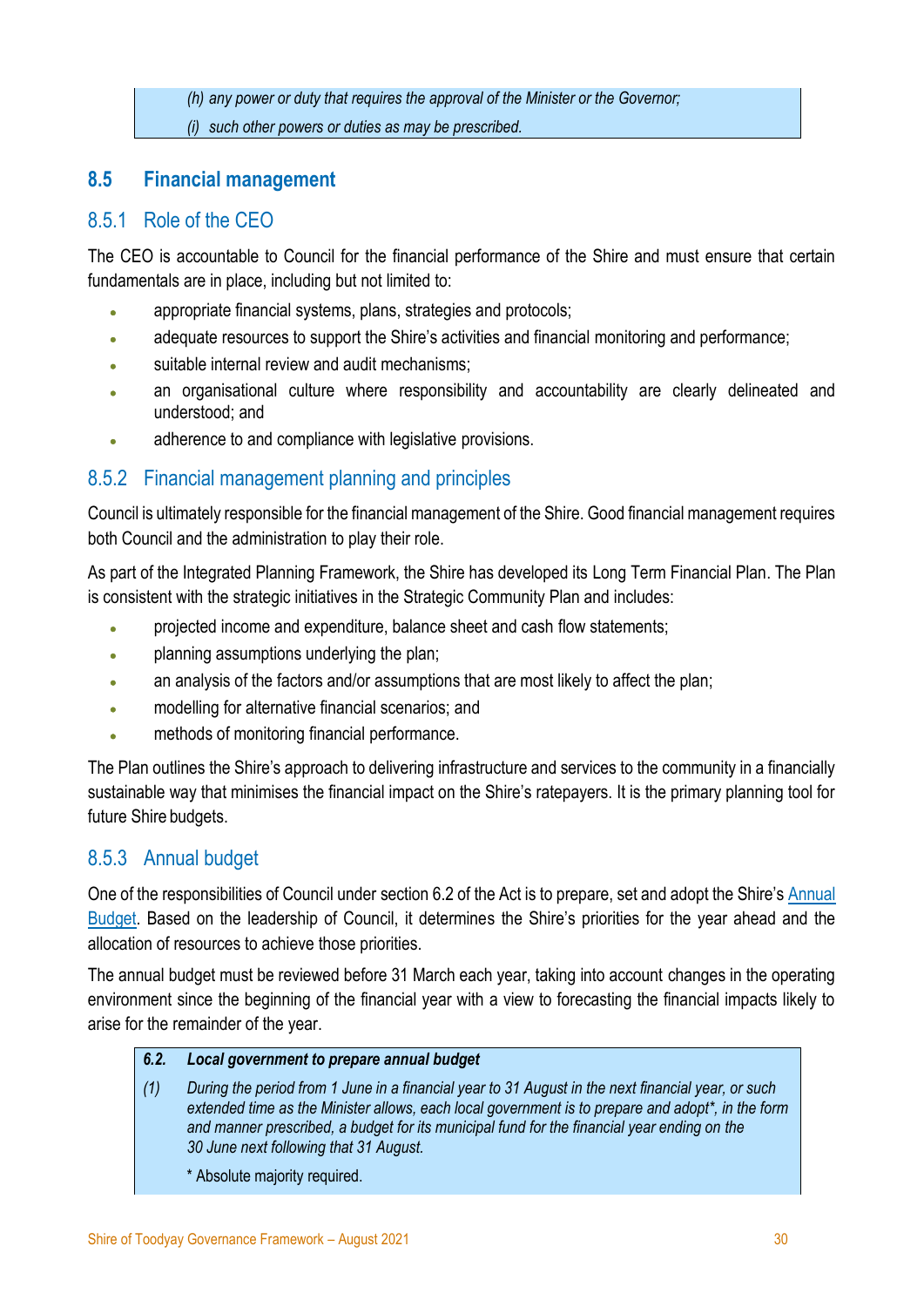| (2) | In the preparation of the annual budget the local government is to have regard to the contents of<br>the plan for the future of the district made in accordance with section 5.56 and to prepare a<br>detailed estimate for the current year of - |
|-----|---------------------------------------------------------------------------------------------------------------------------------------------------------------------------------------------------------------------------------------------------|
|     | (a) the expenditure by the local government; and                                                                                                                                                                                                  |
|     | (b) the revenue and income, independent of general rates, of the local government; and                                                                                                                                                            |
|     | (c) the amount required to make up the deficiency, if any, shown by comparing the estimated<br>expenditure with the estimated revenue and income.                                                                                                 |
| (3) | For the purposes of subsections $(2)(a)$ and $(b)$ all expenditure, revenue and income of the local<br>government is to be taken into account unless otherwise prescribed.                                                                        |
|     | (4) The annual budget is to incorporate $-$                                                                                                                                                                                                       |
|     | (a) particulars of the estimated expenditure proposed to be incurred by the local government; and                                                                                                                                                 |
|     | (b) detailed information relating to the rates and service charges which will apply to land within<br>the district including -                                                                                                                    |
|     | the amount it is estimated will be yielded by the general rate; and<br>(i)                                                                                                                                                                        |
|     | (ii)<br>the rate of interest (if any) to be charged by the local government on unpaid rates and<br>service charges;                                                                                                                               |
|     | and                                                                                                                                                                                                                                               |
|     | (c) the fees and charges proposed to be imposed by the local government; and                                                                                                                                                                      |
|     | (d) the particulars of borrowings and other financial accommodation proposed to be entered into<br>by the local government; and                                                                                                                   |
|     | (e) details of the amounts to be set aside in, or used from, reserve accounts and of the purpose<br>for which they are to be set aside or used; and                                                                                               |
|     | (f) particulars of proposed land transactions and trading undertakings (as those terms are<br>defined in and for the purpose of section 3.59) of the local government; and                                                                        |
|     | (g) such other matters as are prescribed.                                                                                                                                                                                                         |
| (5) | Regulations may provide for -                                                                                                                                                                                                                     |
|     | (a) the form of the annual budget; and                                                                                                                                                                                                            |
|     | (b) the contents of the annual budget; and                                                                                                                                                                                                        |
|     | (c) the information to be contained in or to accompany the annual budget.                                                                                                                                                                         |
|     |                                                                                                                                                                                                                                                   |

# <span id="page-30-0"></span>8.5.4 Other management plans

**Asset Management Plans** provide strategic direction in the management of Shire assets. Good governance requires the Shire to manage its assets in a financially viable, efficient and sustainable manner.

The **Workforce Plan** was developed to provide a strategic framework for organisational workforce planning and management. It guides the Shire in attracting and retaining a suitable, committed and professional labour force that is structured to achieve the priorities of the Strategic Community Plan and to deliver quality services to the community.

The **Recordkeeping Plan** sets out the matters about which records are to be created and how the Shire must keep and maintain its records in accordance with the *State Records Act 2000*. It applies to elected members, employees and contractors.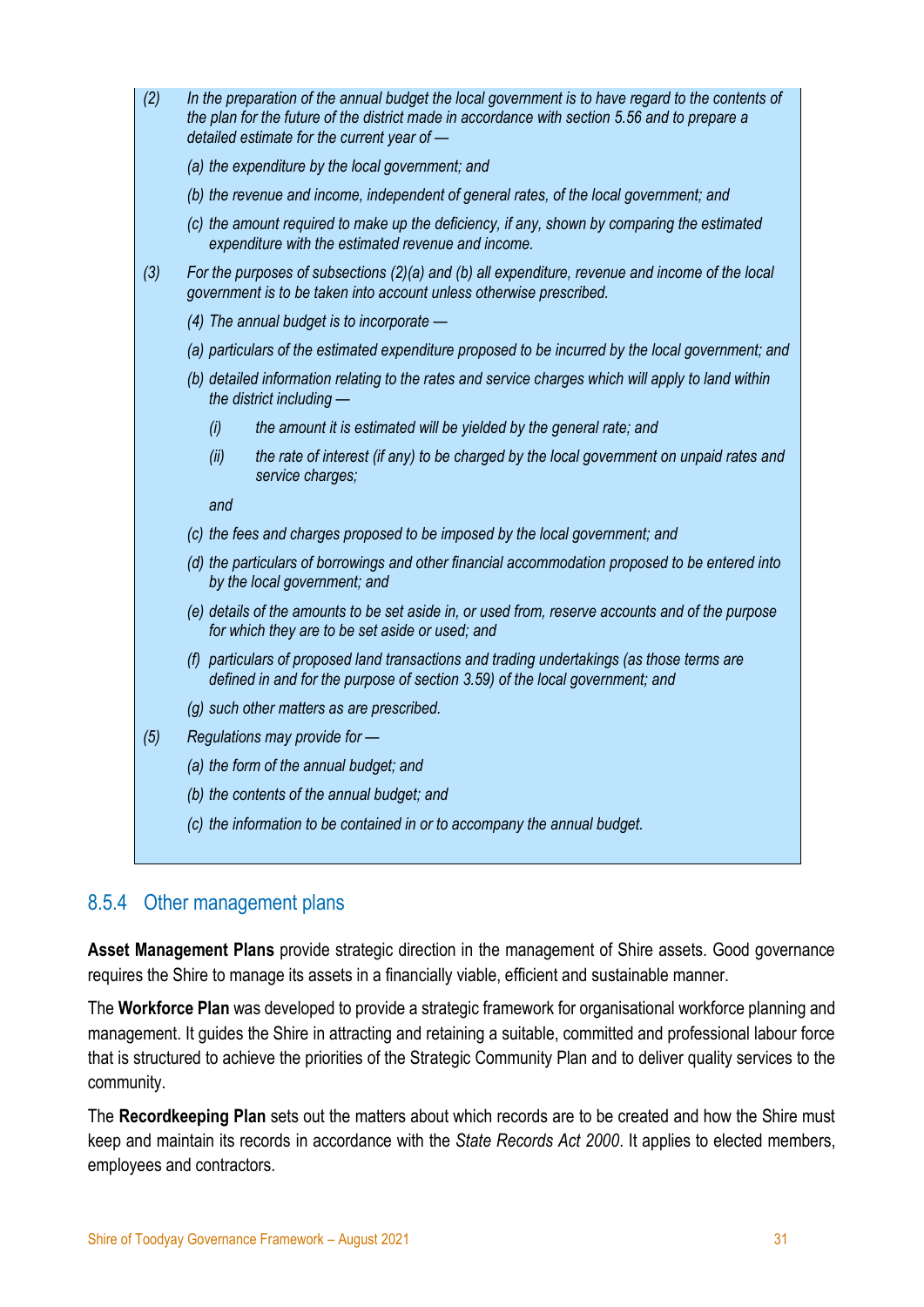The **Risk Management Framework** contains practical guidelines to develop the Shire's capacity to appropriately manage risk. Risk management is critical to the organisation's ability to achieve the strategic objectives contained in its Strategic Community Plan and Corporate Business Plan. By fostering a dynamic risk management culture that encourages all employees to systematically apply the procedures outlined in this framework, the Shire seeks to minimise resource waste and ensure that all Shire events, activities and projects are undertaken with properly managed risk to employees and the general community.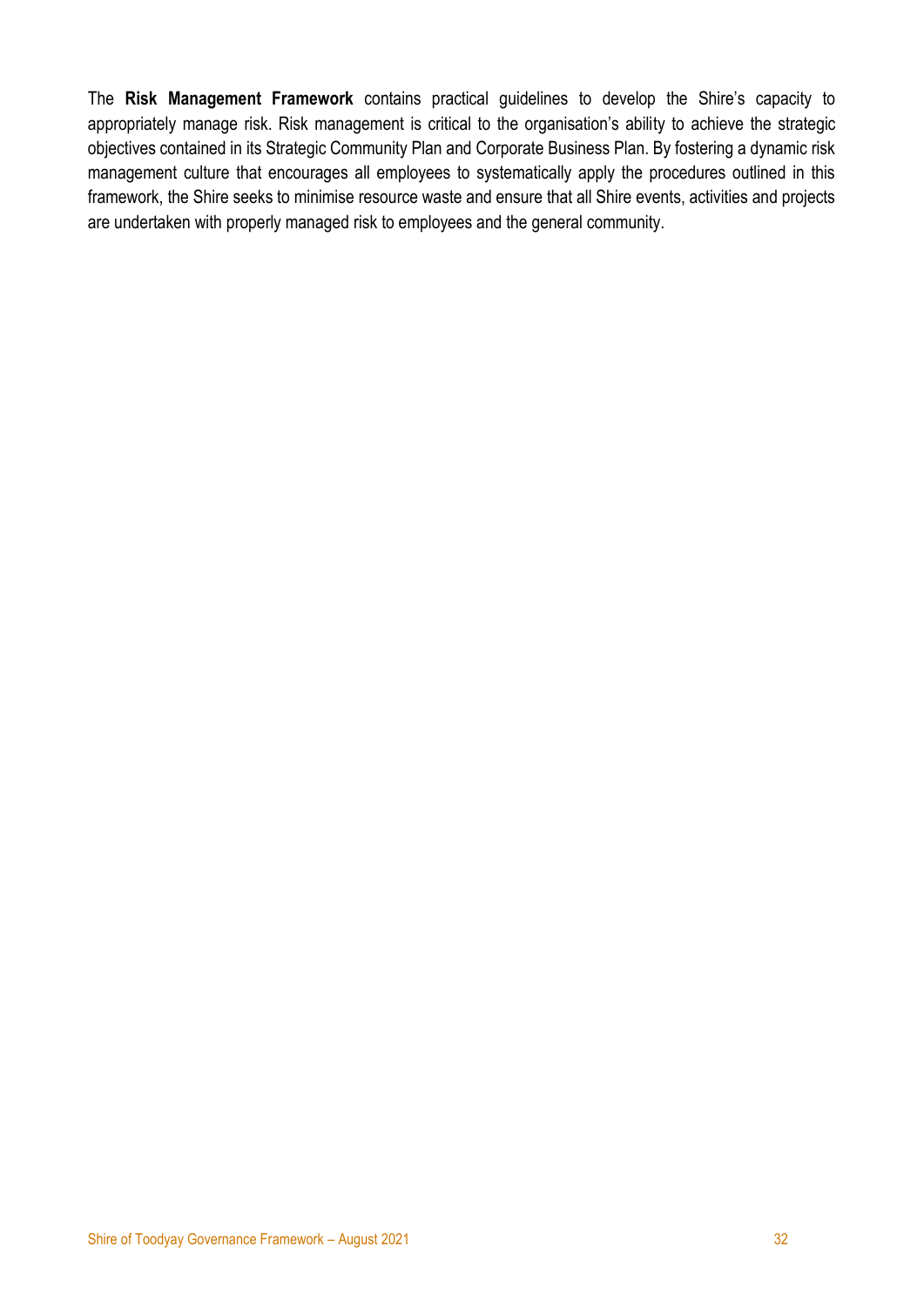# <span id="page-32-0"></span>**9. Principle 4 - Accountability**

# <span id="page-32-1"></span>**9.1 Accountability**

Excellence in governance is based on the principle that those who are involved in governance, both elected members and employees, are held to account for what they do, the decisions they make and their performance in undertaking their role. The public trust that elected members and officers act in the public interest.

Accountability systems that provide disclosure and review of decision-making processes are integral to good governance and are reflected through –

- Open and transparent government, so that the community can follow decision making processes and outcomes;
- Consultation and engagement, so that the community has confidence that it is being heard; and
- Good communication processes so that the community is kept informed.

The fundamental importance of accountability though comes from the fact that the Shire exists to govern for and on behalf of its community. Systems and values must reflect this accountability. Key systems are outlined in the following sections.

# <span id="page-32-2"></span>9.1.1 Performance management

Council is accountable for monitoring the Shire's performance in the achievement of its strategic direction, goals and financial outcomes, which are set through the Strategic Community Plan, Corporate Business Plan, Long Term Financial Plan and Annual Budget.

Managing and reporting the Shire's performance is achieved in several ways:

# <span id="page-32-3"></span>9.1.2 Strategic reporting

Key performance indicators, derived from the Strategic Community Plan, help drive the Corporate Business Plan. The Shire's Corporate Planning System captures all Corporate Business Plan projects.

Performance against each of the Strategic Themes in the Strategic Community Plan is reported in the Annual Report.

# <span id="page-32-4"></span>9.1.3 Financial reporting

The Shire undertakes its financial reporting as follows:

- The monthly Financial Activity Statement and List of Payments are prepared and presented to Council; and
- The audited Annual Financial Report is considered by the Audit and Risk Committee before being submitted to Council for adoption and inclusion in the Annual Report.

# 9.1.4 Annual Report

The Shire's *[Annual Report](https://www.toodyay.wa.gov.au/documents/263/2019-2020-annual-report-adopted)* provides detailed information to the community and the Shire's stakeholders about how the Shire intends to operate in a sustainable manner whilst addressing the many challenges it faces. The report reviews the Shire's key achievements and progress made against the many initiatives outlined in the Strategic Community Plan. The Annual Report is reviewed by elected members at a workshop before being adopted by Council for presentation to the electors of the Shire at the Annual Electors' Meeting.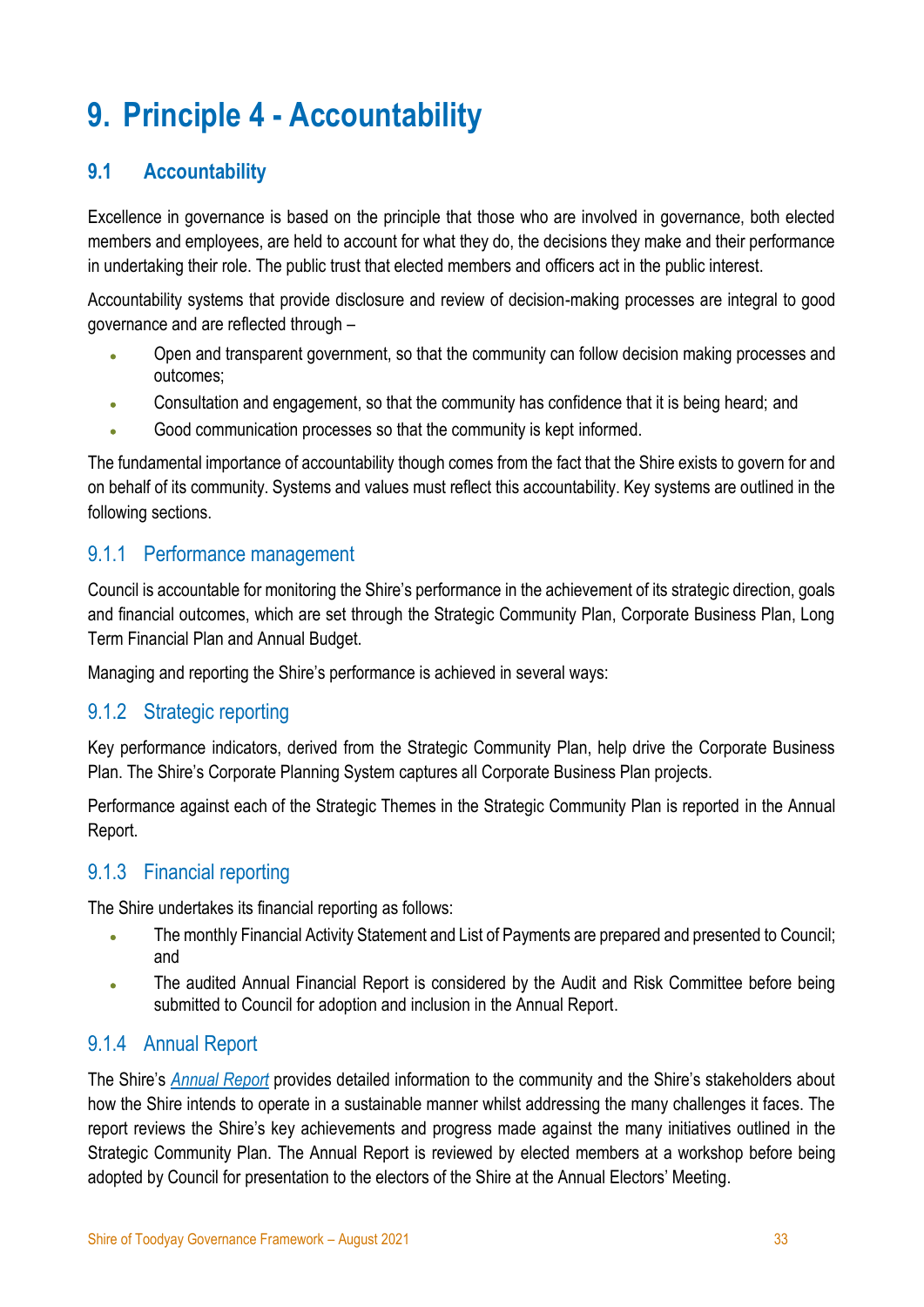# <span id="page-33-0"></span>9.1.5 CEO performance review

Council is accountable for managing the CEO's performance and is responsible for setting the CEO's performance plan and monitoring the CEO's performance. Council is to communicate its expectations to the CEO and is required to seek independent professional advice when undertaking the annual performance evaluation of the CEO.

# <span id="page-33-1"></span>9.1.6 Employee performance review

In accordance with the Act the performance of all employees must be reviewed at least once a year.

|     | 5.38. Annual review of employees' performance                                                                                |
|-----|------------------------------------------------------------------------------------------------------------------------------|
| (1) | A local government must review the performance of the CEO if the CEO is employed for a term of<br>more than 1 year.          |
| (2) | The CEO must ensure that the performance of each other employee who is employed for more<br>than 1 year is reviewed.         |
| (3) | A review under subsection (1) or (2) must be conducted at least once in relation to each year of<br>the person's employment. |

Individual performance reviews and identification of development needs are formally carried out in August each year. The process involves a review of progress against the previous year's targets and plans the setting of new ones for the coming year.

During each performance review, recommendations for training and development programs to either complement existing skills or to develop new skills will be made. In addition, staff will have performance indicators set during the first few months of employment to monitor progress against goals and objectives.

Council has adopted policy *[G.5 Standards for CEO Recruitment and Selection Performance Review and](https://www.toodyay.wa.gov.au/documents/293/g5-standards-for-ceo-recruitment-and-selection-performance-review-and-termination)  [Termination.](https://www.toodyay.wa.gov.au/documents/293/g5-standards-for-ceo-recruitment-and-selection-performance-review-and-termination)*

# <span id="page-33-2"></span>9.1.7 Compliance Audit Return

Regulation 14 of the *Local Government (Audit) Regulations 1996* that the Shire conducts an annual audit of its compliance with statutory requirements and responsibilities placed on it under the Act.

- *14. Compliance audits by local governments (1) A local government is to carry out a compliance audit for the period 1 January to 31 December in each year. (2) After carrying out a compliance audit the local government is to prepare a compliance audit return in a form approved by the Minister. (3A) The local government's audit committee is to review the compliance audit return and is to report to the council the results of that review. (3) After the audit committee has reported to the council under subregulation (3A), the compliance audit return is to be — (a) presented to the council at a meeting of the council; and*
	- *(b) adopted by the council; and*
	- *(c) recorded in the minutes of the meeting at which it is adopted.*

The Department of Local Government's Compliance Audit Return (CAR) comprises a checklist of the Shire's statutory obligations in areas such as local laws, tenders, meeting procedures, disclosures of financial interests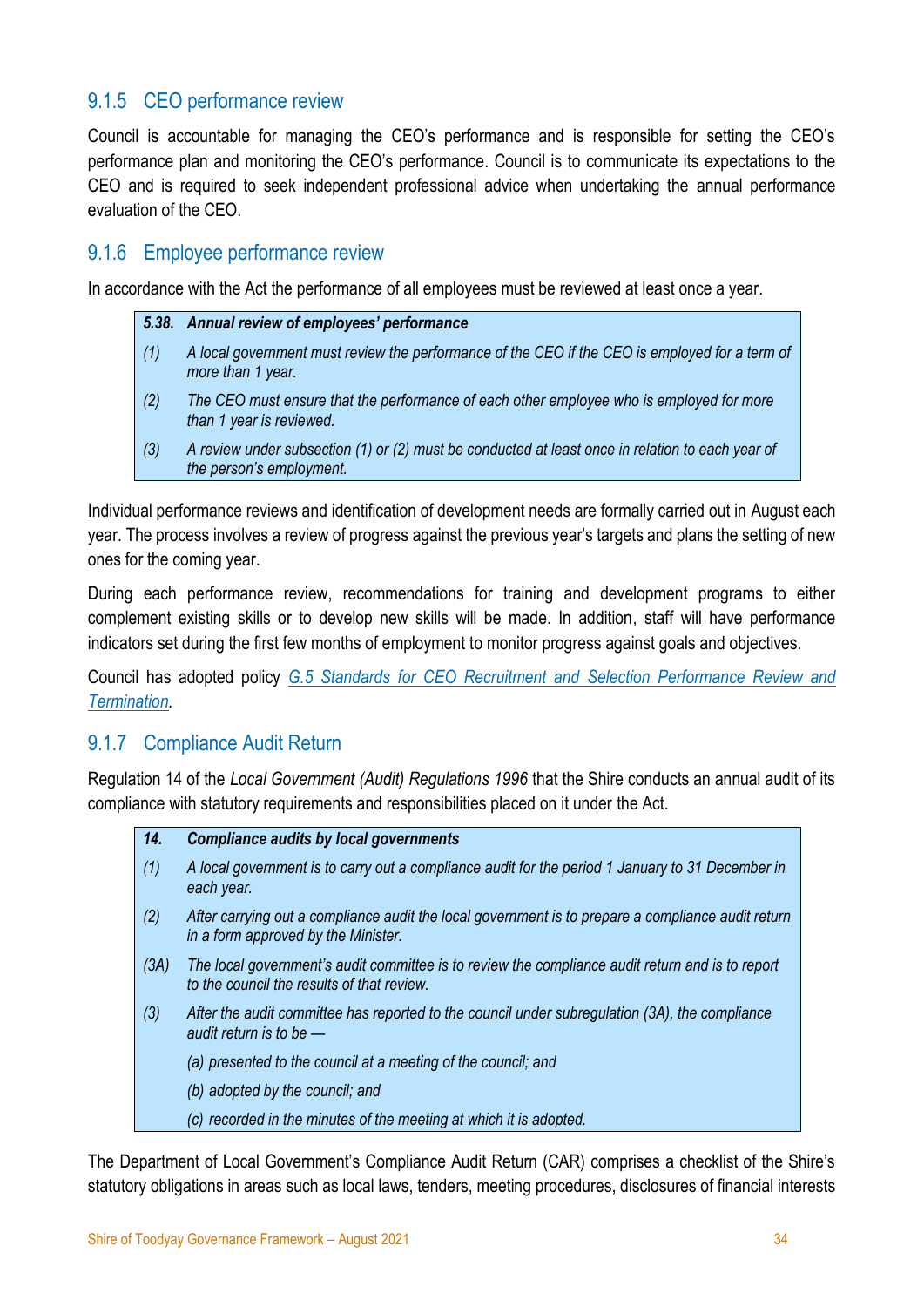and financial management.

The CAR is completed by the Shire's Communications and Compliance Officer with input from the Senior Management Group. The completed return is then reviewed by the Audit and Risk Committee and presented for adoption by Council. A certified copy must be forwarded to the Department no later than 31 March of each year.

# <span id="page-34-0"></span>9.1.8 Audit and Risk Committee

The Act requires Council to establish an Audit Committee to guide and assist Council on matters of internal and external audit, risk management and the Shire's compliance functions. The Shire's Audit and Risk Committee meets at least four times per year. Regulation 16 of the *Local Government (Audit) Regulations 1996*.

| 16. | <b>Functions of audit committee</b>                                                                  |                                                                                                                                                                                 |  |  |  |  |  |
|-----|------------------------------------------------------------------------------------------------------|---------------------------------------------------------------------------------------------------------------------------------------------------------------------------------|--|--|--|--|--|
|     | An audit committee has the following functions -                                                     |                                                                                                                                                                                 |  |  |  |  |  |
|     | (a)                                                                                                  | to guide and assist the local government in carrying out -                                                                                                                      |  |  |  |  |  |
|     |                                                                                                      | (i) its functions under Part 6 of the Act; and                                                                                                                                  |  |  |  |  |  |
|     |                                                                                                      | (ii) its functions relating to other audits and other matters related to financial management;                                                                                  |  |  |  |  |  |
|     | (b)                                                                                                  | to guide and assist the local government in carrying out the local government's functions in<br>relation to audits conducted under Part 7 of the Act;                           |  |  |  |  |  |
|     | to review a report given to it by the CEO under regulation 17(3) (the CEO's report) and is<br>$to -$ |                                                                                                                                                                                 |  |  |  |  |  |
|     |                                                                                                      | (i) report to the council the results of that review; and                                                                                                                       |  |  |  |  |  |
|     |                                                                                                      | (ii) give a copy of the CEO's report to the council;                                                                                                                            |  |  |  |  |  |
|     | (d)                                                                                                  | to monitor and advise the CEO when the CEO is carrying out functions in relation to a<br>review under -                                                                         |  |  |  |  |  |
|     |                                                                                                      | $(i)$ regulation 17(1); and                                                                                                                                                     |  |  |  |  |  |
|     |                                                                                                      | (ii) the Local Government (Financial Management) Regulations 1996 regulation 5(2)(c);                                                                                           |  |  |  |  |  |
|     | (e)                                                                                                  | to support the auditor of the local government to conduct an audit and carry out the auditor's<br>other duties under the Act in respect of the local government;                |  |  |  |  |  |
|     | (f)                                                                                                  | to oversee the implementation of any action that the local government -                                                                                                         |  |  |  |  |  |
|     |                                                                                                      | $(i)$ is required to take by section 7.12A $(3)$ ; and                                                                                                                          |  |  |  |  |  |
|     |                                                                                                      | (ii) has stated it has taken or intends to take in a report prepared under section 7.12A(4)(a);<br>and                                                                          |  |  |  |  |  |
|     |                                                                                                      | (iii) has accepted should be taken following receipt of a report of a review conducted under<br>regulation 17(1); and                                                           |  |  |  |  |  |
|     |                                                                                                      | (iv) has accepted should be taken following receipt of a report of a review conducted under<br>the Local Government (Financial Management) Regulations 1996 regulation 5(2)(c); |  |  |  |  |  |
|     | (g)                                                                                                  | to perform any other function conferred on the audit committee by these regulations or<br>another written law.                                                                  |  |  |  |  |  |

Council has adopted an *[Audit and Risk Committee Charter](https://www.toodyay.wa.gov.au/Profiles/toodyay/Assets/ClientData/Documents/Page_Centre/20042021104418-0001.pdf)* which guides the operation and responsibilities of the Audit and Risk Committee.

#### <span id="page-34-1"></span>9.1.9 Community consultation and engagement

A Community Engagement Framework has been developed which formalises the Shire's approach to engagement and affirms its commitment to delivering meaningful, best practice community engagement as an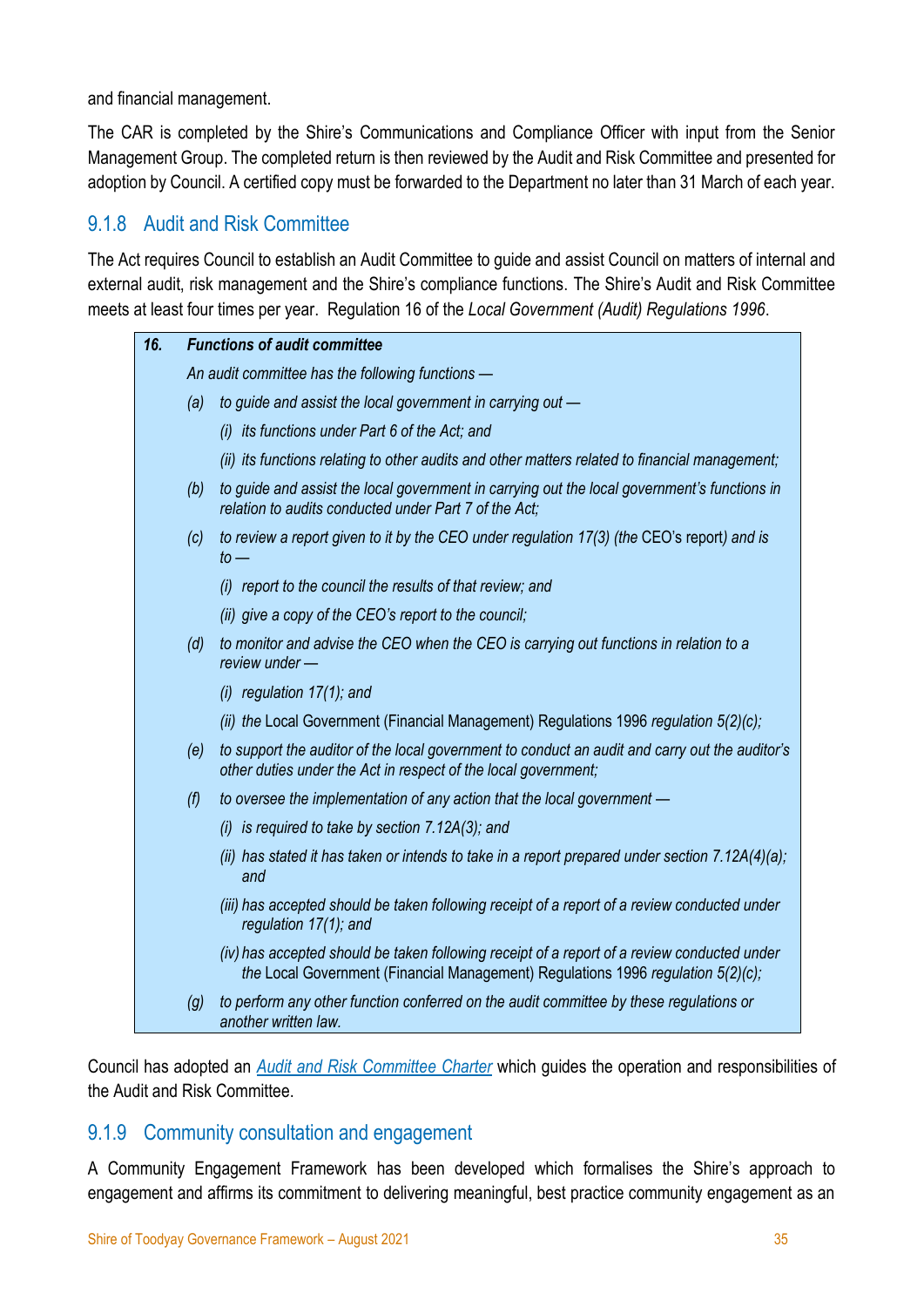integral part of its strategic priorities.

Council policy *[M.2 Public Consultation Formal Matters](https://www.toodyay.wa.gov.au/documents/170/m2-public-consultation-formal-matters-policypdf)* currently provides guidance to officers on Council's expectations regarding how and when to undertake engagement activities.

# <span id="page-35-0"></span>9.1.10 Customer Service Charter

Council has adopted a [Customer Service Charter](https://www.toodyay.wa.gov.au/documents/48/customer-service-charter) which outlines the customer service standards the community can expect from the Shire.

# <span id="page-35-1"></span>9.1.11 Statement of Business Ethics

A *[Statement of Business Ethics](https://www.toodyay.wa.gov.au/documents/300/statement-of-business-ethics)* has been adopted which outlines what the Shire expects from its suppliers and what its suppliers can expect from the Shire.

# <span id="page-35-2"></span>9.1.12 Complaints Management

Council has adopted a *[G.3 Community Complaints](https://www.toodyay.wa.gov.au/documents/285/g3-community-complaints-policy)* policy to provide a framework and basis for all complaints relating to Shire services, processes or decisions to be resolved in a consistent, fair, and structured manner.

### <span id="page-35-3"></span>9.1.13 Access to information

Under section 5.94 of the Act any member of the public can access certain information held by the Shire. Other documents – subject to their sensitivity – may be obtained through the Freedom of Information (FOI) process under the provisions of the *Freedom of Information Act 1992*.

#### *5.94. Public can inspect certain local government information*

*A person can attend the office of a local government during office hours and, unless it would be contrary to section 5.95, inspect, free of charge, in the form or medium in which it is held by the local government and whether or not it is current at the time of inspection —*

- *(a) any code of conduct;*
- *[(aa) deleted]*
- *(ab) any register of complaints referred to in section 5.121;*
- *(b) any register of financial interests;*
- *(ba) any register of gifts;*
- *(c) any annual report;*
- *(d) any annual budget;*
- *(e) any list of fees and charges imposed under section 6.16;*
- *(f) any plan for the future of the district made in accordance with section 5.56;*
- *(g) any proposed local law of which the local government has given local public notice under section 3.12(3);*
- *(h) any local law made by the local government in accordance with section 3.12;*
- *(i) any regulations made by the Governor under section 9.60 that operate as if they were local laws of the local government;*
- *(j) any text that —*
	- *(i) is adopted (whether directly or indirectly) by a local law of the local government or by a regulation that is to operate as if it were a local law of the local government; or*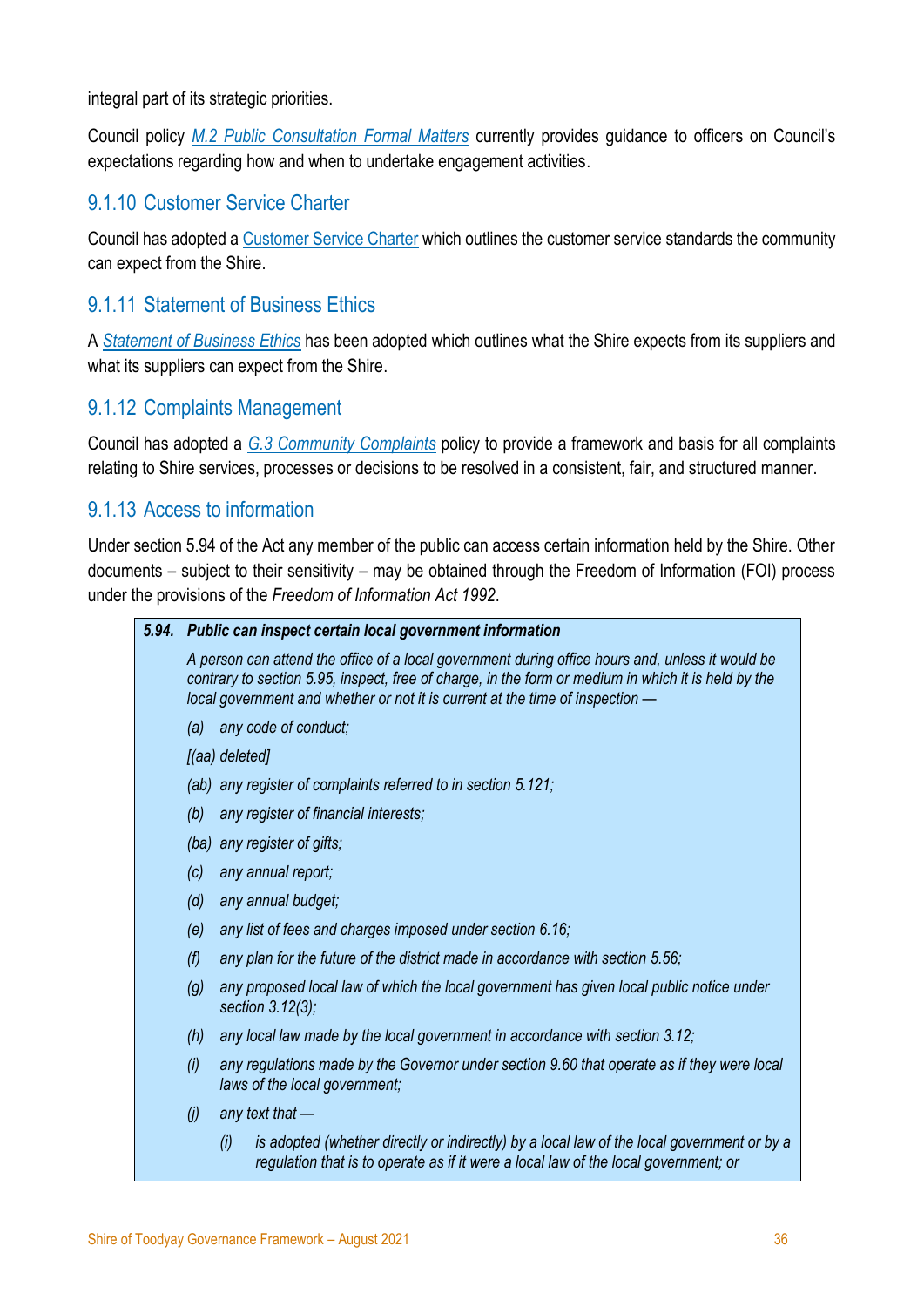|       | would be adopted by a proposed local law of which the local government has given<br>(ii)<br>local public notice under section 3.12(3);                      |
|-------|-------------------------------------------------------------------------------------------------------------------------------------------------------------|
| (k)   | any subsidiary legislation made or adopted by the local government under any written law<br>other than under this Act;                                      |
| (1)   | any written law having a provision in respect of which the local government has a power or<br>duty to enforce;                                              |
| (m)   | any rate record;                                                                                                                                            |
| (n)   | any confirmed minutes of council or committee meetings;                                                                                                     |
| (0)   | any minutes of electors' meetings;                                                                                                                          |
| (p)   | any notice papers and agenda relating to any council or committee meeting and reports and<br>other documents that have been -                               |
|       | tabled at a council or committee meeting; or<br>(i)                                                                                                         |
|       | produced by the local government or a committee for presentation at a council or<br>(ii)<br>committee meeting and which have been presented at the meeting; |
| (q)   | any report of a review of a local law prepared under section 3.16(3);                                                                                       |
| (r)   | any business plan prepared under section 3.59;                                                                                                              |
| (s)   | any register of owners and occupiers under section 4.32(6) and electoral rolls;                                                                             |
| [(t)] | deleted]                                                                                                                                                    |
| (ta)  | a report on a supplementary audit prepared under section 7.12AH(1);                                                                                         |
| (u)   | such other information relating to the local government -                                                                                                   |
|       | (i)<br>required by a provision of this Act to be available for public inspection; or                                                                        |
|       | as may be prescribed.<br>(ii)                                                                                                                               |

All elected members and staff should be aware of the FOI implications when creating internal or external documents. As a general rule, any written material generated by elected members or employees may become public knowledge and may become the subject of an FOI request.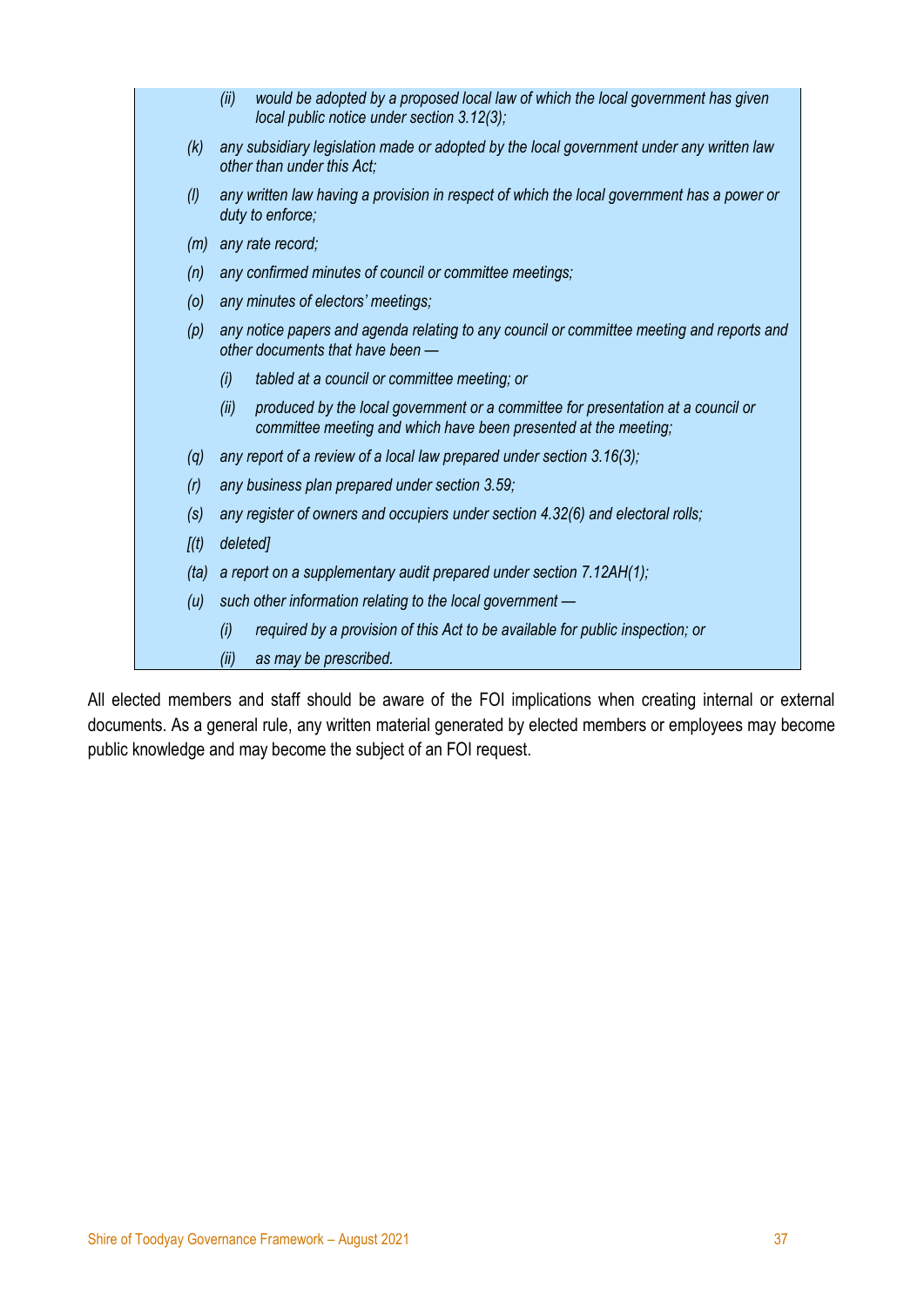# <span id="page-37-0"></span>**10. Council and Elected Member Self-Assessment**

# <span id="page-37-1"></span>**10.1 Council self-assessment and evaluation**

To assess whether the governance principles are being enacted, a self-assessment tool has been included in the Governance Framework. The questionnaire was originally developed by WALGA for use by the WALGA State Council. Permission has been granted for the Shire to use the self-assessment tool to assess the Council's and individual Elected Member's performance against the governance principles. It is intended that the results are used to develop action plans to improve governance performance.

The self-assessment aims to:

- assess what level of performance has been achieved in the period under review;
- assist in the development of a better understanding of individual Elected Member performance and the Council's objectives;
- focus on strategic goals;
- assist in the developing of a better understanding of performance orientated relationships;
- develop an action plan for improvement;
- encourage a program of ongoing personal and professional development for Elected Members.

The self-assessment tool has two components, being:

- 1. The Council Self-Assessment
- 2. Elected Member Self-Assessment.

Elected Members as a group should complete the Council Self-Assessment annually in September/October and the results used to assess the Council's performance as a whole against the governance principles. This should assist the Council in developing an action plan to improve performance (including the ongoing training and development program for Council).

The Elected Member Self-Assessment should also be completed by individual Elected Members to provide an assessment of that individual's contribution to good governance and assist in the development of an individualised training and development program.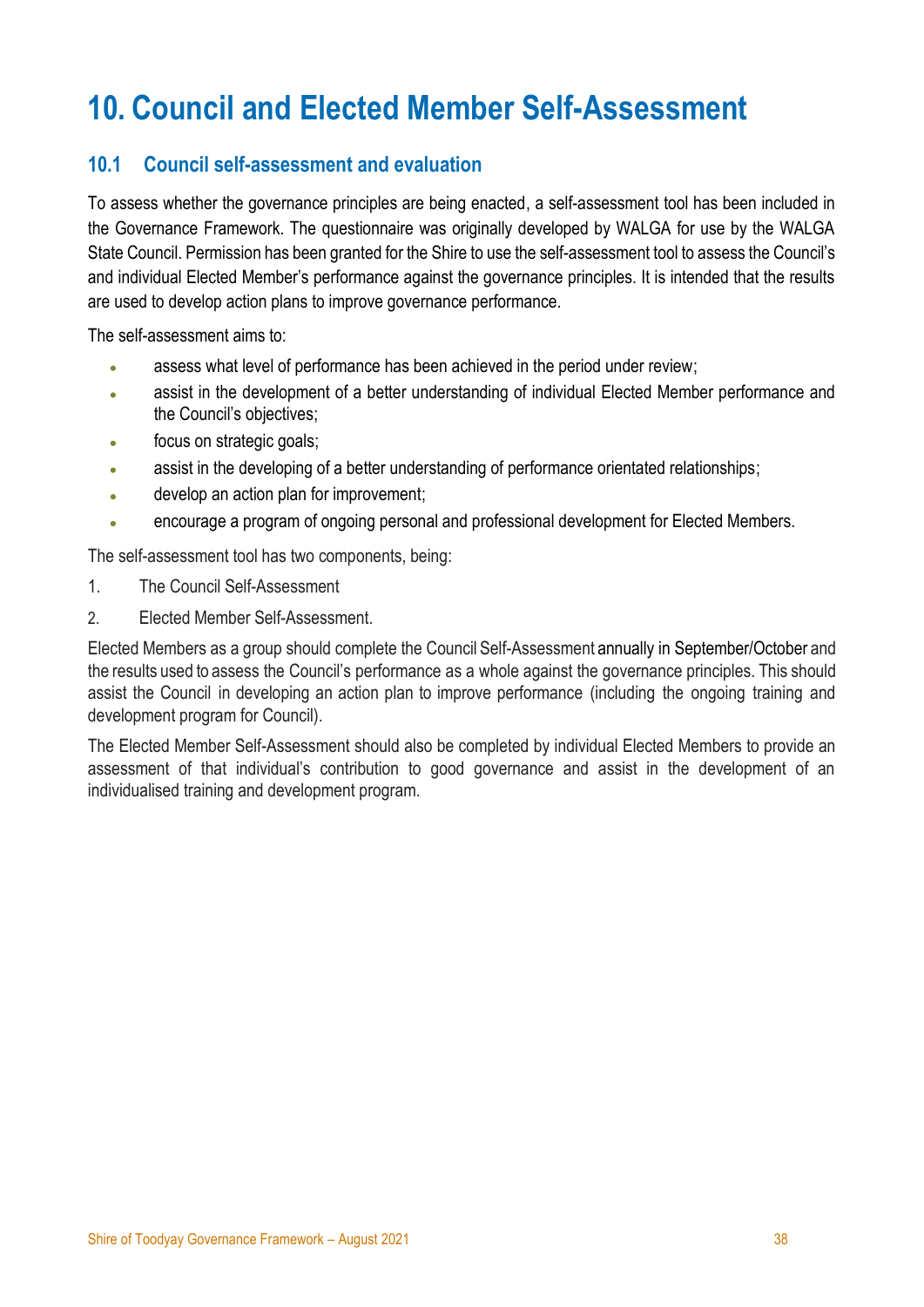# <span id="page-38-0"></span>**10.2 Council Performance Assessment Questionnaire**

Please circle your responses as per the following scale:

| 1. Strongly Disagree<br>3. Unsure<br>2. Disagree<br>4. Agree |                                                                                                                                    |  | 5. Strongly Agree |  |              |                |                |                |   |
|--------------------------------------------------------------|------------------------------------------------------------------------------------------------------------------------------------|--|-------------------|--|--------------|----------------|----------------|----------------|---|
| Question                                                     |                                                                                                                                    |  |                   |  | Rating       |                |                |                |   |
| 1.                                                           | The Council has been effective in setting the overall direction of the Shire<br>to achieve the objects and purpose of the Shire    |  |                   |  | 1            | $\overline{2}$ | 3              | 4              | 5 |
| $\overline{2}$ .                                             | The Council is effective in considering and determining all major policy issues                                                    |  |                   |  | 1            | $\overline{2}$ | 3              | $\overline{4}$ | 5 |
| 3.                                                           | The Council monitors appropriate financial and non-financial performance<br>indicators                                             |  |                   |  | 1            | $\overline{2}$ | 3              | 4              | 5 |
| Α.                                                           | The Council has a clear understanding of business risk                                                                             |  |                   |  | 1            | $\overline{2}$ | 3              | 4              | 5 |
| 5.                                                           | The Council does not become drawn into operational management matters                                                              |  |                   |  | 1            | $\overline{2}$ | $\mathfrak{Z}$ | 4              | 5 |
| 6.                                                           | Roles of the Shire President, Councillors and the CEO are clearly defined and<br>understood                                        |  |                   |  | 1            | $\overline{2}$ | $\mathfrak{Z}$ | $\overline{4}$ | 5 |
| 7.                                                           | The Council understands the Shire's vision, mission, values, philosophy and<br>plans                                               |  |                   |  | 1            | $\overline{2}$ | 3              | $\overline{4}$ | 5 |
| 8.                                                           | The Council regularly inputs into strategy development and review                                                                  |  |                   |  | 1            | $\overline{2}$ | 3              | 4              | 5 |
| $\vert 9.$                                                   | The CEO and employees have commitment, capacity and enthusiasm                                                                     |  |                   |  | 1            | $\overline{2}$ | $\mathfrak{Z}$ | 4              | 5 |
| 10.                                                          | The Shire has relevant and reliable internal reporting and compliance systems                                                      |  |                   |  | 1            | $\overline{2}$ | $\mathfrak{Z}$ | $\overline{4}$ | 5 |
| 11.                                                          | Elected Members are aware of the Shire's responsibilities to regulators and<br>external stakeholders                               |  |                   |  | 1            | $\overline{2}$ | $\overline{3}$ | $\overline{4}$ | 5 |
|                                                              | 12. The Council communicates effectively with its community                                                                        |  |                   |  | 1            | $\overline{2}$ | 3              | $\overline{4}$ | 5 |
| 13.                                                          | Elected Members bring valuable experience and skills to the Council                                                                |  |                   |  | 1            | $\overline{2}$ | $\mathfrak{Z}$ | 4              | 5 |
| 14.                                                          | The Council has legitimacy and retains confidence in the eyes of the<br>community                                                  |  |                   |  | 1            | $\overline{2}$ | 3              | 4              | 5 |
|                                                              | 15. The Shire President ensures that meetings are chaired and matters are<br>discussed / debated in a structured and effective way |  |                   |  | $\mathbf{1}$ | $\overline{2}$ | $\overline{3}$ | 4              | 5 |
|                                                              | 16. The Shire President makes sure that the Council addresses all of the<br>appropriate strategic issues                           |  |                   |  | 1            | $\overline{2}$ | 3              | $\overline{4}$ | 5 |
|                                                              | 17. The Shire President makes sure there is sufficient time to discuss the important<br>issues on the agenda                       |  |                   |  | 1            | $\overline{2}$ | 3              | 4              | 5 |
|                                                              | 18. The Shire President encourages contributions by Elected Members to get the<br>best out of them                                 |  |                   |  | 1            | $\overline{2}$ | $\mathfrak{Z}$ | $\overline{4}$ | 5 |
|                                                              | 19. The Shire President liaises effectively with the CEO                                                                           |  |                   |  | 1            | $\overline{2}$ | 3              | 4              | 5 |
|                                                              | 20. The CEO is receptive to the Council's input                                                                                    |  |                   |  | 1            | $\overline{2}$ | $\mathfrak{Z}$ | 4              | 5 |
|                                                              | 21. The CEO assists Elected Members in meeting their governance obligations                                                        |  |                   |  | 1            | $\overline{2}$ | $\mathfrak{Z}$ | 4              | 5 |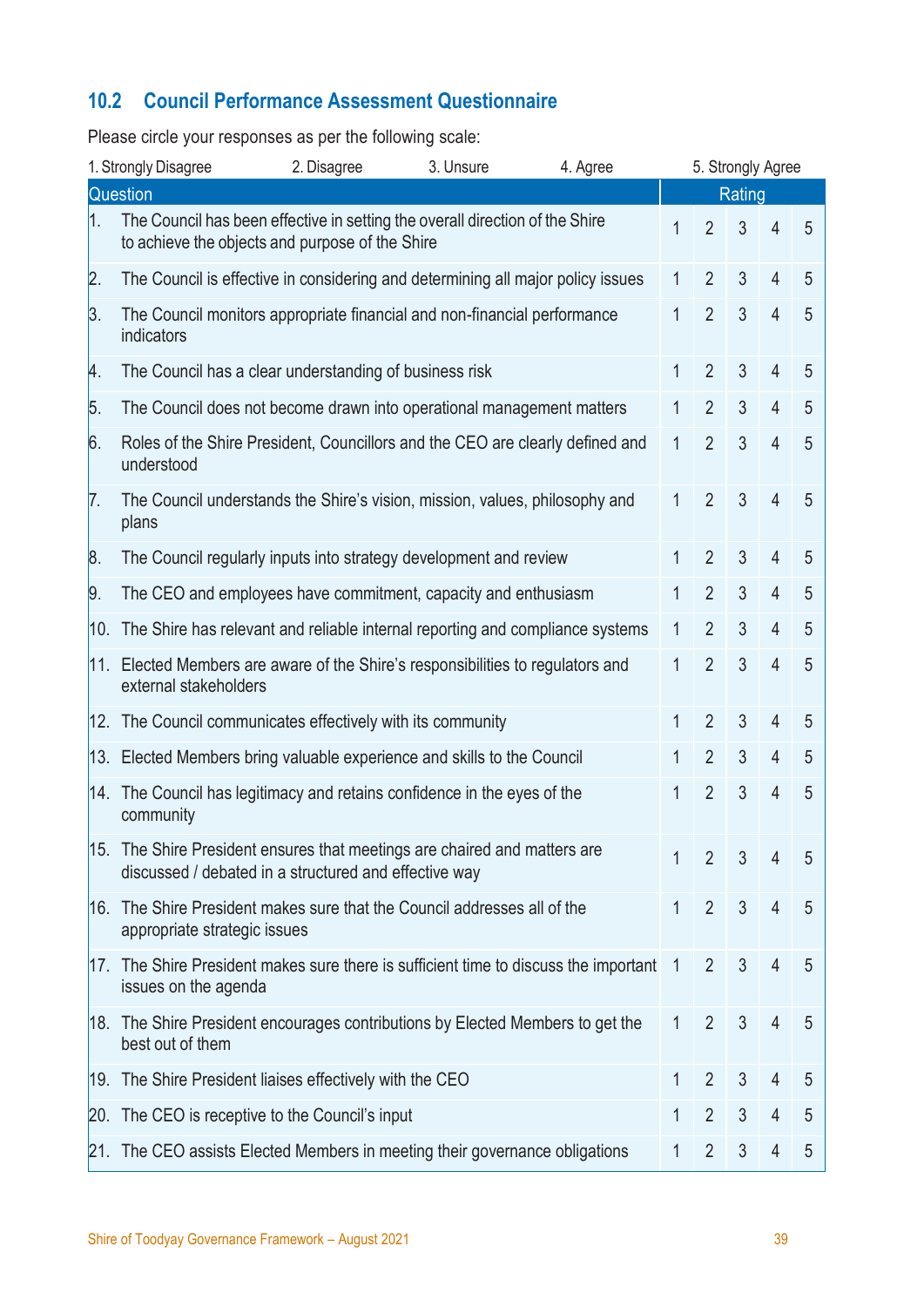| Question                                                                                                                       |                                                                                                                                                                                                                                                                                                                                                                                                                                                                                                                                                                                                                                |                |                | Rating         |   |  |  |  |  |
|--------------------------------------------------------------------------------------------------------------------------------|--------------------------------------------------------------------------------------------------------------------------------------------------------------------------------------------------------------------------------------------------------------------------------------------------------------------------------------------------------------------------------------------------------------------------------------------------------------------------------------------------------------------------------------------------------------------------------------------------------------------------------|----------------|----------------|----------------|---|--|--|--|--|
| <b>CEO</b>                                                                                                                     | 1                                                                                                                                                                                                                                                                                                                                                                                                                                                                                                                                                                                                                              | 2              | $\mathfrak{Z}$ | 4              | 5 |  |  |  |  |
| accurate and informative                                                                                                       | $\mathbf{1}$                                                                                                                                                                                                                                                                                                                                                                                                                                                                                                                                                                                                                   | $\overline{2}$ | 3              | $\overline{4}$ | 5 |  |  |  |  |
|                                                                                                                                |                                                                                                                                                                                                                                                                                                                                                                                                                                                                                                                                                                                                                                | $\overline{2}$ | 3              | 4              | 5 |  |  |  |  |
|                                                                                                                                | 1                                                                                                                                                                                                                                                                                                                                                                                                                                                                                                                                                                                                                              | $\overline{2}$ | 3              | $\overline{4}$ | 5 |  |  |  |  |
| debate and discussions                                                                                                         | $\mathbf{1}$                                                                                                                                                                                                                                                                                                                                                                                                                                                                                                                                                                                                                   | $\overline{2}$ | $\mathfrak{Z}$ | $\overline{4}$ | 5 |  |  |  |  |
|                                                                                                                                | 1                                                                                                                                                                                                                                                                                                                                                                                                                                                                                                                                                                                                                              | $\overline{2}$ | 3              | 4              | 5 |  |  |  |  |
|                                                                                                                                | 1                                                                                                                                                                                                                                                                                                                                                                                                                                                                                                                                                                                                                              | $\overline{2}$ | 3              | $\overline{4}$ | 5 |  |  |  |  |
| in enabling the Council to fulfil its duties and responsibilities                                                              | $\overline{1}$                                                                                                                                                                                                                                                                                                                                                                                                                                                                                                                                                                                                                 | $\overline{2}$ | 3              | $\overline{4}$ | 5 |  |  |  |  |
| The relationship between the Council and the CEO is effective in enabling<br>Council to fulfil its duties and responsibilities | $\mathbf{1}$                                                                                                                                                                                                                                                                                                                                                                                                                                                                                                                                                                                                                   | $\overline{2}$ | 3              | 4              | 5 |  |  |  |  |
| Additional comments on the performance of the Council?                                                                         |                                                                                                                                                                                                                                                                                                                                                                                                                                                                                                                                                                                                                                |                |                |                |   |  |  |  |  |
|                                                                                                                                |                                                                                                                                                                                                                                                                                                                                                                                                                                                                                                                                                                                                                                |                |                |                |   |  |  |  |  |
|                                                                                                                                |                                                                                                                                                                                                                                                                                                                                                                                                                                                                                                                                                                                                                                |                |                |                |   |  |  |  |  |
|                                                                                                                                |                                                                                                                                                                                                                                                                                                                                                                                                                                                                                                                                                                                                                                |                |                |                |   |  |  |  |  |
|                                                                                                                                | 22. The Council is effective in monitoring and evaluating the performance of the<br>[23. The Council papers, including agenda, minutes and briefing notes are timely,<br>24. The Council meetings address the key issues facing the community<br>25. The duration of meetings of the Council are appropriate<br>26. Elected Members come to meetings well prepared and participate effectively in<br>27. The Council adheres to effective governance practices<br>28. Appropriate records from Council meetings are documented in Minutes<br>29. The relationship between the Shire President and Elected Members is effective |                |                |                |   |  |  |  |  |

Thank you for completing this questionnaire.

The information provided will not identify your individual response, but it will be used to assist Council to identify areas and actions for improvement and the priorities for training and ongoing development. Individual questionnaires will be treated in the strictest of confidence and will be destroyed once the information has been aggregated.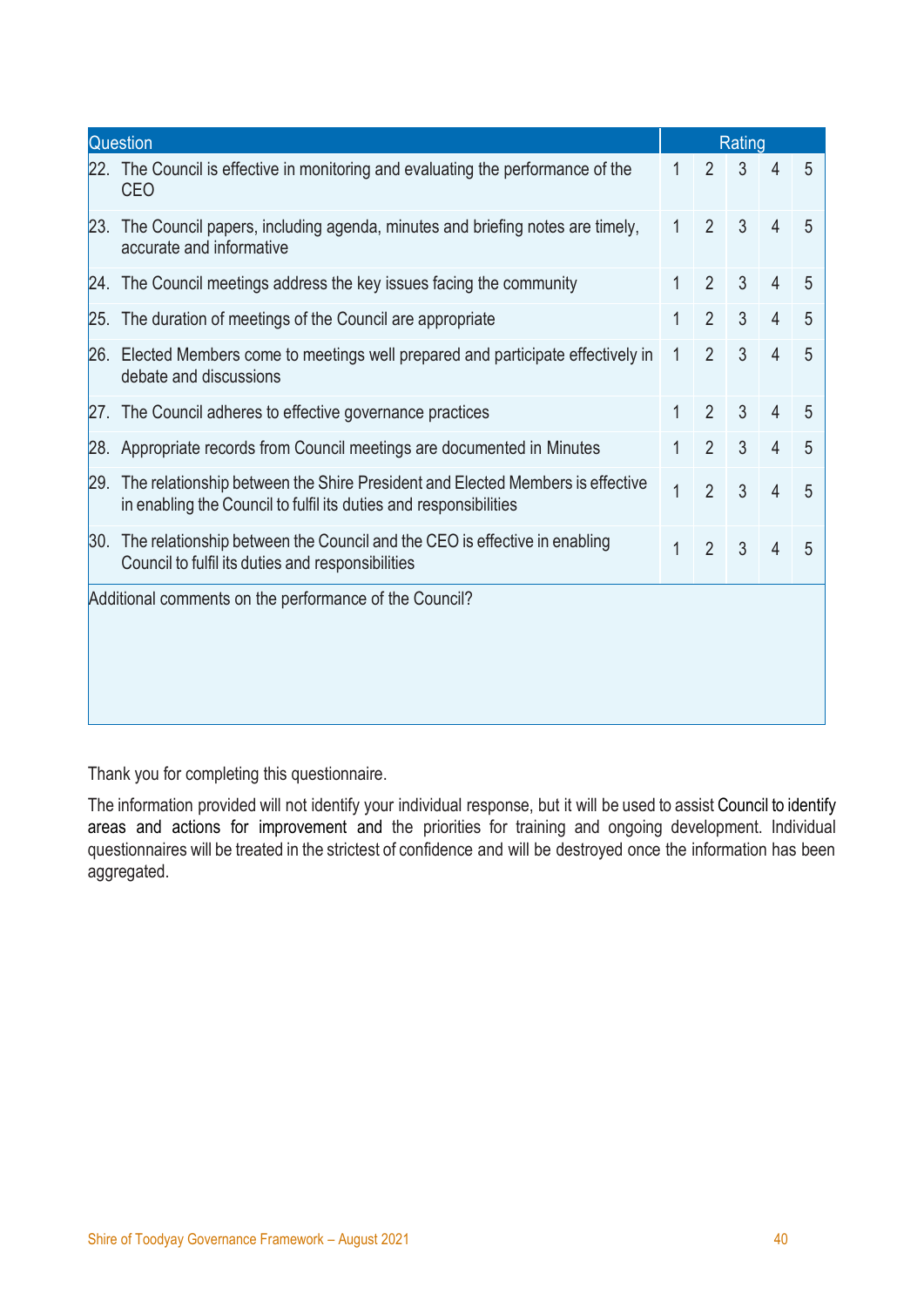# <span id="page-40-0"></span>**10.3 Elected Member Performance Assessment Questionnaire**

Please circle your responses as per the following scale:

|          | 1. Strongly Disagree<br>3. Unsure<br>4. Agree<br>2. Disagree                                                                      |  |  | 5. Strongly Agree                                                                    |              |                |                |                |                |  |  |
|----------|-----------------------------------------------------------------------------------------------------------------------------------|--|--|--------------------------------------------------------------------------------------|--------------|----------------|----------------|----------------|----------------|--|--|
| Question |                                                                                                                                   |  |  |                                                                                      |              | Rating         |                |                |                |  |  |
| 1.       | I understand my roles, duties and responsibilities as an Elected Member of<br>the Shire of Toodyay                                |  |  |                                                                                      | 1            | $\overline{2}$ | 3              | $\overline{4}$ | 5              |  |  |
| 2.       | I come to the Council meetings fully prepared                                                                                     |  |  |                                                                                      | 1            | $\overline{2}$ | $\mathfrak{Z}$ | $\overline{4}$ | 5              |  |  |
| 3.       | I understand the mission, vision, values, philosophy and strategy of the Shire                                                    |  |  |                                                                                      | 1            | $\overline{2}$ | $\mathfrak{Z}$ | $\overline{4}$ | 5              |  |  |
| 4.       | I participate in and enhance discussion and debate at the Council meetings                                                        |  |  |                                                                                      | 1            | $\overline{2}$ | $\mathfrak{Z}$ | $\overline{4}$ | 5              |  |  |
| 5.       | for the Shire                                                                                                                     |  |  | I have made a significant personal contribution to the Council achieving the objects | $\mathbf{1}$ | $\overline{2}$ | $\mathfrak{Z}$ | $\overline{4}$ | $\overline{5}$ |  |  |
| 6.       | I encourage openness and candour and ensure that others have a reasonable<br>opportunity to put forward their views               |  |  |                                                                                      | 1            | $\overline{2}$ | 3              | $\overline{4}$ | 5              |  |  |
| 7.       | I challenge those who sidetrack discussions or dwell on minutiae                                                                  |  |  |                                                                                      | 1            | $\overline{2}$ | 3              | $\overline{4}$ | 5              |  |  |
| 8.       | I am a team player                                                                                                                |  |  |                                                                                      | 1            | $\overline{2}$ | 3              | $\overline{4}$ | 5              |  |  |
| 9.       | I listen to and consider other people's views on issues                                                                           |  |  |                                                                                      | 1            | $\overline{2}$ | 3              | $\overline{4}$ | $\overline{5}$ |  |  |
|          | 10. I am open and willing to change my views                                                                                      |  |  |                                                                                      | 1            | $\overline{2}$ | 3              | $\overline{4}$ | 5              |  |  |
|          | 11. I accept challenge from others without being defensive                                                                        |  |  |                                                                                      | 1            | $\overline{2}$ | 3              | $\overline{4}$ | 5              |  |  |
|          | 12. I have the courage to say what is on my mind                                                                                  |  |  |                                                                                      | 1            | $\overline{2}$ | $\mathfrak{Z}$ | $\overline{4}$ | 5              |  |  |
|          | 13. I keep myself free from conflicts of interest and understand when a conflict may<br>arise                                     |  |  |                                                                                      | 1            | $\overline{2}$ | $\overline{3}$ | $\overline{4}$ | 5              |  |  |
|          | $ 14$ . The Council has legitimacy and retains confidence in the eyes of the community                                            |  |  |                                                                                      | 1            | $\overline{2}$ | 3              | $\overline{4}$ | 5              |  |  |
|          | 15. I exercise independent judgement when considering or voting on any matter                                                     |  |  |                                                                                      | 1            | $\overline{2}$ | 3              | $\overline{4}$ | 5              |  |  |
|          | 16. I am responsive to requests from the Presiding Member that aim to ensure the<br>orderly and good-spirited conduct of meetings |  |  |                                                                                      | 1            | $\overline{2}$ | 3              | 4              | 5              |  |  |
|          | 17. I understand and focus on the key issues of the Shire's business                                                              |  |  |                                                                                      | 1            | $\overline{2}$ | 3              | $\overline{4}$ | 5              |  |  |
|          | $18.$ I consider the viewpoints of all stakeholders in forming a position on an issue                                             |  |  |                                                                                      | 1            | $\overline{2}$ | 3              | $\overline{4}$ | 5              |  |  |
|          | 19. I carry a fair workload when compared with my fellow Elected Members                                                          |  |  |                                                                                      | 1            | $\overline{2}$ | 3              | $\overline{4}$ | 5              |  |  |
|          | 20. I regularly liaise with the Shire President and other Elected Members of the Council<br>outside of Council meetings           |  |  |                                                                                      | 1            | $\overline{2}$ | $\mathfrak{Z}$ | $\overline{4}$ | 5              |  |  |
| 21.      | I regularly liaise with the CEO and senior employees outside Council meetings                                                     |  |  |                                                                                      | 1            | $\overline{2}$ | 3              | $\overline{4}$ | 5              |  |  |
|          | 22. I have adhered to all of the behavioural and ethical requirements of the Council<br><b>Code of Conduct</b>                    |  |  |                                                                                      | 1            | $\overline{2}$ | 3              | $\overline{4}$ | 5              |  |  |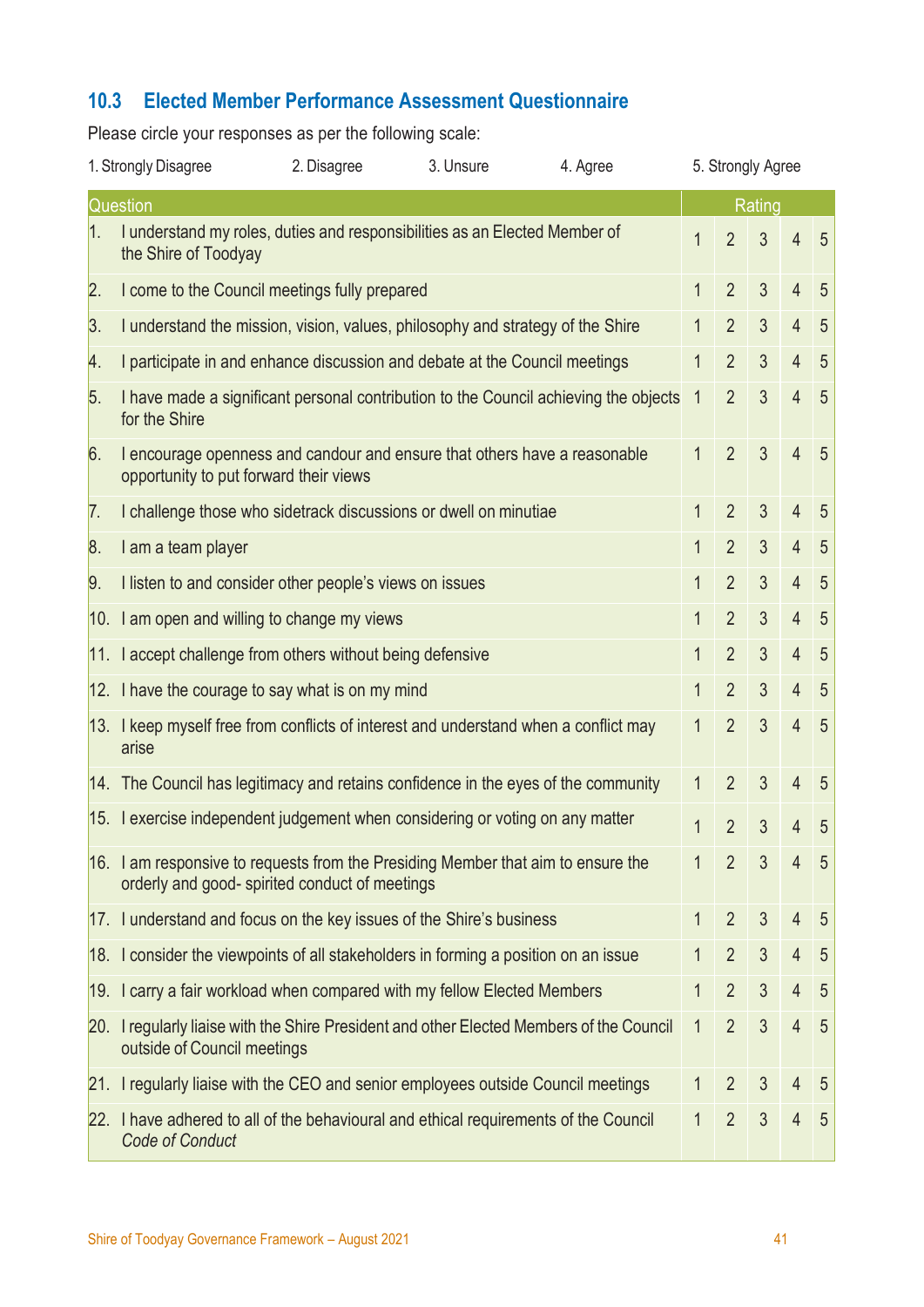| Question                                                                                                                                                                         |  |   | Rating |  |    |  |  |
|----------------------------------------------------------------------------------------------------------------------------------------------------------------------------------|--|---|--------|--|----|--|--|
| 23. Outside the Council meeting and when acting in my capacity as an Elected<br>Member, I support Council decisions that have been made                                          |  | 2 | 3      |  | -5 |  |  |
| Are you satisfied with the level of support you are provided in undertaking your role as an Elected Member of the<br>Shire of Toodyay? Are there any areas that can be improved? |  |   |        |  |    |  |  |
|                                                                                                                                                                                  |  |   |        |  |    |  |  |
| Are there any specific areas in which you would like professional development to enhance your effectiveness<br>as an Elected Member of the Shire of Toodyay?                     |  |   |        |  |    |  |  |

Are you satisfied with the process of evaluating performance as an Elected Member of the Shire of Toodyay? Are there improvements you consider could be made?

Thank you for completing this questionnaire.

The information provided will not identify your individual responses, but it will be used to assist Council to identify areas and actions for improvement and the priorities for training and ongoing development. Individual questionnaires will be treated in the strictest of confidence and will be destroyed once the information has been aggregated.